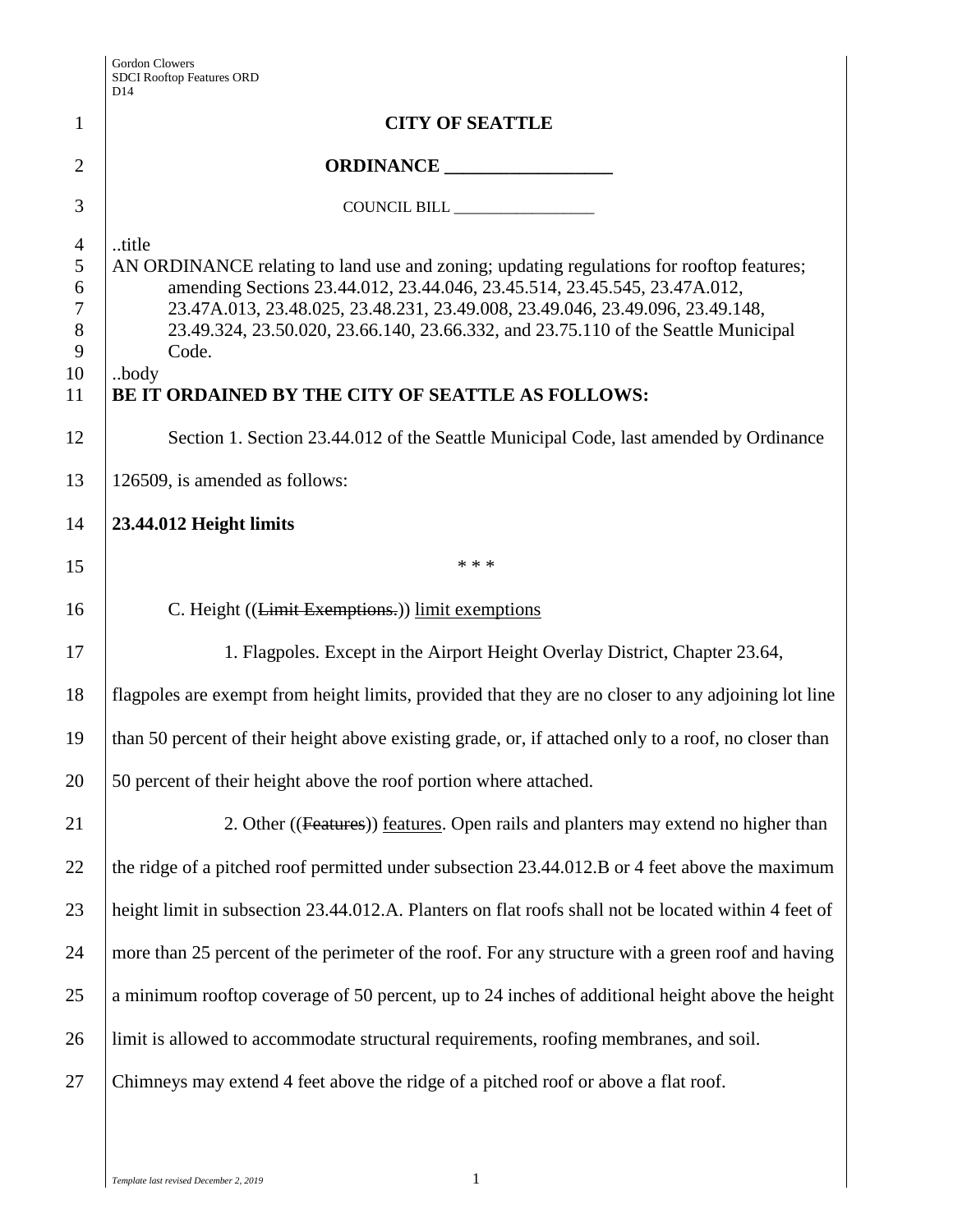|                | 3. Projections that accommodate windows and result in additional interior space,                 |
|----------------|--------------------------------------------------------------------------------------------------|
| 2              | including dormers, clerestories, skylights, and greenhouses, may extend no higher than the ridge |
| 3              | of a pitched roof permitted pursuant to subsection 23.44.012.B, or 4 feet above the applicable   |
| $\overline{4}$ | height limit pursuant to subsection 23.44.012.A, whichever is higher, if all of the following    |
| 5              | conditions are satisfied (Exhibit D for 23.44.012):                                              |
| 6              | a. The total area of these projections is limited to 30 percent of the area of                   |
| 7              | each roof plane measured from the plan view perspective;                                         |
| 8              | b. On pitched roofs, projections are limited to 10 feet in width with a                          |
| 9              | minimum separation of 3 feet from other projections; and                                         |
| 10             | c. On flat roofs, projections are set back at least 4 feet from exterior walls.                  |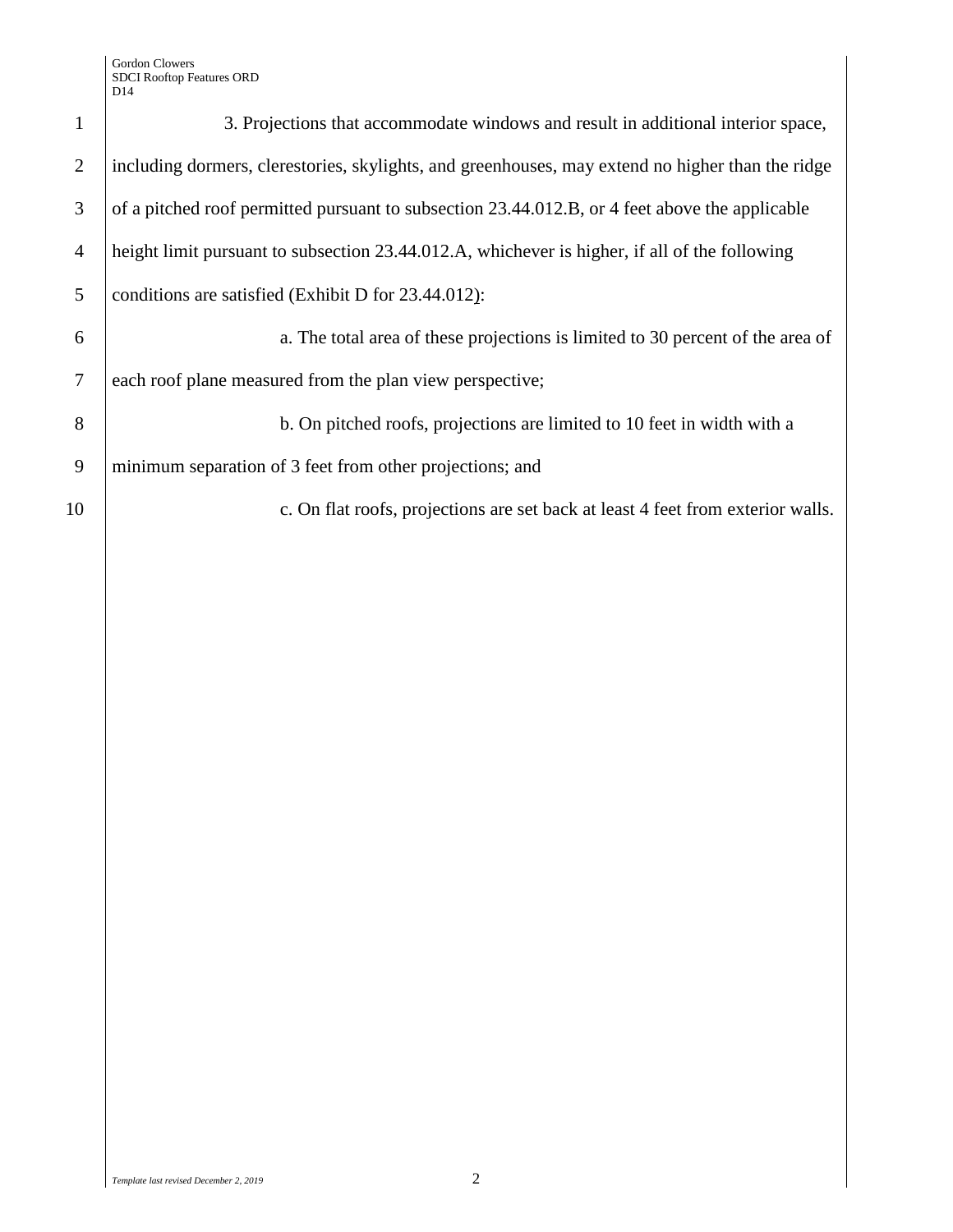

Pitched Roof



4 5. For nonresidential principal uses, the following rooftop features may extend up 5 to 10 feet above the maximum height limit, as long as the combined total coverage of all features 6 listed in this subsection 23.44.012.C.5 does not exceed 15 percent of the roof area or 20 percent 7 of the roof area if the total includes screened <u>or enclosed</u> mechanical equipment:

1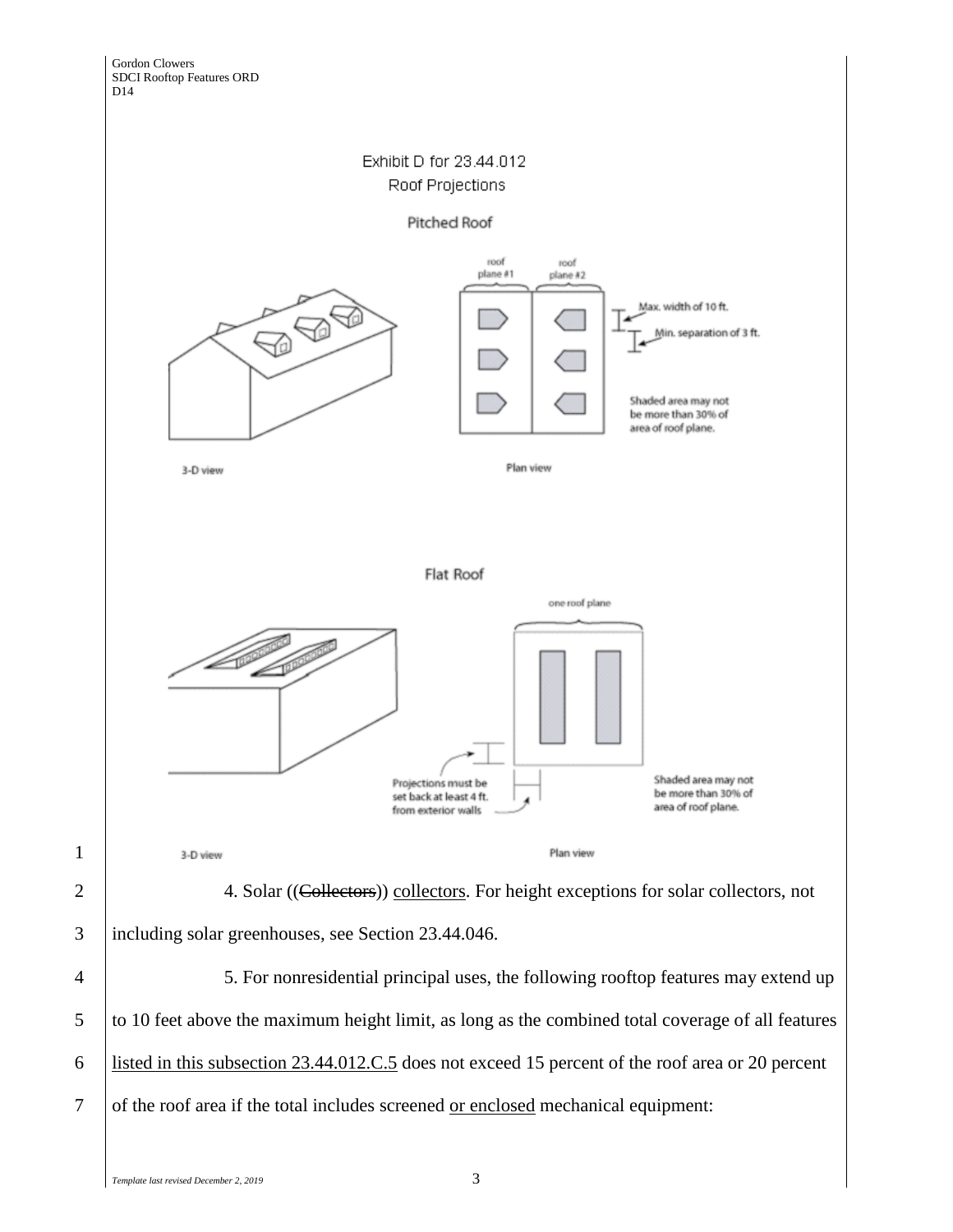| $\mathbf{1}$   | a. Stair and elevator penthouses; ((and))                                                                                     |
|----------------|-------------------------------------------------------------------------------------------------------------------------------|
| $\overline{2}$ | b. Mechanical equipment( $(.)$ ) ; or                                                                                         |
| 3              | c. Wind-driven power generators.                                                                                              |
| $\overline{4}$ | 6. Wind-driven power generators. Devices for generating wind power may be                                                     |
| 5              | located on structures as a rooftop feature and may extend up to 10 feet above the maximum                                     |
| 6              | height limit set in subsections 23.44.012.A and 23.44.012.B, provided that the combined total                                 |
| 7              | coverage of all features does not exceed 15 percent of the roof area.                                                         |
| 8              | 7. For height limits and exceptions for communication utilities and accessory                                                 |
| 9              | communication devices, see Section 23.57.010.                                                                                 |
| 10             | Section 2. Section 23.44.046 of the Seattle Municipal Code, last amended by Ordinance                                         |
| 11             | 113401, is amended as follows:                                                                                                |
| 12             | 23.44.046 Solar collectors $((.)$                                                                                             |
| 13             | A. Solar collectors are permitted outright as an accessory use to any principal use                                           |
| 14             | permitted outright or to a permitted conditional use subject to the following development                                     |
| 15             | standards:                                                                                                                    |
| 16             | 1. Solar collectors, including solar greenhouses ((which meet minimum standards)                                              |
| 17             | and maximum size limits as determined by the Director)), shall not be counted in lot coverage.                                |
| 18             | 2. Solar collectors except solar greenhouses attached to principal use structures                                             |
| 19             | may exceed the height limits of single-family zones by $((four(4))) \underline{4}$ feet or extend $((four(4))) \underline{4}$ |
| 20             | feet above the ridge of a pitched roof. However, the total height from existing grade to the top of                           |
| 21             | the solar collector may not extend more than $((\overline{nine(9)}))$ 9 feet above the height limit established               |
| 22             | for the zone (see Exhibit 23.44.046 A). A solar collector $((which))$ that exceeds the height limit                           |
| 23             | for single-family zones shall be placed so as not to shade an existing solar collector or property                            |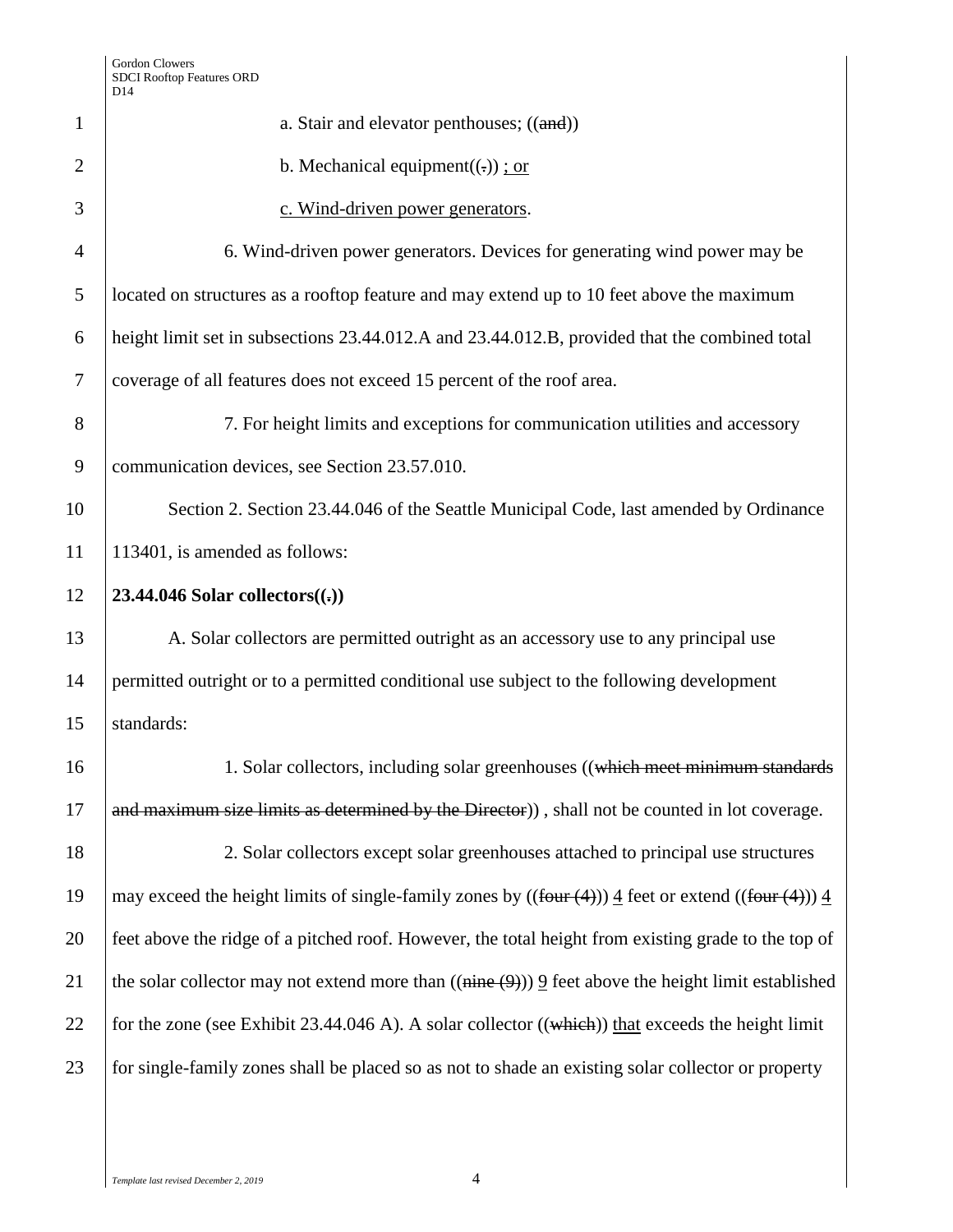| $\mathbf{1}$   | to the north on January $21((s+))$ , at noon, any more than would a structure built to the maximum                                    |
|----------------|---------------------------------------------------------------------------------------------------------------------------------------|
| $\overline{2}$ | permitted height and bulk.                                                                                                            |
| 3              | 3. Solar collectors and solar greenhouses ((meeting minimum written energy                                                            |
| $\overline{4}$ | conservation standards administered by the Director) may be located in required yards                                                 |
| 5              | according to the following conditions:                                                                                                |
| 6              | a. In a side yard, no closer than $((\text{three} (3)))$ $\overline{3}$ feet from the side property                                   |
| $\overline{7}$ | line; or                                                                                                                              |
| 8              | b. In a rear yard, no closer than $((fifteen (15)))$ 15 feet from the rear                                                            |
| 9              | property line unless there is a dedicated alley, in which case the solar collector shall be no closer                                 |
| 10             | than $((\text{fifteen } (15)))$ 15 feet from the centerline of the alley; or                                                          |
| 11             | c. In a front yard, solar greenhouses which are integrated with the                                                                   |
| 12             | principal structure and have a maximum height of $((\text{twelve} (12)) 12)$ feet may extend up to $((\text{six}$                     |
| 13             | $\left(\frac{6}{2}\right)$ ) 6 feet into the front yard. In no case shall the greenhouse be located closer than $((\text{five (5)}))$ |
| 14             | $\frac{5}{5}$ feet from the front property line.                                                                                      |
| 15             | B. Nonconforming ((Solar Collectors)) solar collectors. The Director may permit the                                                   |
| 16             | installation of solar collectors which cause an existing structure to become nonconforming, or                                        |
| 17             | which increase an existing nonconformity, as a special exception pursuant to Chapter 23.76( $\mathcal{F}_{\mathcal{L}}$               |
| 18             | Procedures for Master Use Permits and Council Land Use Decisions)). Such installation may be                                          |
| 19             | permitted even if it exceeds the height limit established in ((Section 23.44.046 A2)) subsection                                      |
| 20             | 23.44.046.A.2, so long as total structure height including solar collectors does not exceed                                           |
| 21             | $((thirty - nine (39)))$ 39 feet above existing grade and the following conditions are met:                                           |
| 22             | 1. There is no feasible alternative to placing the collector(s) on the roof;                                                          |
|                |                                                                                                                                       |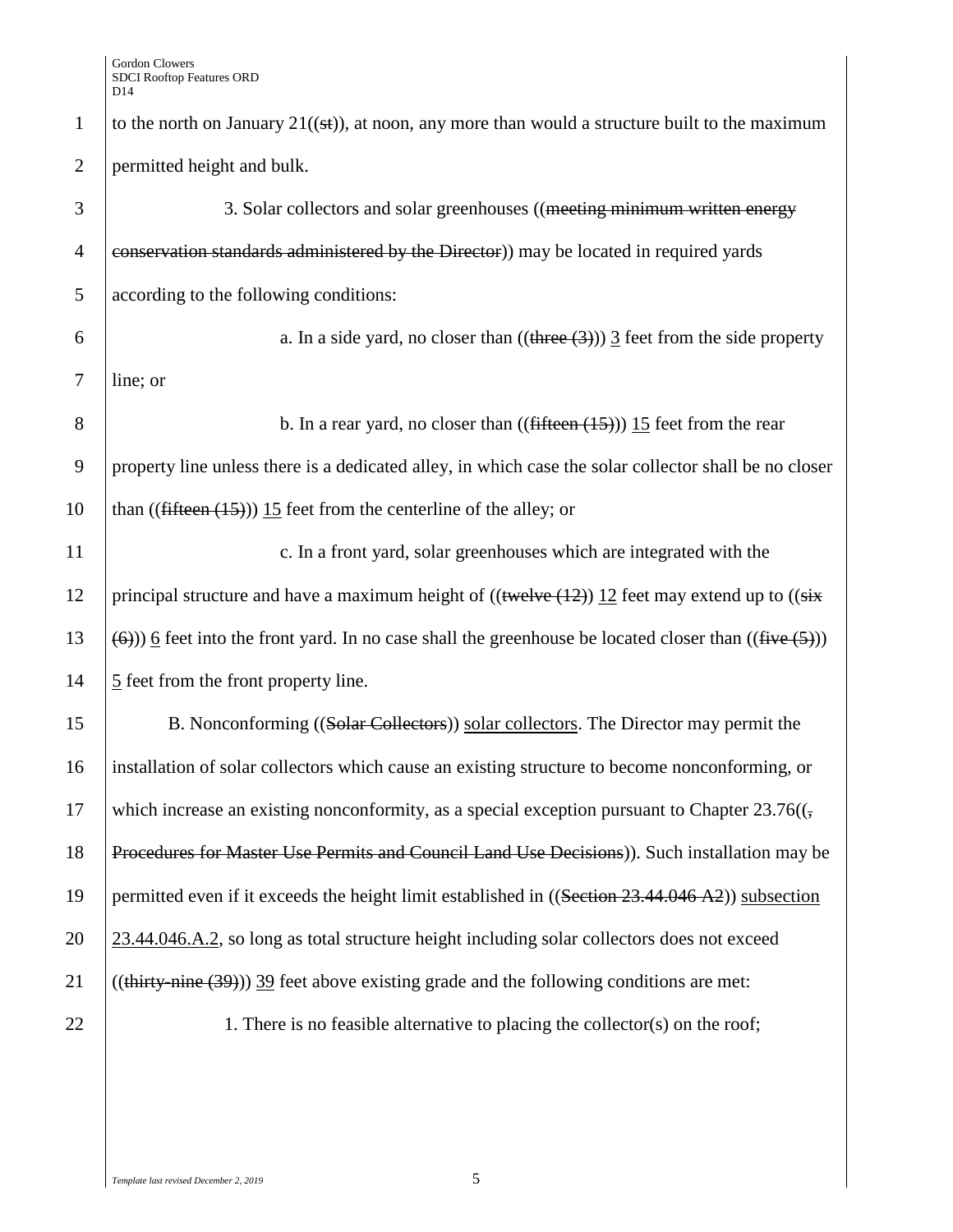| $\mathbf{1}$     | 2. Such collector(s) are located so as to minimize view blockage for surrounding                         |
|------------------|----------------------------------------------------------------------------------------------------------|
| $\mathbf{2}$     | properties and shading of property to the north, while still providing adequate solar access for the     |
| 3                | collectors;                                                                                              |
| $\overline{4}$   | 3. Such collector(s) meet minimum written energy conservation standards                                  |
| 5                | administered by the Director; and                                                                        |
| 6                | 4. The collector(s) add no more than $((\text{seven}(7)))$ $\overline{1}$ feet of height to the existing |
| $\boldsymbol{7}$ | structure. To minimize view blockage or shadow impacts, the Director shall have the authority to         |
| 8                | limit a nonconforming solar collector to less than $((\text{seven}(\tau)))$ 7 additional feet of height. |
| 9                | Section 3. Section 23.45.514 of the Seattle Municipal Code, last amended by Ordinance                    |
| 10               | 125791, is amended as follows:                                                                           |
| 11               | 23.45.514 Structure height                                                                               |
|                  |                                                                                                          |
| 12               | * * *                                                                                                    |
| 13               | I. Rooftop features                                                                                      |
| 14               | 1. Flagpoles and religious symbols for religious institutions that are located on a                      |
| 15               | roof are exempt from height controls, except as regulated in Chapter 23.64, provided they are no         |
| 16               | closer to any lot line than 50 percent of their height above the roof portion where attached.            |
| $17\,$           | 2. Open railings, planters, greenhouses not dedicated to food production, parapets,                      |
| 18               | and firewalls on the roofs of principal structures may extend 4 feet above the maximum height            |
| 19               | limit set in subsections 23.45.514.A, 23.45.514.B, and 23.45.514.F.                                      |
| 20               | 3. Architectural projections that result in additional interior space, such as                           |
| 21               | dormers, skylights, and clerestories, are subject to the following limits:                               |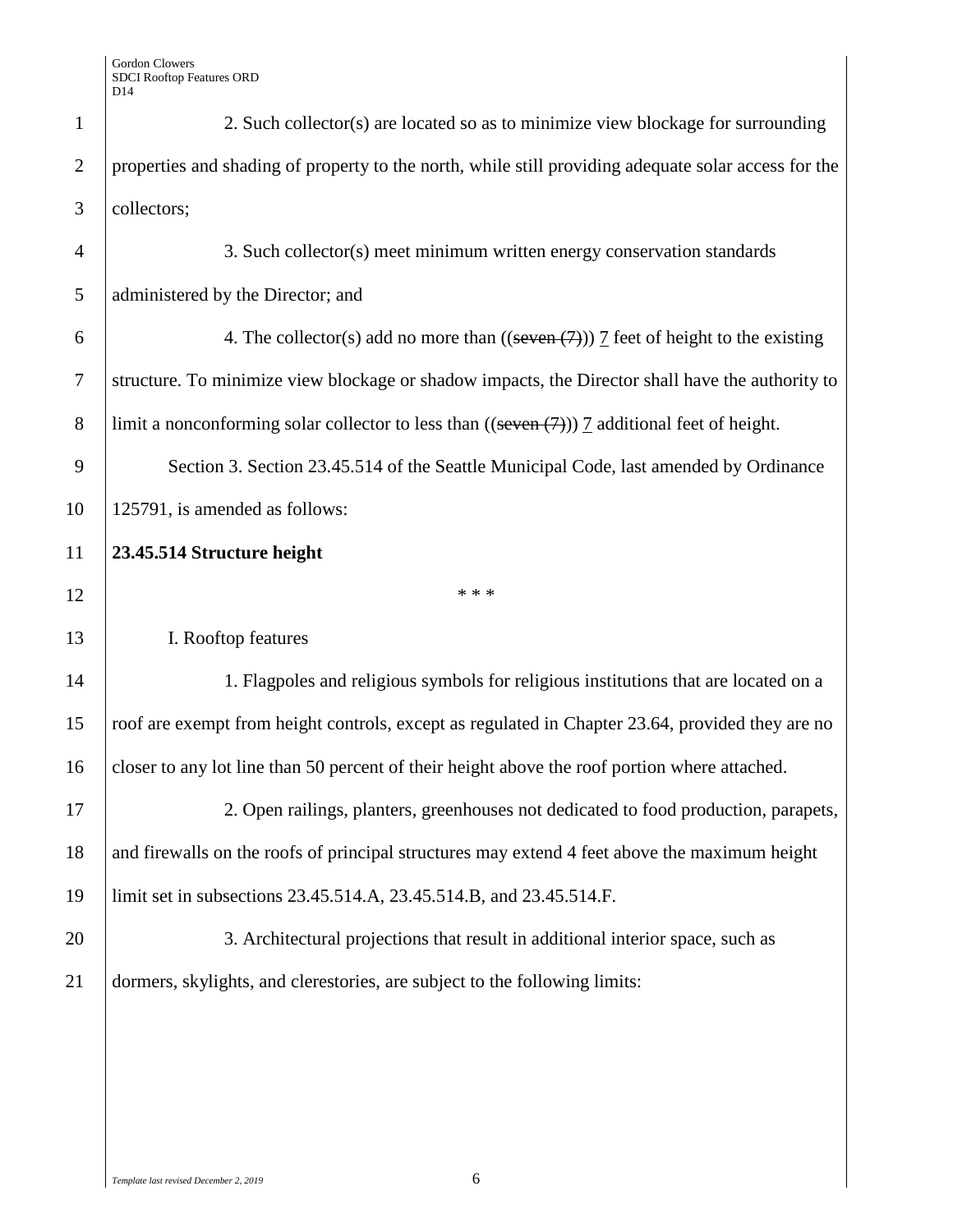| $\mathbf{1}$<br>of a pitched roof that is allowed pursuant to subsection 23.45.514.D, if the following conditions<br>$\overline{2}$<br>3<br>are met:<br>1) The total area of the projections is no more than 30 percent of<br>$\overline{4}$<br>the area of each roof plane measured from the plan view perspective;<br>5<br>2) Each projection is limited to 10 feet in width; and<br>6<br>3) Each projection is separated by at least 3 feet from any other<br>7<br>projection (see Exhibit D for 23.45.514).<br>8<br><b>Exhibit D for 23.45.514</b><br>9<br>Permitted projections on pitched roofs<br><b>Exhibit D for 23.45.514</b><br>Permitted projections on pitched roofs<br>roof plane-<br>$a = 10$ foot maximum<br>$b = 3$ foot minimum separation<br>projection area (f)<br>__ roof plane<br>projection<br>roof plane area = $cx$ $d = e$<br>total area of projections $(3 x f)$<br>must not exceed 30% roof<br>plane area (e)<br>$a = 10$ foot maximum<br>$b = 3$ foot minimum separation<br>between projections |    | D14                                                                          |
|------------------------------------------------------------------------------------------------------------------------------------------------------------------------------------------------------------------------------------------------------------------------------------------------------------------------------------------------------------------------------------------------------------------------------------------------------------------------------------------------------------------------------------------------------------------------------------------------------------------------------------------------------------------------------------------------------------------------------------------------------------------------------------------------------------------------------------------------------------------------------------------------------------------------------------------------------------------------------------------------------------------------------|----|------------------------------------------------------------------------------|
|                                                                                                                                                                                                                                                                                                                                                                                                                                                                                                                                                                                                                                                                                                                                                                                                                                                                                                                                                                                                                              |    | a. On pitched roofs, these projections may extend to the height of the ridge |
|                                                                                                                                                                                                                                                                                                                                                                                                                                                                                                                                                                                                                                                                                                                                                                                                                                                                                                                                                                                                                              |    |                                                                              |
|                                                                                                                                                                                                                                                                                                                                                                                                                                                                                                                                                                                                                                                                                                                                                                                                                                                                                                                                                                                                                              |    |                                                                              |
|                                                                                                                                                                                                                                                                                                                                                                                                                                                                                                                                                                                                                                                                                                                                                                                                                                                                                                                                                                                                                              |    |                                                                              |
|                                                                                                                                                                                                                                                                                                                                                                                                                                                                                                                                                                                                                                                                                                                                                                                                                                                                                                                                                                                                                              |    |                                                                              |
|                                                                                                                                                                                                                                                                                                                                                                                                                                                                                                                                                                                                                                                                                                                                                                                                                                                                                                                                                                                                                              |    |                                                                              |
|                                                                                                                                                                                                                                                                                                                                                                                                                                                                                                                                                                                                                                                                                                                                                                                                                                                                                                                                                                                                                              |    |                                                                              |
|                                                                                                                                                                                                                                                                                                                                                                                                                                                                                                                                                                                                                                                                                                                                                                                                                                                                                                                                                                                                                              |    |                                                                              |
|                                                                                                                                                                                                                                                                                                                                                                                                                                                                                                                                                                                                                                                                                                                                                                                                                                                                                                                                                                                                                              | 10 |                                                                              |
|                                                                                                                                                                                                                                                                                                                                                                                                                                                                                                                                                                                                                                                                                                                                                                                                                                                                                                                                                                                                                              | 11 |                                                                              |
|                                                                                                                                                                                                                                                                                                                                                                                                                                                                                                                                                                                                                                                                                                                                                                                                                                                                                                                                                                                                                              |    |                                                                              |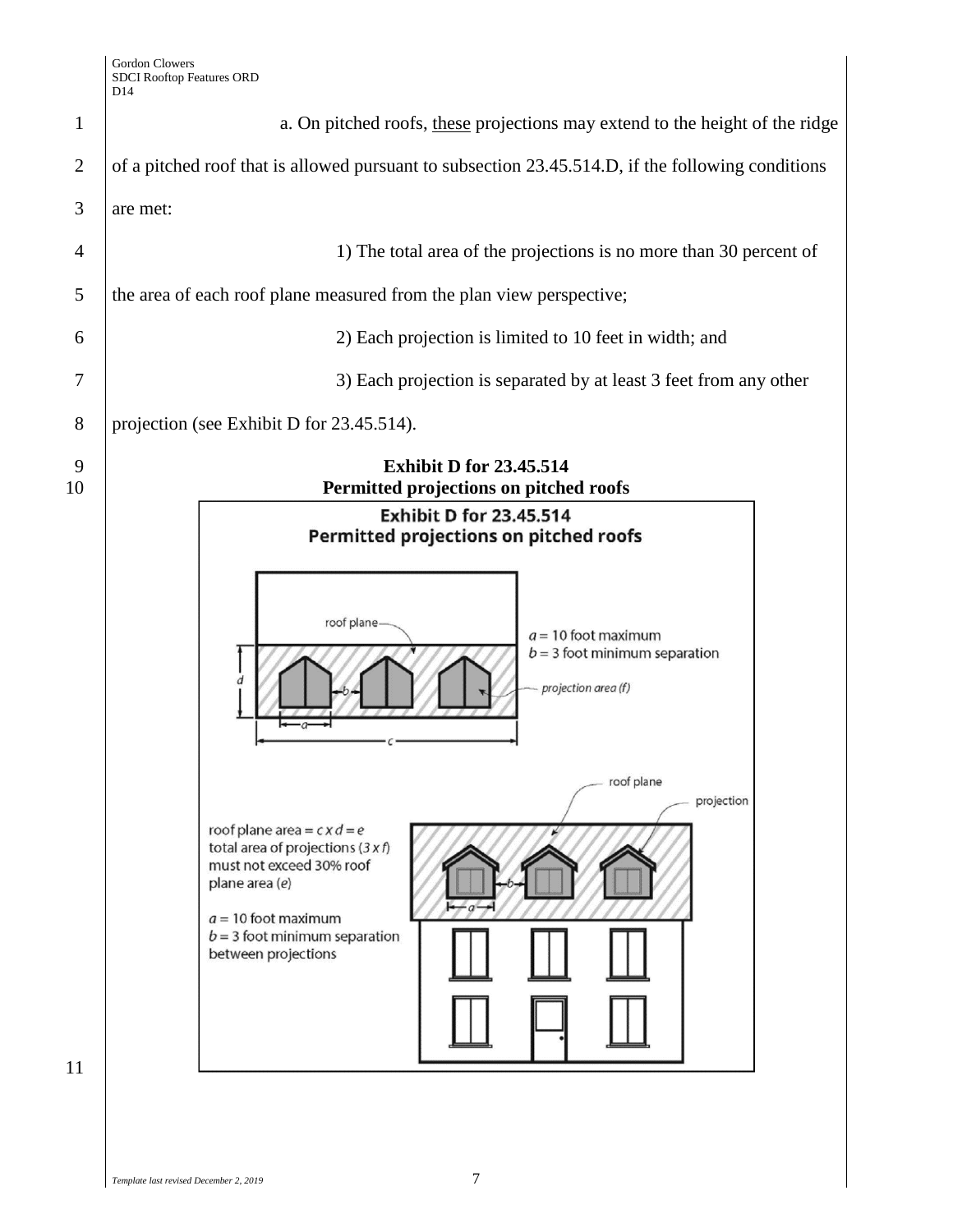| $\mathbf{1}$   | b. On flat roofs, $((the))$ these projections may extend 4 feet above the                                         |
|----------------|-------------------------------------------------------------------------------------------------------------------|
| $\overline{2}$ | maximum height limit allowed by subsections 23.45.514.A, 23.45.514.B, and 23.45.514.F if the                      |
| 3              | following requirements are met:                                                                                   |
| $\overline{4}$ | 1) The total area of the projections is no more than 30 percent of                                                |
| 5              | the area of the roof plane; and                                                                                   |
| 6              | 2) The projections are set back at least 4 feet from any street facing                                            |
| 7              | facade.                                                                                                           |
| 8              | 4. In LR zones, the following rooftop features may extend up to 10 feet above the                                 |
| 9              | height limit set in subsections 23.45.514.A and 23.45.514.F, if the combined total coverage of all                |
| 10             | features listed in this subsection((s)) 23.45.514. <i>I.4</i> (( <i>J.4.a through 23.45.514.J.4.f</i> )) does not |
| 11             | exceed $((15))$ 25 percent of the roof area (or $((20))$ 30 percent of the roof area if the total includes        |
| 12             | screened or enclosed mechanical equipment):                                                                       |
| 13             | a. Stair penthouses, except as provided in subsection 23.45.514.I.6;                                              |
| 14             | b. Mechanical equipment;                                                                                          |
| 15             | c. Play equipment and open-mesh fencing that encloses it, if the fencing is                                       |
| 16             | at least 5 feet from the roof edge;                                                                               |
| 17             | d. Chimneys;                                                                                                      |
| 18             | e. Wind-driven power generators; $((and))$                                                                        |
| 19             | f. Sun and wind screens, and similar weather protection features such as                                          |
| 20             | eaves or canopies extending from rooftop features;                                                                |
| 21             | g. Greenhouses and solariums;                                                                                     |
| 22             | h. Covered or enclosed common recreation areas; and                                                               |
|                |                                                                                                                   |
|                |                                                                                                                   |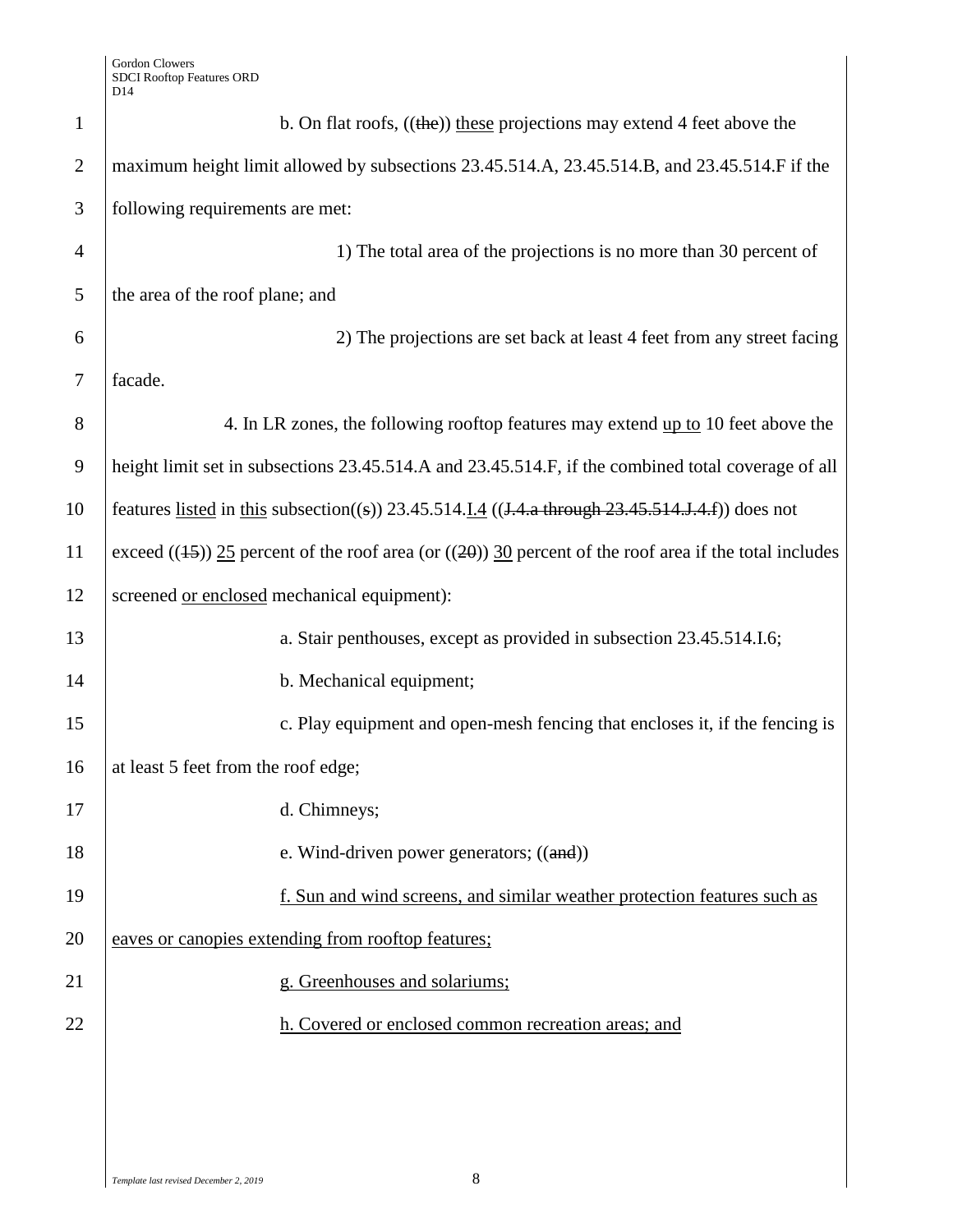| $\mathbf{1}$   | $((\text{f.}))$ i. Minor communication utilities and accessory communication                            |
|----------------|---------------------------------------------------------------------------------------------------------|
| $\overline{2}$ | devices, except that height is regulated according to the provisions of Section 23.57.011.              |
| 3              | 5. In MR and HR zones, the following rooftop features may extend up to 15 feet                          |
| $\overline{4}$ | above the applicable height limit set in subsection 23.45.514.B, if the combined total coverage of      |
| 5              | all features listed in subsections $23.45.514.1.5$ and $23.45.514.1.6$ does not exceed (( $20$ )) $30$  |
| 6              | percent of the roof area, or $((25))$ does not exceed 35 percent of the roof area if the total includes |
| 7              | screened <u>or enclosed</u> mechanical equipment, or does not exceed 60 percent coverage of the roof    |
| 8              | area if the total includes a greenhouse:                                                                |
| 9              | a. Stair penthouses, except as provided in subsection 23.45.514.I.6;                                    |
| 10             | b. Mechanical equipment;                                                                                |
| 11             | c. Play equipment and open-mesh fencing that encloses it, if the fencing is                             |
| 12             | at least 5 feet from the roof edge;                                                                     |
| 13             | d. Chimneys;                                                                                            |
| 14             | e. Sun and wind screens, and similar weather protection features such as                                |
| 15             | eaves or canopies extending from rooftop features;                                                      |
| 16             | f. ((Penthouse pavilions for the common use of residents)) Covered or                                   |
| 17             | enclosed common recreation areas;                                                                       |
| 18             | g. Greenhouses and solariums(( <del>, in each case that meet minimum energy</del>                       |
| 19             | standards administered by the Director));                                                               |
| 20             | h. Wind-driven power generators; and                                                                    |
| 21             | i. Minor communication utilities and accessory communication devices,                                   |
| 22             | except that height is regulated according to the provisions of Section 23.57.011.                       |
|                |                                                                                                         |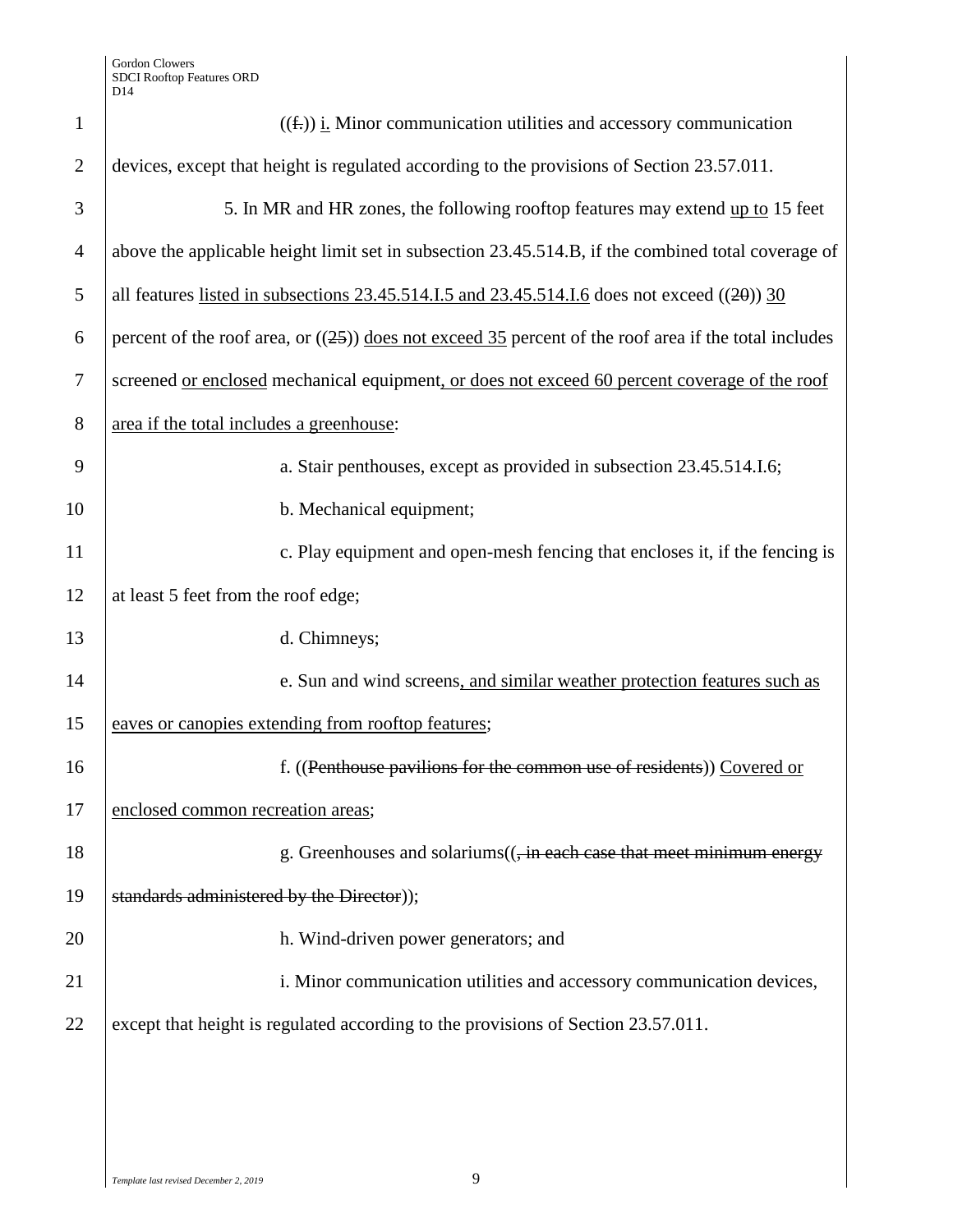| $\mathbf{1}$   | 6. Subject to the roof coverage limits in subsections $23.45.514.I.4$ <sub>1</sub> ((and))            |
|----------------|-------------------------------------------------------------------------------------------------------|
| $\overline{2}$ | 23.45.514.I.5, and 23.45.514.I.7 if applicable, elevator penthouses may extend above the              |
| 3              | applicable height limit up to 16 feet. Stair penthouses may be the same height as an elevator         |
| $\overline{4}$ | penthouse if the elevator and stairs are co-located within a common penthouse structure.              |
| 5              | 7. At the applicant's option, for structures exceeding 120 feet in HR zones, the                      |
| 6              | combined total rooftop coverage limit of all features listed in subsections 23.45.514.1.5 and         |
| $\tau$         | 23.45.514.1.6 is 75 percent, provided that all of the following are satisfied:                        |
| 8              | a. All mechanical equipment is screened or enclosed; and                                              |
| 9              | b. No rooftop features are located closer than 10 feet to the roof edge.                              |
| 10             | except features that do not exceed the height of the parapet or 5 feet above the roof surface,        |
| 11             | whichever is greater, or which may be permitted by design review departure or other code              |
| 12             | provisions including but not limited to Chapter 23.57.                                                |
| 13             | $((7))$ 8. For height exceptions for solar collectors, see Section 23.45.545.                         |
| 14             | $((8,))$ 9. In order to protect solar access for property to the north, the applicant                 |
| 15             | shall either locate the rooftop features listed in this subsection ((23.45.514.I.8)) 23.45.514.I.9 at |
| 16             | least 15 feet from the north lot line, or provide shadow diagrams to demonstrate that the             |
| 17             | proposed location of such rooftop features would shade property to the north on January 21 at         |
| 18             | noon no more than would a structure built to maximum permitted bulk:                                  |
| 19             | a. Solar collectors;                                                                                  |
| 20             | b. Planters;                                                                                          |
| 21             | c. Clerestories;                                                                                      |
| 22             | d. Greenhouses and solariums ((that meet minimum energy standards)                                    |
| 23             | administered by the Director));                                                                       |
|                |                                                                                                       |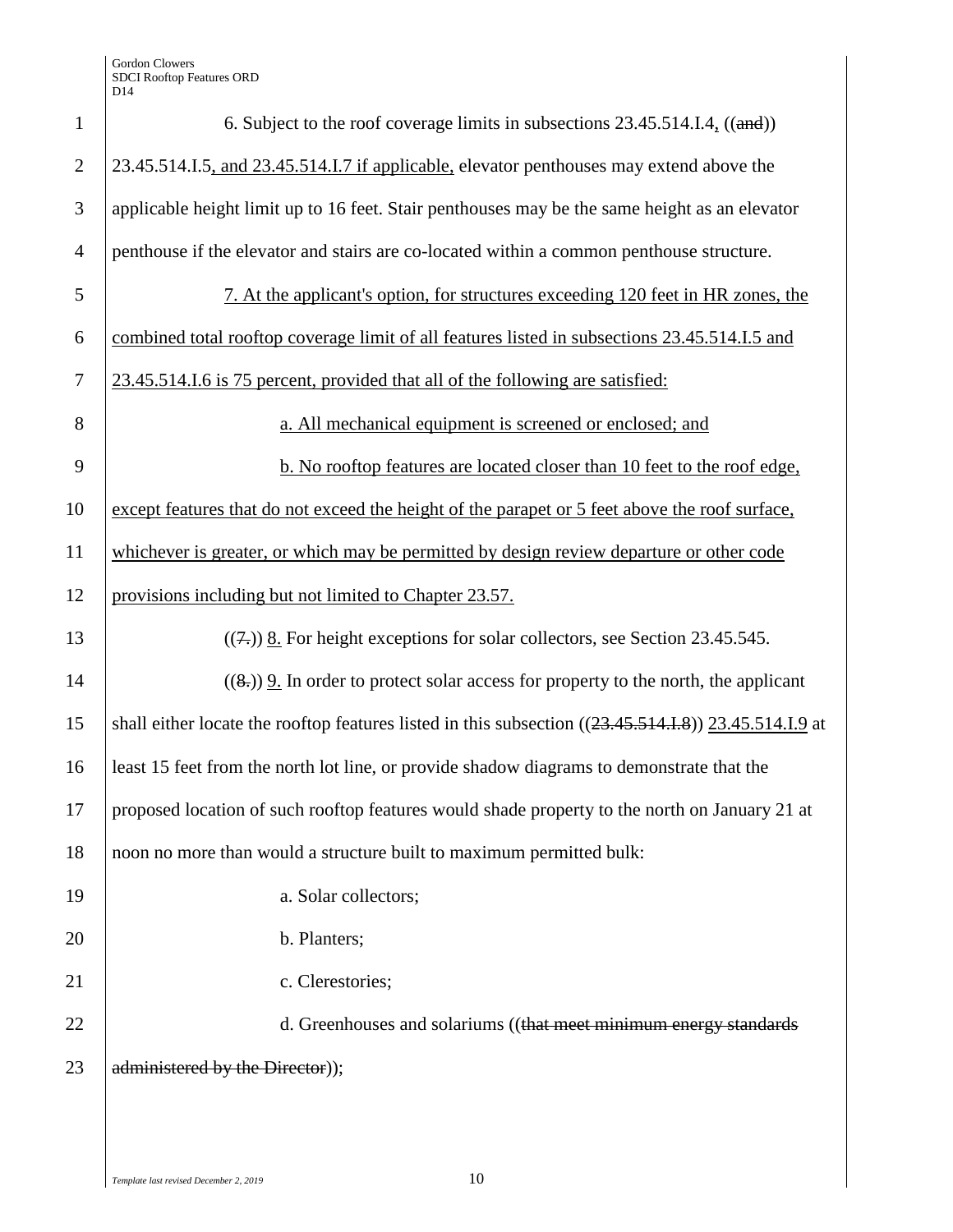| $\mathbf{1}$   | e. Minor communication utilities and accessory communication devices,                             |
|----------------|---------------------------------------------------------------------------------------------------|
| $\overline{2}$ | permitted according to the provisions of Section 23.57.011;                                       |
| 3              | f. Play equipment;                                                                                |
| 4              | g. Sun and wind screens, and similar weather protection features such as                          |
| 5              | eaves or canopies extending from rooftop features;                                                |
| 6              | h. ((Penthouse pavilions for the common use of residents)) Covered or                             |
| 7              | enclosed common recreation areas.                                                                 |
| 8              | $((9))$ 10. For height limits and exceptions for communication utilities and                      |
| 9              | devices, see Section 23.57.011.                                                                   |
| 10             | ((10. Greenhouses that are dedicated to food production are permitted to extend                   |
| 11             | 15 feet above the applicable height limit, as long as the combined total coverage of all features |
| 12             | gaining additional height listed in this subsection 23.45.514.I does not exceed 50 percent of the |
| 13             | roof area, and the greenhouse meets the requirements of subsection 23.45.514.I.8.)                |
| 14             | Section 4. Subsection 23.45.545.C of the Seattle Municipal Code, which section was last           |
| 15             | amended by Ordinance 126157, is amended as follows:                                               |
| 16             | 23.45.545 Standards for certain accessory uses                                                    |
| 17             | * * *                                                                                             |
| 18             | C. Solar collectors                                                                               |
| 19             | 1. Solar collectors ((that meet minimum written energy conservation standards                     |
| 20             | administered by the Director)) are permitted in required setbacks, subject to the following:      |
| 21             | a. Detached solar collectors are permitted in required rear setbacks, no                          |
| 22             | closer than 5 feet to any other principal or accessory structure.                                 |
|                |                                                                                                   |
|                |                                                                                                   |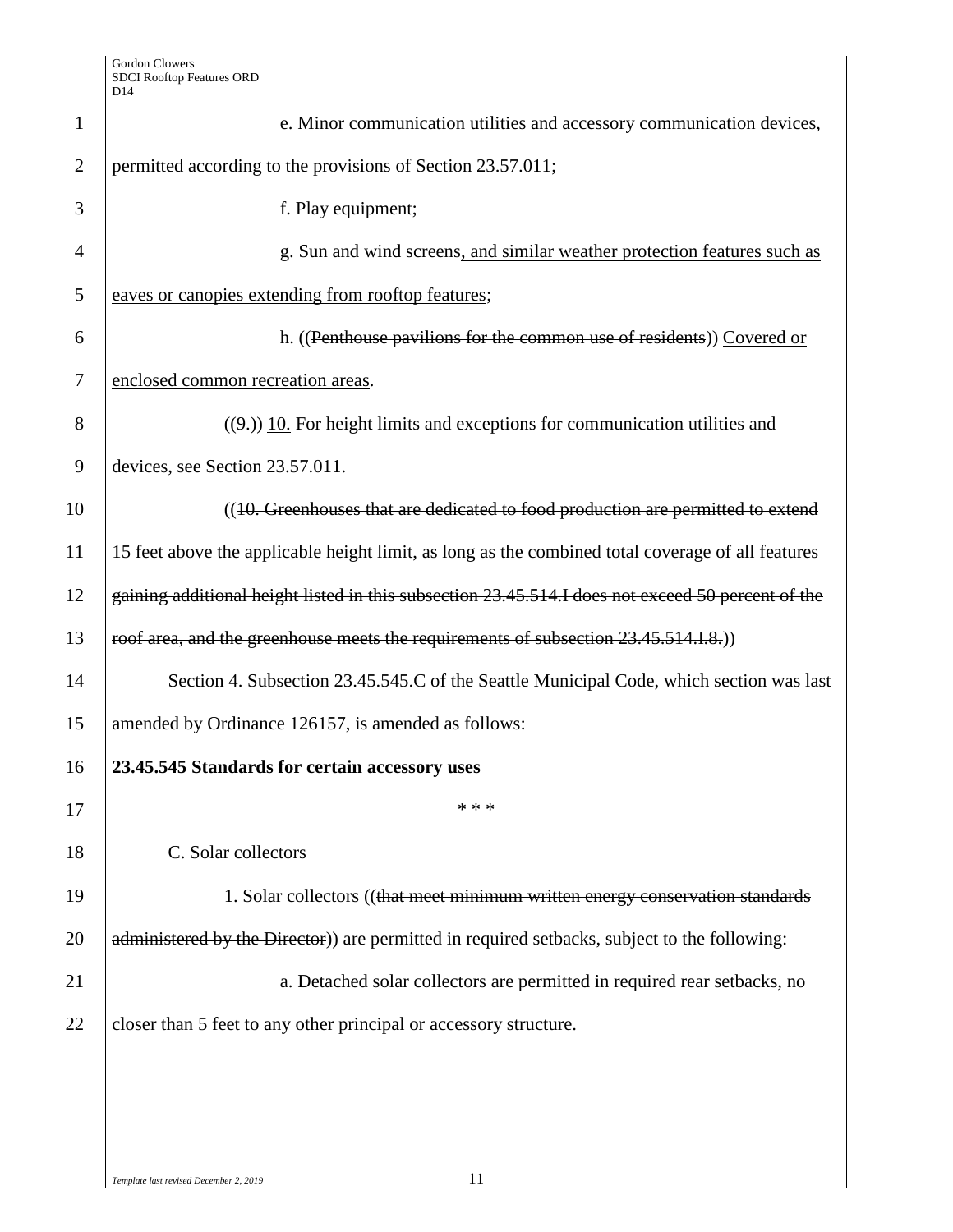| $\mathbf{1}$   | b. Detached solar collectors are permitted in required side setbacks, no                           |
|----------------|----------------------------------------------------------------------------------------------------|
| $\overline{2}$ | closer than 5 feet to any other principal or accessory structure, and no closer than 3 feet to the |
| 3              | side lot line.                                                                                     |
| $\overline{4}$ | 2. Sunshades that provide shade for solar collectors that meet minimum written                     |
| 5              | energy conservation standards administered by the Director may project into southern front or      |
| 6              | rear setbacks. Those that begin at 8 feet or more above finished grade may be no closer than 3     |
| $\overline{7}$ | feet from the lot line. Sunshades that are between finished grade and 8 feet above finished grade  |
| 8              | may be no closer than 5 feet to the lot line.                                                      |
| 9              | 3. Solar collectors on roofs. Solar collectors that are located on a roof are                      |
| 10             | permitted as follows:                                                                              |
| 11             | a. In LR zones up to 4 feet above the maximum height limit or 4 feet                               |
| 12             | above the height of stair or elevator penthouse(s), whichever is higher; and                       |
| 13             | b. In MR and HR zones up to 10 feet above the maximum height limit or                              |
| 14             | 10 feet above the height of stair or elevator penthouse(s), whichever is higher.                   |
| 15             | c. If the solar collectors would cause an existing structure to become                             |
| 16             | nonconforming, or increase an existing nonconformity, the Director may permit the solar            |
| 17             | collectors as a special exception pursuant to Chapter 23.76. Solar collectors may be permitted     |
| 18             | under this subsection 23.45.545.C.3.c even if the structure exceeds the height limits established  |
| 19             | in this subsection 23.45.545.C.3, if the following conditions are met:                             |
| 20             | 1) There is no feasible alternative solution to placing the                                        |
| 21             | collector(s) on the roof; and                                                                      |
|                |                                                                                                    |
|                |                                                                                                    |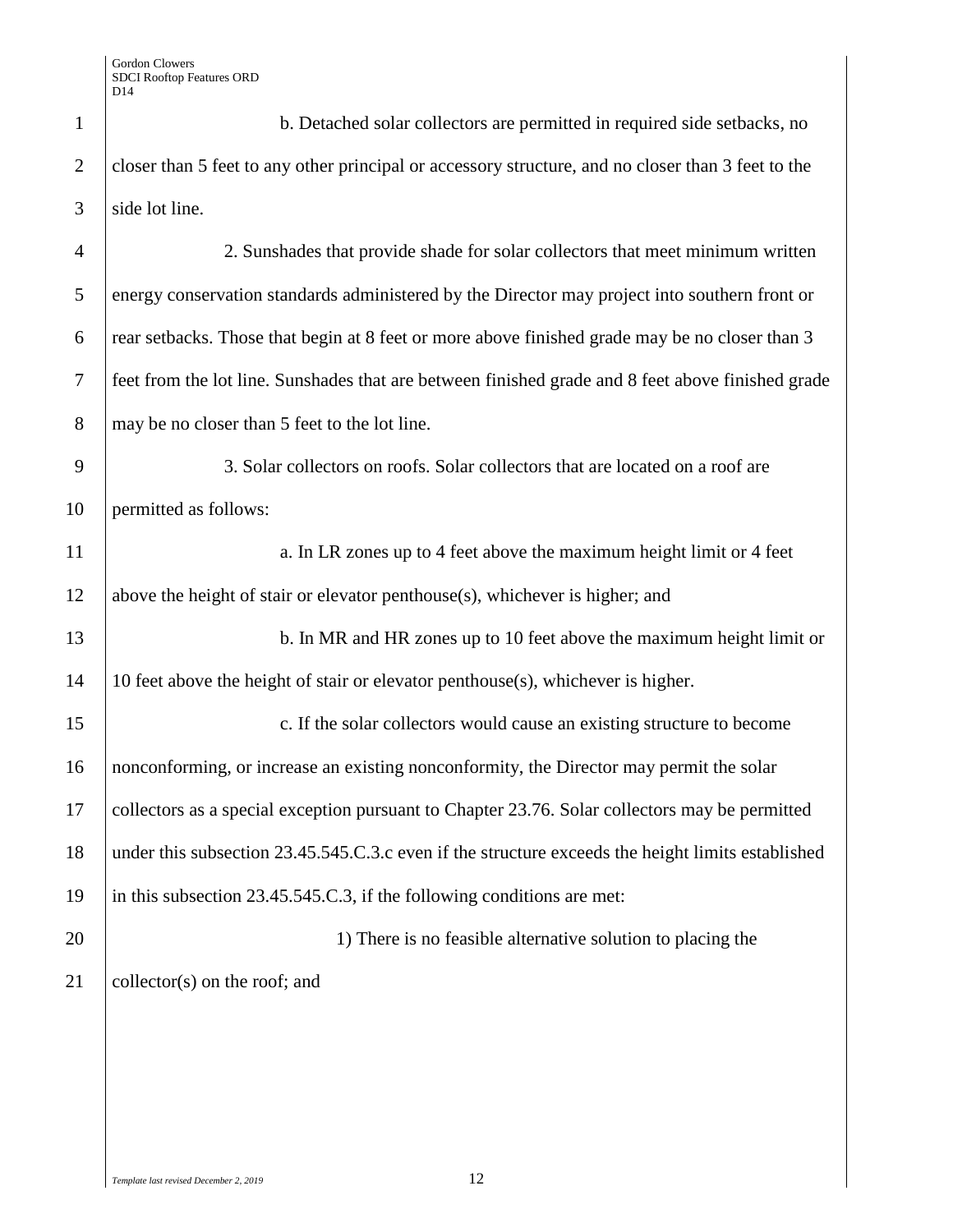|                | レー                                                                                                |
|----------------|---------------------------------------------------------------------------------------------------|
| $\mathbf{1}$   | 2) The collector(s) are located so as to minimize view blockage                                   |
| $\overline{2}$ | from surrounding properties and the shading of property to the north, while still providing       |
| 3              | adequate solar access for the solar collectors.                                                   |
| $\overline{4}$ | * * *                                                                                             |
| 5              | Section 5. Section 23.47A.012 of the Seattle Municipal Code, last amended by Ordinance            |
| 6              | 126157, is amended as follows:                                                                    |
| $\tau$         | 23.47A.012 Structure height                                                                       |
| 8              | * * *                                                                                             |
| 9              | C. Rooftop features                                                                               |
| 10             | 1. Smokestacks, chimneys, flagpoles, and religious symbols for religious                          |
| 11             | institutions are exempt from height controls, except as regulated in Chapter 23.64, provided they |
| 12             | are a minimum of 10 feet from any side or rear lot line.                                          |
| 13             | 2. Open railings, planters, skylights, clerestories, greenhouses, solariums,                      |
| 14             | parapets, and firewalls may extend as high as the highest ridge of a pitched roof permitted by    |
| 15             | subsection 23.47A.012.B or up to 4 feet above the otherwise applicable height limit, whichever    |
| 16             | is higher. Insulation material or soil for landscaping located above the structural roof surface  |
| 17             | may exceed the maximum height limit by up to 2 feet if enclosed by parapets or walls that         |
| 18             | comply with this subsection 23.47A.012.C.2. Rooftop decks and other similar features may          |
| 19             | exceed the maximum height limit by up to two feet, and open railings or parapets required by the  |
| 20             | Building Code around the perimeter of rooftop decks or other similar features may exceed the      |
| 21             | maximum height limit by the minimum necessary to meet Building Code requirements.                 |
| 22             | 3. Solar collectors                                                                               |
|                |                                                                                                   |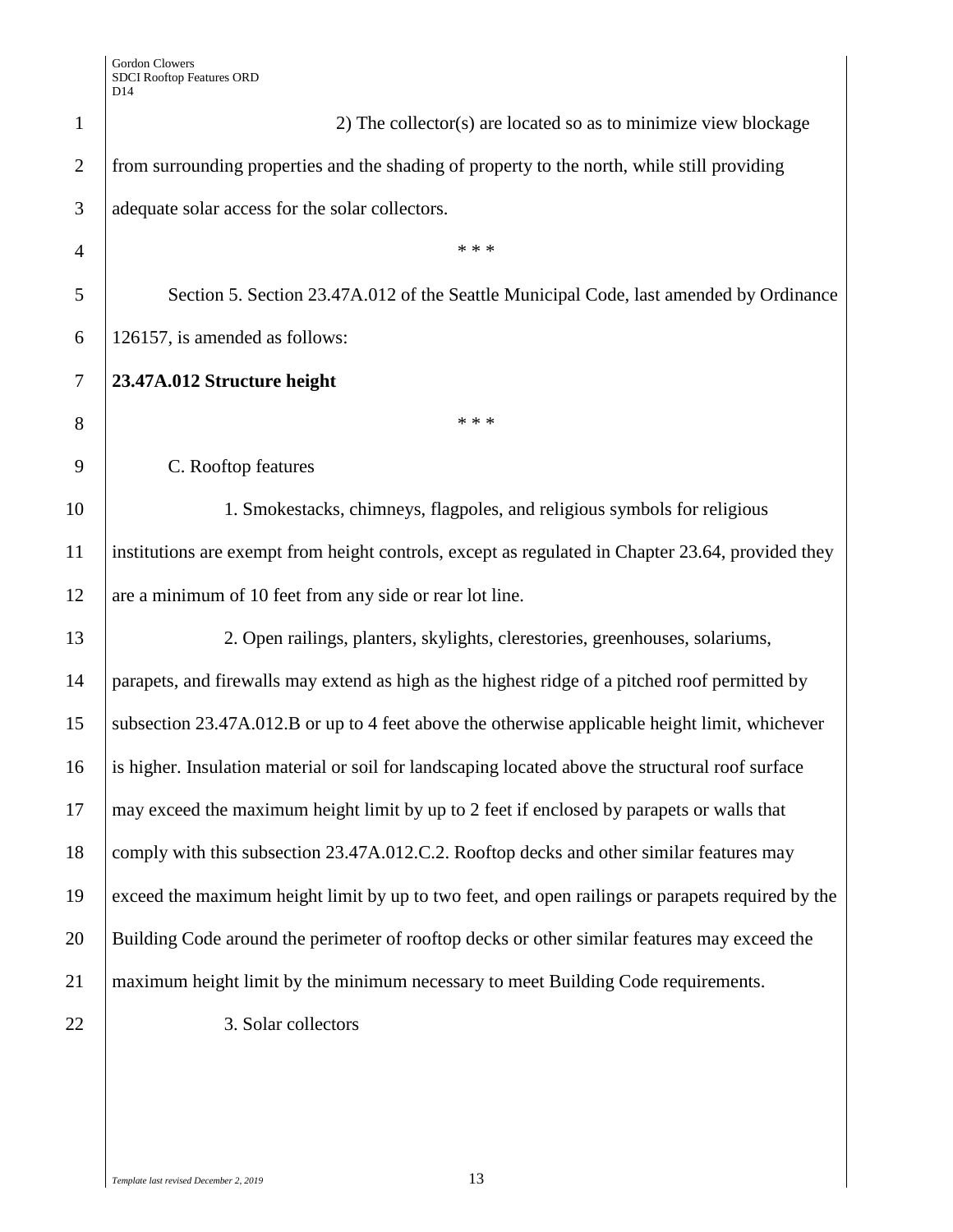| $\mathbf{1}$   | a. In zones with mapped height limits of 30 or 40 feet, solar collectors may                                   |
|----------------|----------------------------------------------------------------------------------------------------------------|
| $\overline{2}$ | extend up to 4 feet above the otherwise applicable height limit, with unlimited rooftop coverage.              |
| 3              | b. In zones with height limits of 65 feet or more, solar collectors may                                        |
| $\overline{4}$ | extend up to 7 feet above the otherwise applicable height limit, with unlimited rooftop coverage.              |
| 5              | 4. Except as provided below, the following rooftop features may extend up to 15                                |
| 6              | feet above the applicable height $\lim_{x \to 0}$ if the combined total coverage of all features               |
| $\tau$         | gaining additional height listed in this subsection 23.47A.012.C.4(( <del>, including weather protection</del> |
| 8              | such as eaves or canopies extending from rooftop features,) does not exceed $((20))$ 30 percent of             |
| 9              | the roof area, or $((25))$ the combined total coverage does not exceed 35 percent of the roof area if          |
| 10             | the total includes stair or elevator penthouses or screened or enclosed mechanical equipment, or               |
| 11             | does not exceed 60 percent coverage of the roof area if the total includes a greenhouse:                       |
| 12             | a. Solar collectors that exceed heights allowed by subsection                                                  |
| 13             | 23.47A.012.C.3;                                                                                                |
| 14             | b. Mechanical equipment;                                                                                       |
| 15             | c. Play equipment and open-mesh fencing that encloses it, as long as the                                       |
| 16             | fencing is at least $((15))$ 10 feet from the roof edge;                                                       |
| 17             | d. Chimneys;                                                                                                   |
| 18             | e. Sun and wind screens, and similar weather protection features such as                                       |
| 19             | eaves or canopies extending from rooftop features;                                                             |
| 20             | f. Covered or enclosed common recreation areas;                                                                |
| 21             | g. Greenhouses and solariums;                                                                                  |
| 22             | $((dz))$ h. Wind-driven power generators;                                                                      |
|                |                                                                                                                |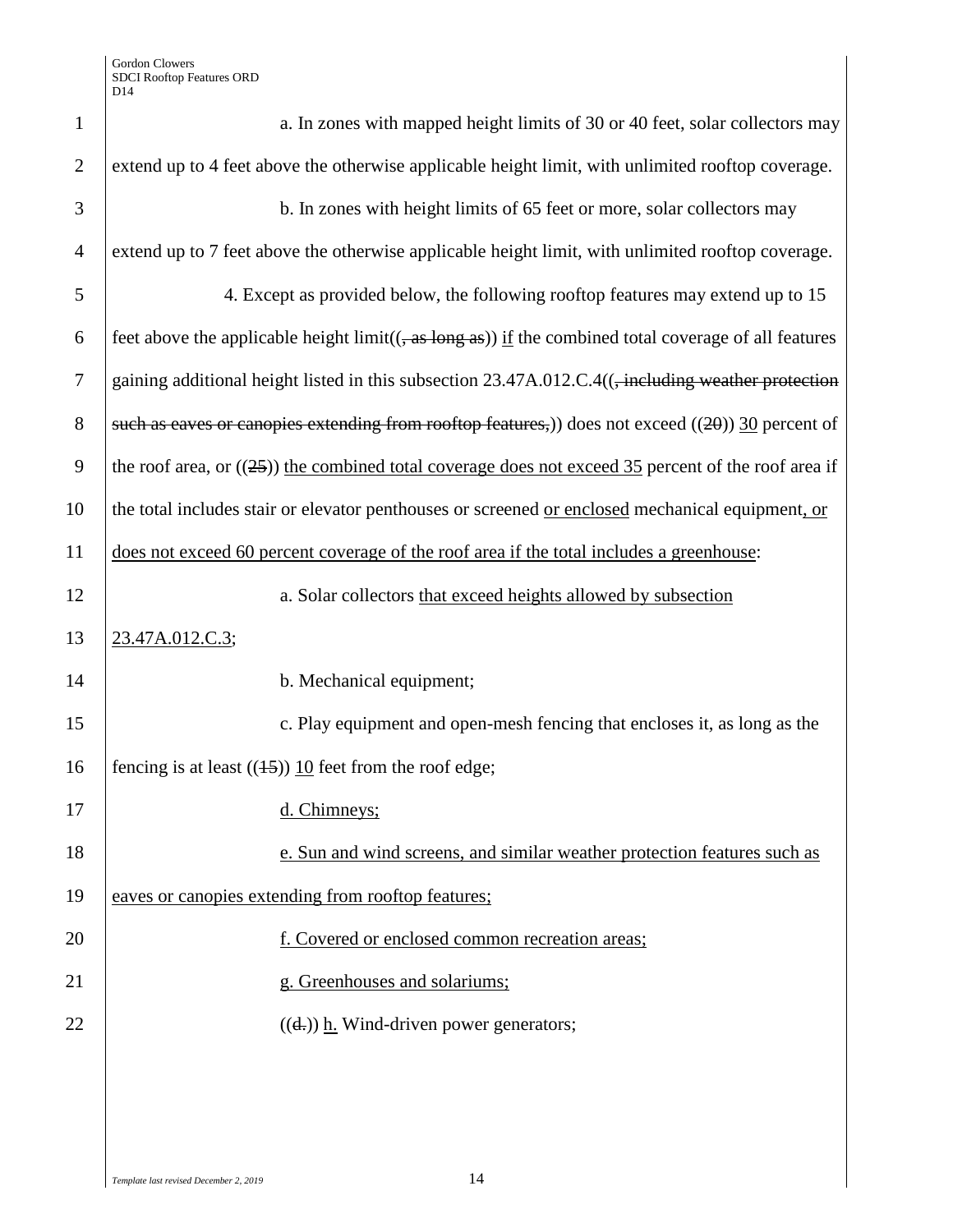| $\mathbf{1}$   | $((e))$ <i>i.</i> Minor communication utilities and accessory communication                       |
|----------------|---------------------------------------------------------------------------------------------------|
|                |                                                                                                   |
| $\overline{2}$ | devices, except that height is regulated according to the provisions of Section 23.57.012; and    |
| 3              | $((\text{f.}))$ <i>i.</i> Stair and elevator penthouses, which may extend above the               |
| $\overline{4}$ | applicable height limit by up to 16 feet.                                                         |
| 5              | ((5. Greenhouses that are dedicated to food production are permitted to extend 15                 |
| 6              | feet above the applicable height limit if the combined total coverage of all features gaining     |
| $\overline{7}$ | additional height listed in this subsection 23.47A.012.C does not exceed 50 percent of the roof   |
| 8              | area, and the greenhouse adheres to the setback requirements in subsection 23.47A.012.C.6.)       |
| 9              | 5. At the applicant's option, for buildings exceeding 120 feet, the combined total                |
| 10             | rooftop coverage limit of all features listed in subsections 23.47A.012.C.4 is 75 percent,        |
| 11             | provided that all of the following are satisfied:                                                 |
| 12             | a. All mechanical equipment is screened or enclosed; and                                          |
| 13             | b. No rooftop features are located closer than 10 feet to the roof edge,                          |
| 14             | except features that do not exceed the height of the parapet or 5 feet above the roof surface,    |
| 15             | whichever is greater, or which may be permitted by design review departure or other code          |
| 16             | provisions including but not limited to Chapter 23.57.                                            |
| 17             | 6. The rooftop features listed in this subsection 23.47A.012.C.6 shall be located at              |
| 18             | least 10 feet from the north lot line unless a shadow diagram is provided that demonstrates that  |
| 19             | locating such features within 10 feet of the north lot line would not shade property to the north |
| 20             | on January 21 at noon more than would a structure built to maximum permitted height and FAR:      |
| 21             | a. Solar collectors;                                                                              |
| 22             | b. Planters;                                                                                      |
| 23             | c. Clerestories;                                                                                  |
|                |                                                                                                   |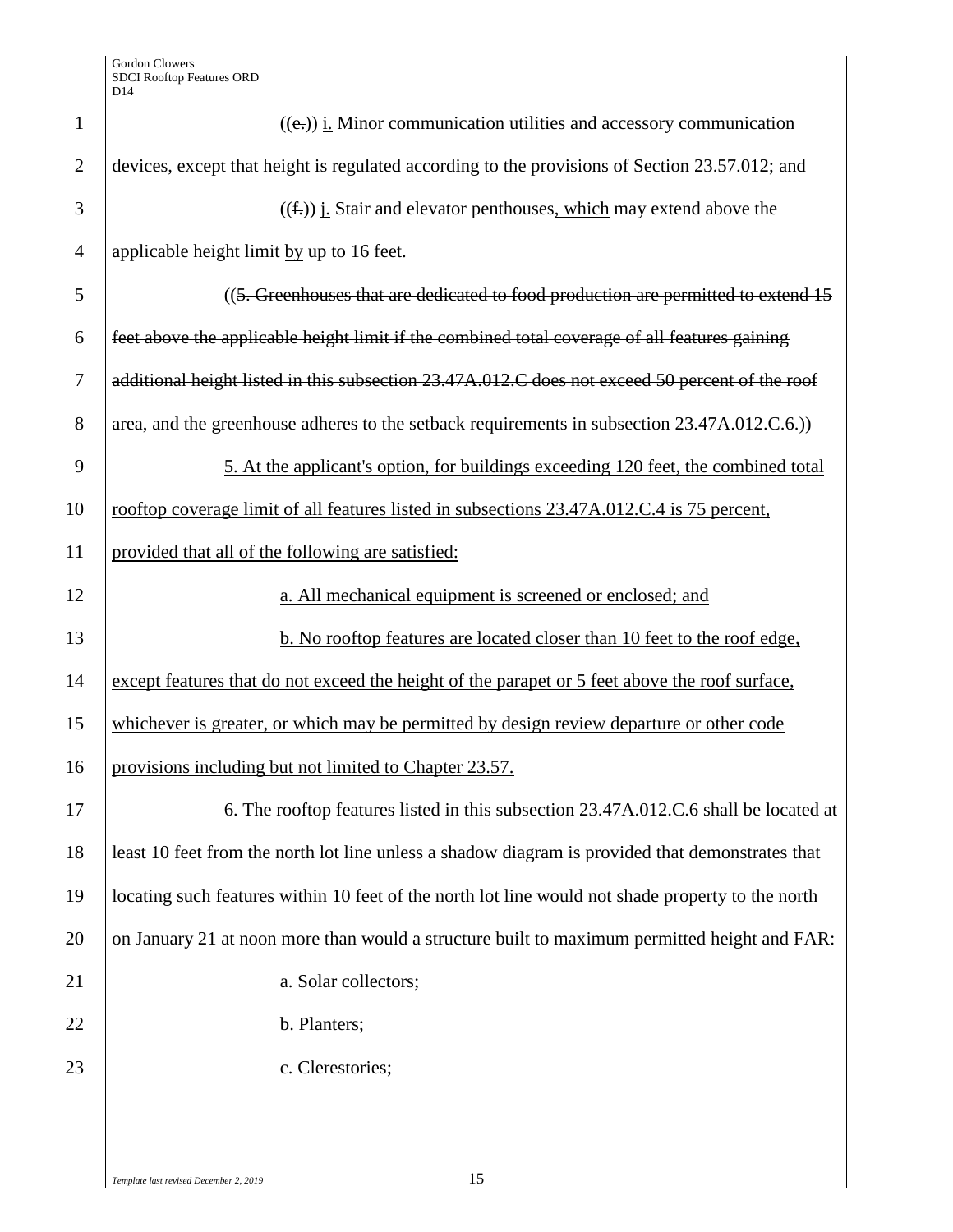|                | レエコ                                                                                           |
|----------------|-----------------------------------------------------------------------------------------------|
| $\mathbf{1}$   | d. Greenhouses and solariums;                                                                 |
| $\overline{2}$ | e. Minor communication utilities and accessory communication devices,                         |
| 3              | permitted pursuant to the provisions of Section 23.57.012;                                    |
| $\overline{4}$ | f. Sun and wind screens, and similar weather protection features such as                      |
| 5              | eaves or canopies extending from rooftop features;                                            |
| 6              | g. Covered or enclosed common recreation areas;                                               |
| 7              | $((f))$ h. Non-firewall parapets; and                                                         |
| 8              | $((g.))$ <i>i.</i> Play equipment.                                                            |
| 9              | 7. Structures existing prior to May 10, $1986$ ( $\epsilon$ ) may add new or replace existing |
| 10             | mechanical equipment up to 15 feet above the roof elevation of the structure and shall comply |
| 11             | with the noise standards of Section 23.47A.018.                                               |
| 12             | 8. For height limits and exceptions for communication utilities and accessory                 |
| 13             | communication devices, see Section 23.57.012.                                                 |
| 14             | * * *                                                                                         |
| 15             | Section 6. Section 23.47A.013 of the Seattle Municipal Code, last amended by Ordinance        |
| 16             | 126287, is amended as follows:                                                                |
| 17             | 23.47A.013 Floor area ratio                                                                   |
| 18             | * * *                                                                                         |
| 19             | B. The following gross floor area is not counted toward FAR:                                  |
| 20             | 1. All stories, or portions of stories, that are underground;                                 |
| 21             | 2. All portions of a story that extend no more than 4 feet above existing or                  |
| 22             | finished grade, whichever is lower, excluding access;                                         |
|                |                                                                                               |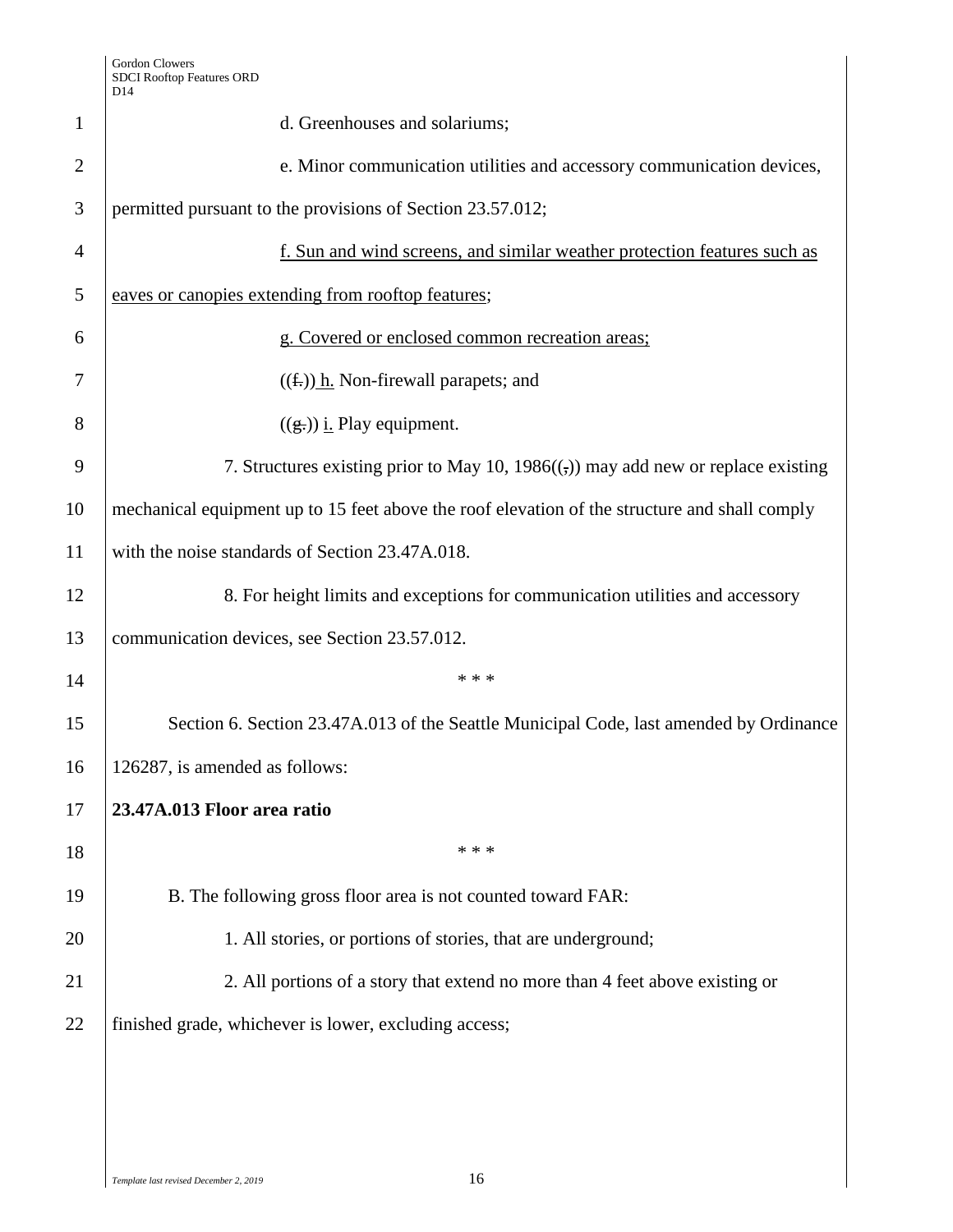| $\mathbf{1}$   | 3. Gross floor area of a transit station, including all floor area open to the general            |
|----------------|---------------------------------------------------------------------------------------------------|
| $\overline{2}$ | public during normal hours of station operation but excluding retail or service establishments to |
| 3              | which public access is limited to customers or clients, even where such establishments are        |
| $\overline{4}$ | primarily intended to serve transit riders;                                                       |
| 5              | 4. On a lot containing a peat settlement-prone environmentally critical area,                     |
| 6              | above-grade parking within or covered by a structure or portion of a structure, if the Director   |
| 7              | finds that locating a story of parking below grade is infeasible due to physical site conditions  |
| 8              | such as a high water table, if either:                                                            |
| 9              | a. The above-grade parking extends no more than 6 feet above existing or                          |
| 10             | finished grade and no more than 3 feet above the highest existing or finished grade along the     |
| 11             | structure footprint, whichever is lower, as measured to the finished floor level or roof above,   |
| 12             | pursuant to subsection 23.47A.012.A.3; or                                                         |
| 13             | b. All of the following conditions are met:                                                       |
| 14             | 1) No above-grade parking is exempted by subsection                                               |
| 15             | 23.47A.013.B.4.a;                                                                                 |
| 16             | 2) The parking is accessory to a residential use on the lot;                                      |
| 17             | 3) Total parking on the lot does not exceed one space for each                                    |
| 18             | residential dwelling unit plus the number of spaces required for non-residential uses; and        |
| 19             | 4) The amount of gross floor area exempted by this subsection                                     |
| 20             | 23.47A.013.B.4.b does not exceed 25 percent of the area of the lot in zones with a height limit   |
| 21             | less than 65 feet, or 50 percent of the area of the lot in zones with a height limit 65 feet or   |
| 22             | greater; $((and))$                                                                                |
|                |                                                                                                   |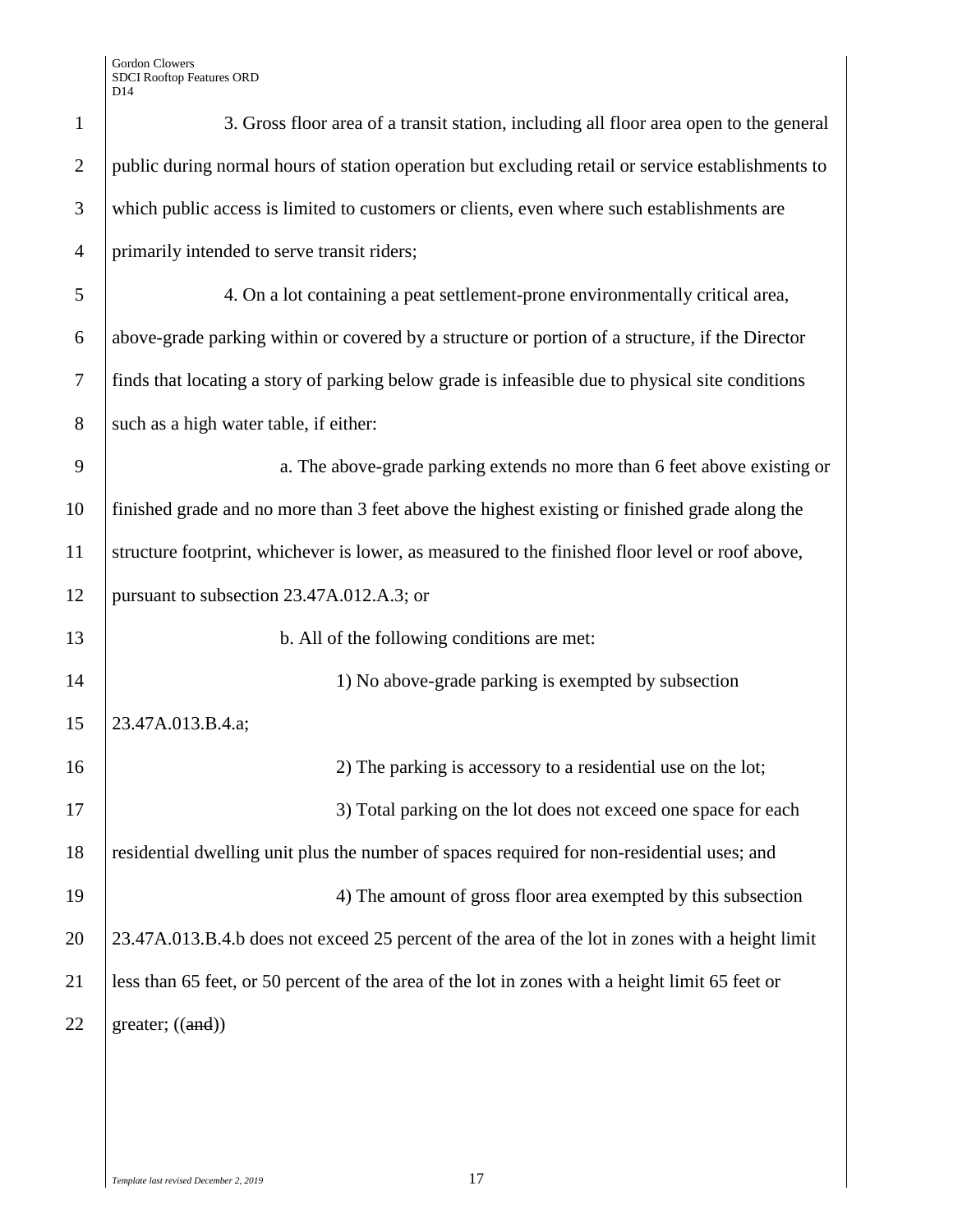|                | D <sub>14</sub>                                                                                   |
|----------------|---------------------------------------------------------------------------------------------------|
| $\mathbf{1}$   | 5. Rooftop greenhouse areas meeting the standards of subsections                                  |
| $\overline{2}$ | 23.47A.012.C.4, 23.47A.012.C.5, and 23.47A.012.C.6;                                               |
| 3              | 6. Bicycle commuter shower facilities required by subsection 23.54.015.K.8;                       |
| 4              | 7. The floor area of required bicycle parking for small efficiency dwelling units or              |
| 5              | congregate residence sleeping rooms, if the bicycle parking is located within the structure       |
| 6              | containing the small efficiency dwelling units or congregate residence sleeping rooms. Floor area |
| 7              | of bicycle parking that is provided beyond the required bicycle parking is not exempt from FAR    |
| 8              | limits;                                                                                           |
| 9              | 8. All gross floor area in child care centers; and                                                |
| 10             | 9. In permanent supportive housing, all gross floor area for accessory human                      |
| 11             | service uses.                                                                                     |
| 12             | * * *                                                                                             |
| 13             | Section 7. Section 23.48.025 of the Seattle Municipal Code, last amended by Ordinance             |
| 14             | 126157, is amended as follows:                                                                    |
| 15             | 23.48.025 Structure height                                                                        |
| 16             | * * *                                                                                             |
| 17             | C. Rooftop features                                                                               |
| 18             | 1. Smokestacks, chimneys, flagpoles, and religious symbols for religious                          |
| 19             | institutions are exempt from height controls, except as regulated in Chapter 23.64, ((Airport     |
| 20             | Height Overlay District,) provided they are a minimum of 10 feet from any side or rear lot line.  |
| 21             | 2. Open railings, planters, skylights, clerestories, greenhouses, parapets, and                   |
| 22             | firewalls may extend up to 4 feet above the maximum height limit with unlimited rooftop           |
| 23             | coverage. Insulation material or soil for landscaping located above the structural roof surface   |
|                |                                                                                                   |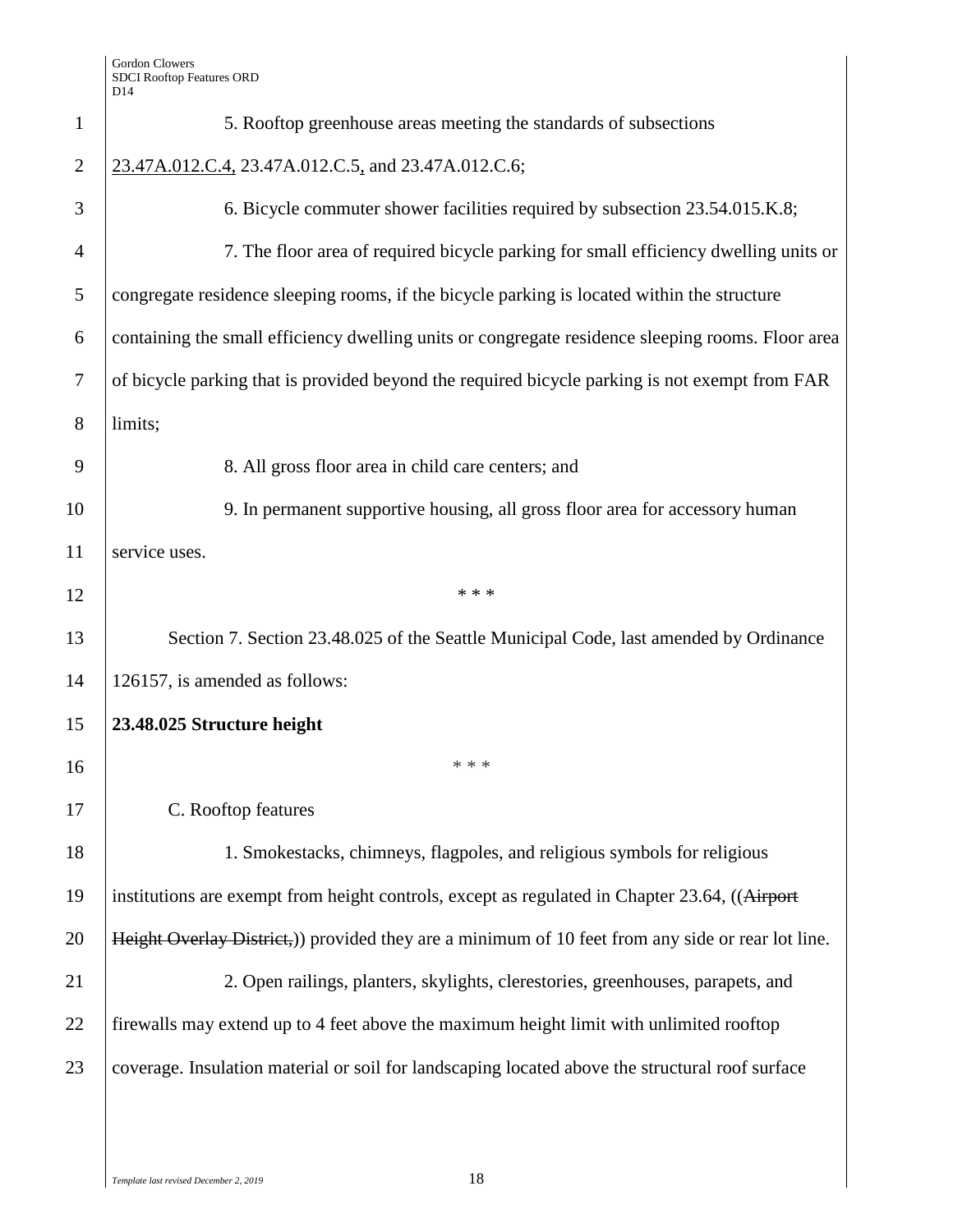| $\mathbf{1}$   | may exceed the maximum height limit if enclosed by parapets or walls that comply with this                           |
|----------------|----------------------------------------------------------------------------------------------------------------------|
| $\overline{2}$ | subsection 23.48.025.C.2.                                                                                            |
| 3              | 3. Solar collectors may extend up to 7 feet above the maximum height limit, with                                     |
| $\overline{4}$ | unlimited rooftop coverage.                                                                                          |
| 5              | 4. The following rooftop features may extend up to 15 feet above the                                                 |
| 6              | $((\text{maximum}))$ applicable height limit, $((\text{so long as}))$ if the combined total coverage of all features |
| 7              | listed in this subsection $23.48.025.C.4($ , including weather protection such as eaves or canopies                  |
| $8\,$          | extending from rooftop features,) does not exceed $((20))$ 35 percent of the roof area, $((or 25)$                   |
| 9              | percent of the roof area if the total includes stair or elevator penthouses or screened mechanical                   |
| 10             | equipment)) or does not exceed 60 percent coverage of the roof area if the total includes a                          |
| 11             | greenhouse:                                                                                                          |
| 12             | a. Solar collectors that exceed heights allowed by subsection                                                        |
| 13             | 23.48.025.C.3;                                                                                                       |
| 14             | b. Stair and elevator penthouses;                                                                                    |
| 15             | c. Mechanical equipment;                                                                                             |
| 16             | d. Atriums, greenhouses, and solariums;                                                                              |
| 17             | e. Play equipment and open-mesh fencing that encloses it, as long as the                                             |
| 18             | fencing is at least 15 feet from the roof edge;                                                                      |
| 19             | f. Minor communication utilities and accessory communication devices,                                                |
| 20             | except that height is regulated according to the provisions of Section 23.57.012; $((and))$                          |
| 21             | g. Covered or enclosed common amenity area ((for structures exceeding a                                              |
| 22             | height of $125$ feet.));                                                                                             |
| 23             | h. Chimneys;                                                                                                         |
|                |                                                                                                                      |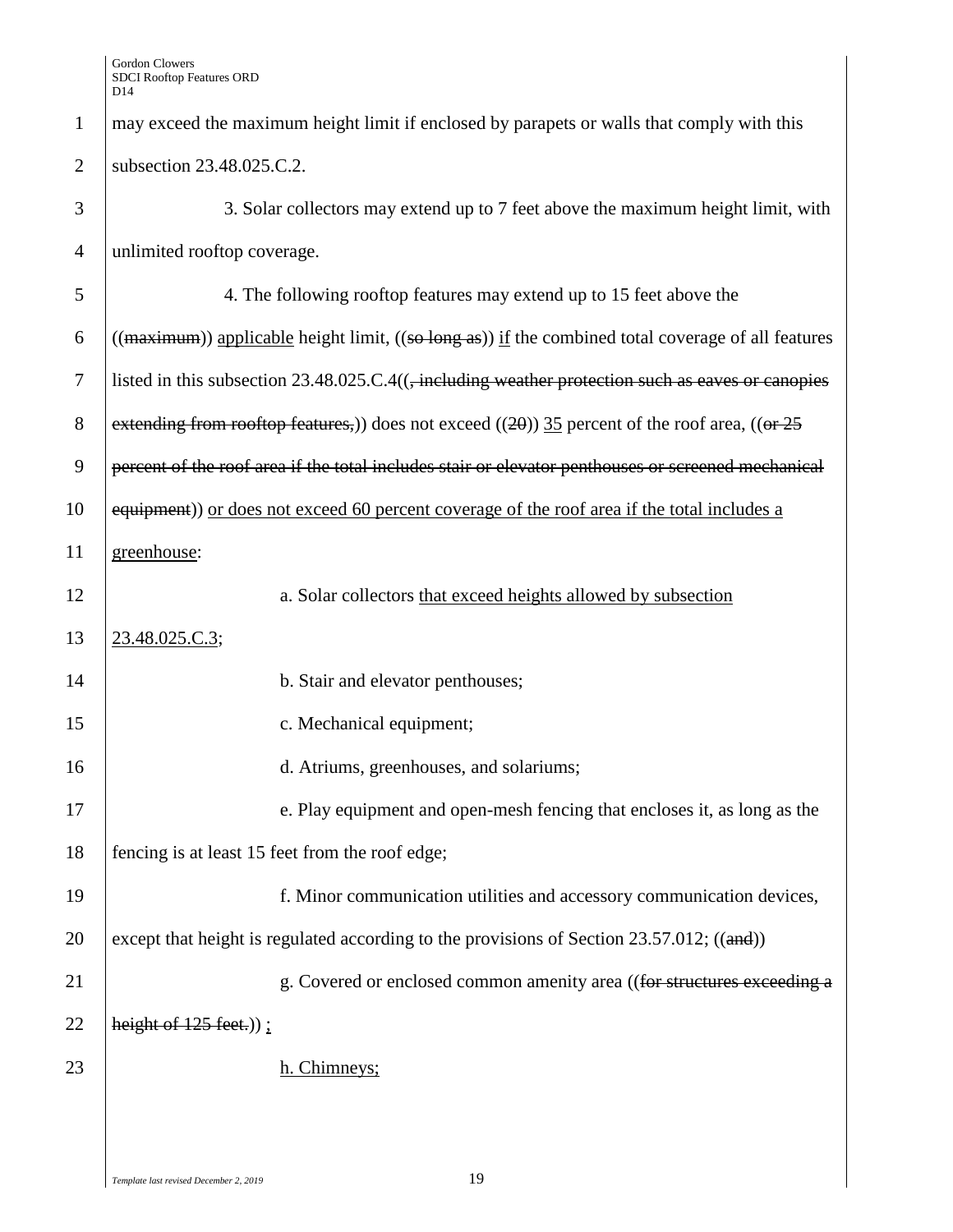| $\mathbf{1}$   | i. Sun and wind screens, and similar weather protection features such as                          |
|----------------|---------------------------------------------------------------------------------------------------|
| $\overline{2}$ | eaves or canopies extending from rooftop features; and                                            |
| 3              | j. Wind-driven power generators.                                                                  |
| $\overline{4}$ | 5. For structures greater than 85 feet in height, elevator penthouses up to 25 feet               |
| 5              | above the height limit are permitted. If the elevator provides access to a rooftop designed to    |
| 6              | provide usable open space or common recreation area, elevator penthouses and mechanical           |
| $\tau$         | equipment up to 45 feet above the height limit are permitted, provided that all of the following  |
| 8              | are satisfied:                                                                                    |
| 9              | a. The structure must be greater than 125 feet in height; and                                     |
| 10             | b. The combined total coverage of all features gaining additional height                          |
| 11             | listed in ((this)) subsection 23.48.025.C.4 does not exceed limits listed in subsection           |
| 12             | 23.48.025.C.4, or the limit in subsection 23.48.025.C.6 if it applies.                            |
| 13             | ((6. Greenhouses that are dedicated to food production are permitted to extend 15                 |
| 14             | feet above the applicable height limit, as long as the combined total coverage of all features    |
| 15             | gaining additional height listed in this subsection 23.48.025.C does not exceed 50 percent of the |
| 16             | roof area.)                                                                                       |
| 17             | $((7))$ 6. At the applicant's option, the combined total coverage limit of all rooftop            |
| 18             | features listed in subsections 23.48.025.C.4 and 23.48.025.C.5 ((may be increased to 65 percent   |
| 19             | of the roof area)) is 75 percent, provided that all of the following are satisfied:               |
| 20             | a. All mechanical equipment is screened or enclosed; and                                          |
| 21             | b. No rooftop features are located closer than 10 feet to the roof edge,                          |
| 22             | except features that do not exceed the height of the parapet or 5 feet above the roof surface,    |
|                |                                                                                                   |
|                |                                                                                                   |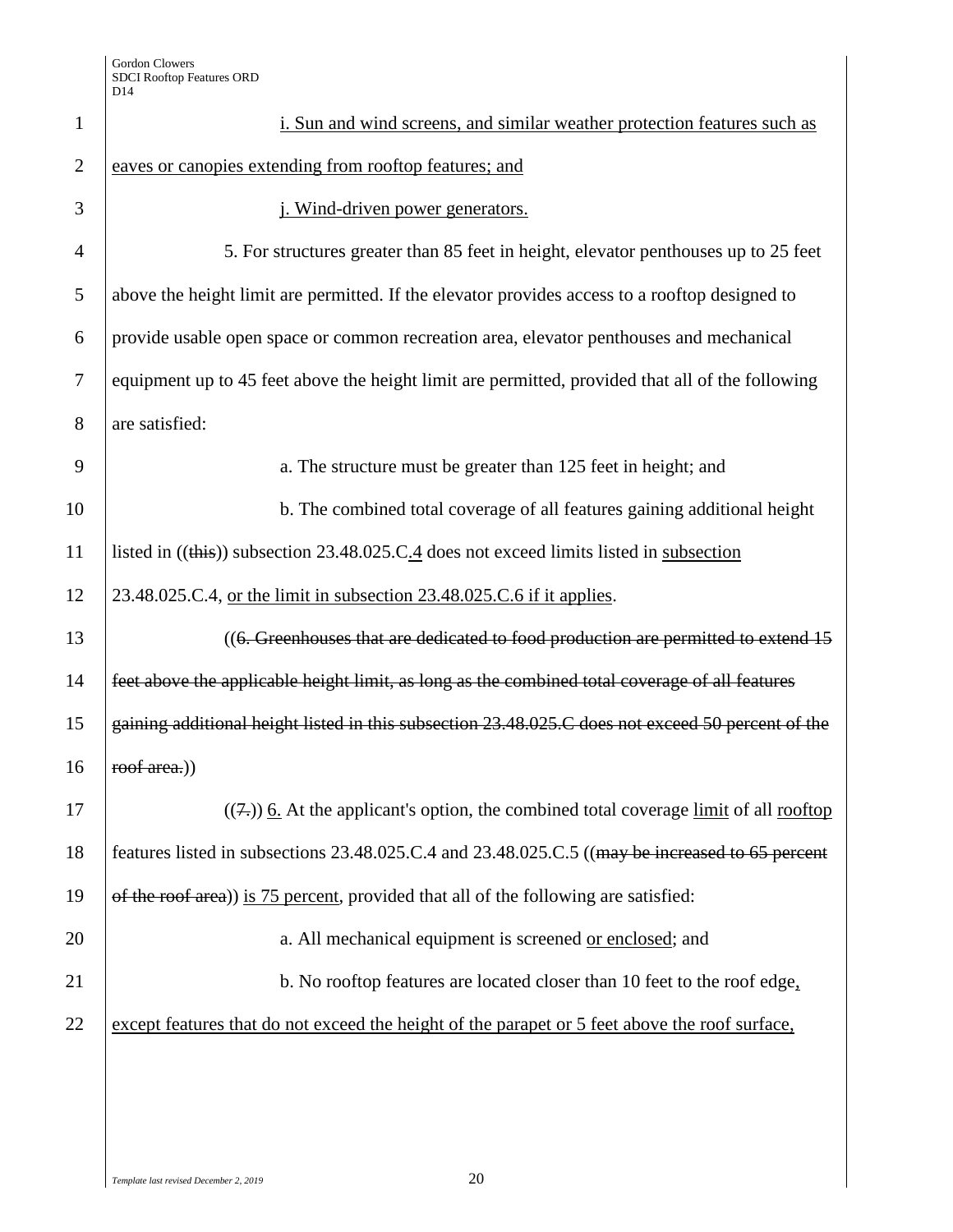| $\mathbf{1}$   | whichever is greater, or which may be permitted by design review departure or other code              |
|----------------|-------------------------------------------------------------------------------------------------------|
| $\overline{2}$ | provisions including but not limited to Chapter 23.57.                                                |
| 3              | $((8,))$ 7. In order to protect solar access for property to the north, the applicant                 |
| $\overline{4}$ | shall either locate the rooftop features listed in this subsection ((23.48.025.C.8)) 23.48.025.C.7 at |
| 5              | least 10 feet from the north lot line, or provide shadow diagrams to demonstrate that the             |
| 6              | proposed location of such rooftop features would shade property to the north on January 21 at         |
| $\overline{7}$ | noon no more than would a structure built to maximum permitted bulk:                                  |
| 8              | a. Solar collectors;                                                                                  |
| 9              | b. Planters;                                                                                          |
| 10             | c. Clerestories;                                                                                      |
| 11             | d. Atriums, greenhouses, and solariums;                                                               |
| 12             | e. Minor communication utilities and accessory communication devices                                  |
| 13             | according to the provisions of Section 23.57.012;                                                     |
| 14             | f. Sun and wind screens, and similar weather protection features such as                              |
| 15             | eaves or canopies extending from rooftop features;                                                    |
| 16             | $((f))$ g. Nonfirewall parapets; $((and))$                                                            |
| 17             | $((g.))$ h. Play equipment; $((.)$ and                                                                |
| 18             | i. Covered or enclosed common amenity areas.                                                          |
| 19             | $((9))$ 8. Screening. Rooftop mechanical equipment and elevator penthouses shall                      |
| 20             | be screened with fencing, wall enclosures, or other structures.                                       |
| 21             | $((10))$ 9. For height limits and exceptions for communication utilities and                          |
| 22             | accessory communication devices, see Section 23.57.012.                                               |
|                |                                                                                                       |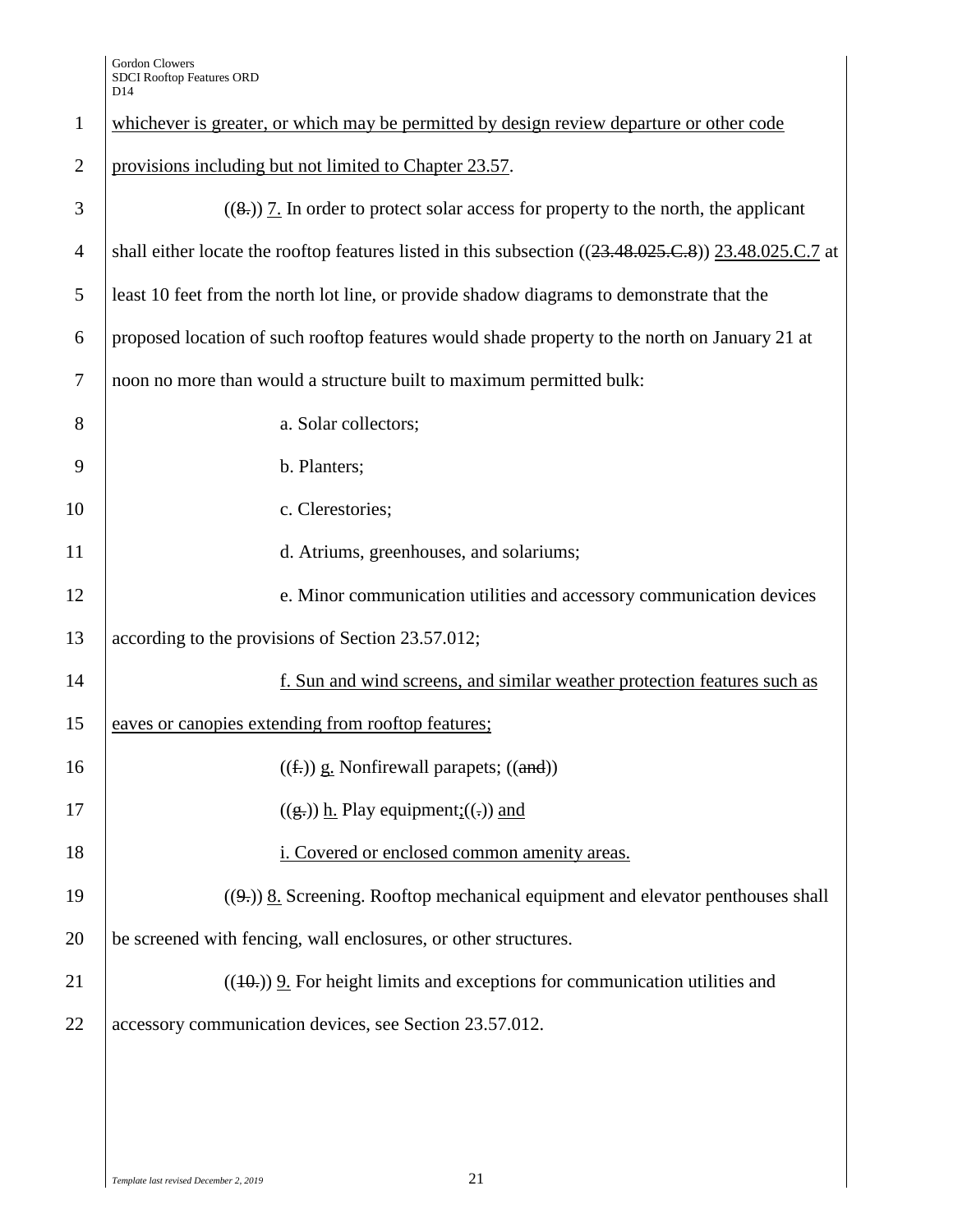| $\mathbf{1}$   | Section 8. Section 23.48.231 of the Seattle Municipal Code, last amended by Ordinance               |
|----------------|-----------------------------------------------------------------------------------------------------|
| $\overline{2}$ | 125603, is amended as follows:                                                                      |
| 3              | 23.48.231 Modification of development standards in certain SM-SLU zones                             |
| $\overline{4}$ | A. In a SM-SLU 175/85-280 zone located in the South Lake Union Seaport Flight                       |
| 5              | Corridor as shown on Map A for 23.48.225, the following apply:                                      |
| 6              | 1. The following modifications shall occur if the height limit according to                         |
| $\tau$         | subsection 23.48.225.E would prevent a development from being able to achieve the maximum           |
| $8\,$          | height that would otherwise be allowed according to subsection 23.48.225.A:                         |
| 9              | a. The upper-level floor area limit according to subsection 23.48.245.A                             |
| 10             | shall be increased from 50 percent to 55 percent, except that for lots less than 12,500 square feet |
| 11             | the upper-level floor area limit according to subsection 23.48.245.A shall be increased from 50     |
| 12             | percent to 67 percent;                                                                              |
| 13             | b. The non-residential floor plate limits according to subsection                                   |
| 14             | 23.48.245.B.1.d shall be increased from 24,000 to 25,000 square feet;                               |
| 15             | c. The residential floor plate limits according to subsection                                       |
| 16             | 23.48.245.B.2.a shall be increased from 12,500 to 13,500 square feet; and                           |
| 17             | d. The residential floor plate limits according to subsection                                       |
| 18             | 23.48.245.B.2.b.1 shall be increased from 10,500 to 11,500 square feet.                             |
| 19             | 2. The height above which a development is a tower according to Section                             |
| 20             | 23.48.245 and the base height for purposes of calculating extra floor area shall be increased from  |
| 21             | 85 feet to 95 feet if:                                                                              |
| 22             | a. Either:                                                                                          |
|                |                                                                                                     |
|                |                                                                                                     |
|                |                                                                                                     |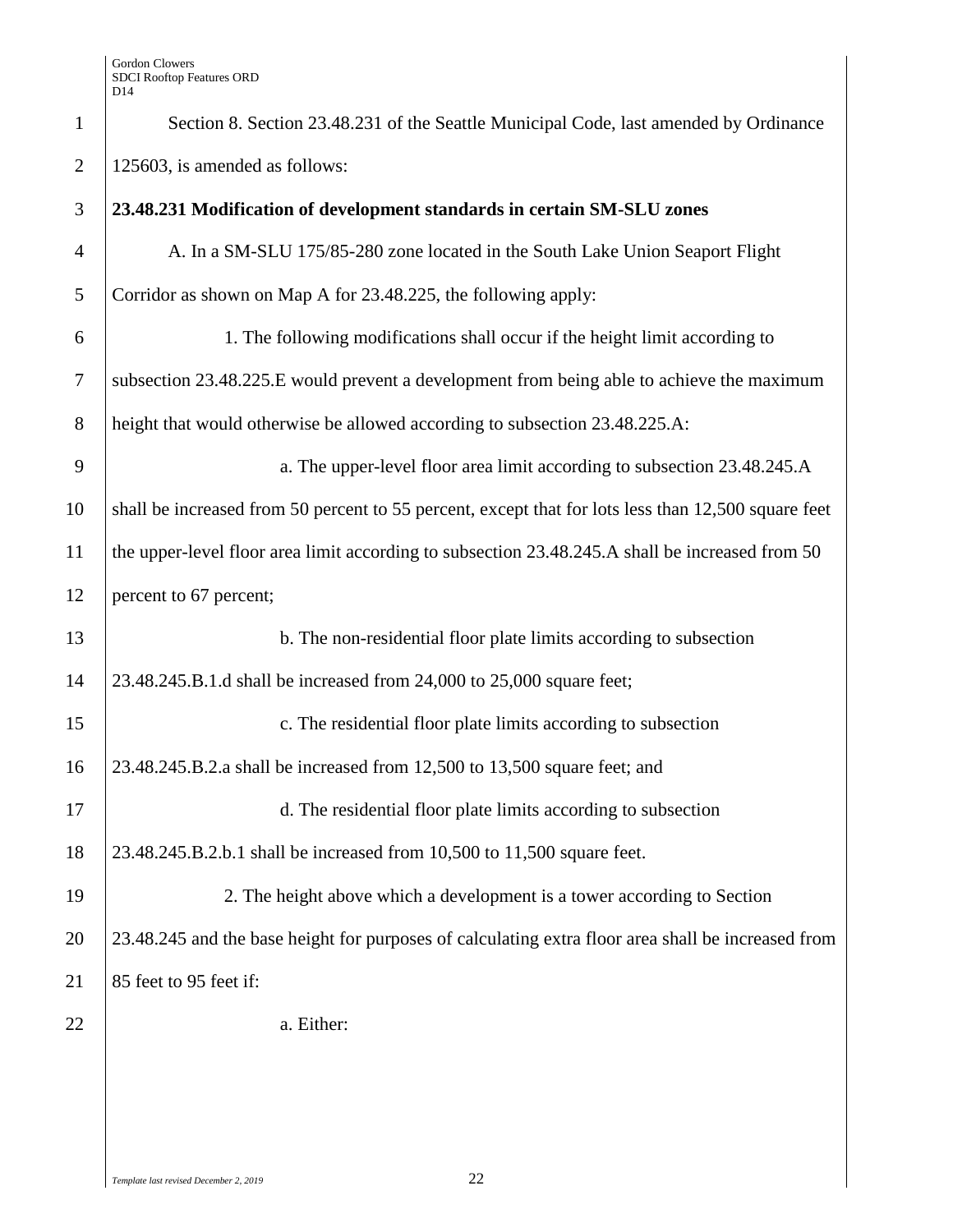1 1 1 1 1) The requirements of subsections 23.48.245.C through 2 23.48.245.G would not permit a tower on the site or would prevent a development from being 3 able to achieve the upper-level floor area limit and the floor plate limits as increased according to 4 subsection 23.48.231.A.1; or 5 2) The requirements of subsections 23.48.245.A through 6 23.48.245.G would prevent a development from being able to achieve an average tower floor 7 plate of at least 7,500 square feet for floors above the podium height; and 8 b. The height of the development does not exceed 95 feet, excluding 9  $((\text{exempt}))$  all rooftop features described in subsection 23.48.025.C. 10 B. In a SM-SLU 175/85-280 zone located outside the South Lake Union Seaport Flight 11 Corridor as shown on Map A for 23.48.225 or in a SM-SLU 85-280 zone, the height above 12 which a development is a tower according to Section 23.48.245 and the base height for purposes 13 of calculating extra floor area shall be increased from 85 feet to 95 feet if: 14 1. The requirements of subsections 23.48.245.A through 23.48.245.G would not 15 permit a tower on the site or would prevent a development from being able to achieve an average 16 tower floor plate of at least 7,500 square feet for floors above the podium height; and 17 2. The height of the development does not exceed 95 feet, excluding ((exempt)) 18 all rooftop features described in subsection 23.48.025.C; and 19 3. The development meets the upper-level setback requirements of Section 20 23.48.235. 21 C. In a SM-SLU 240/125-440 zone, the height above which a development is a tower 22 according to Section 23.48.245 and the base height for purposes of calculating extra floor area 23 shall be increased from 125 feet to 135 feet if: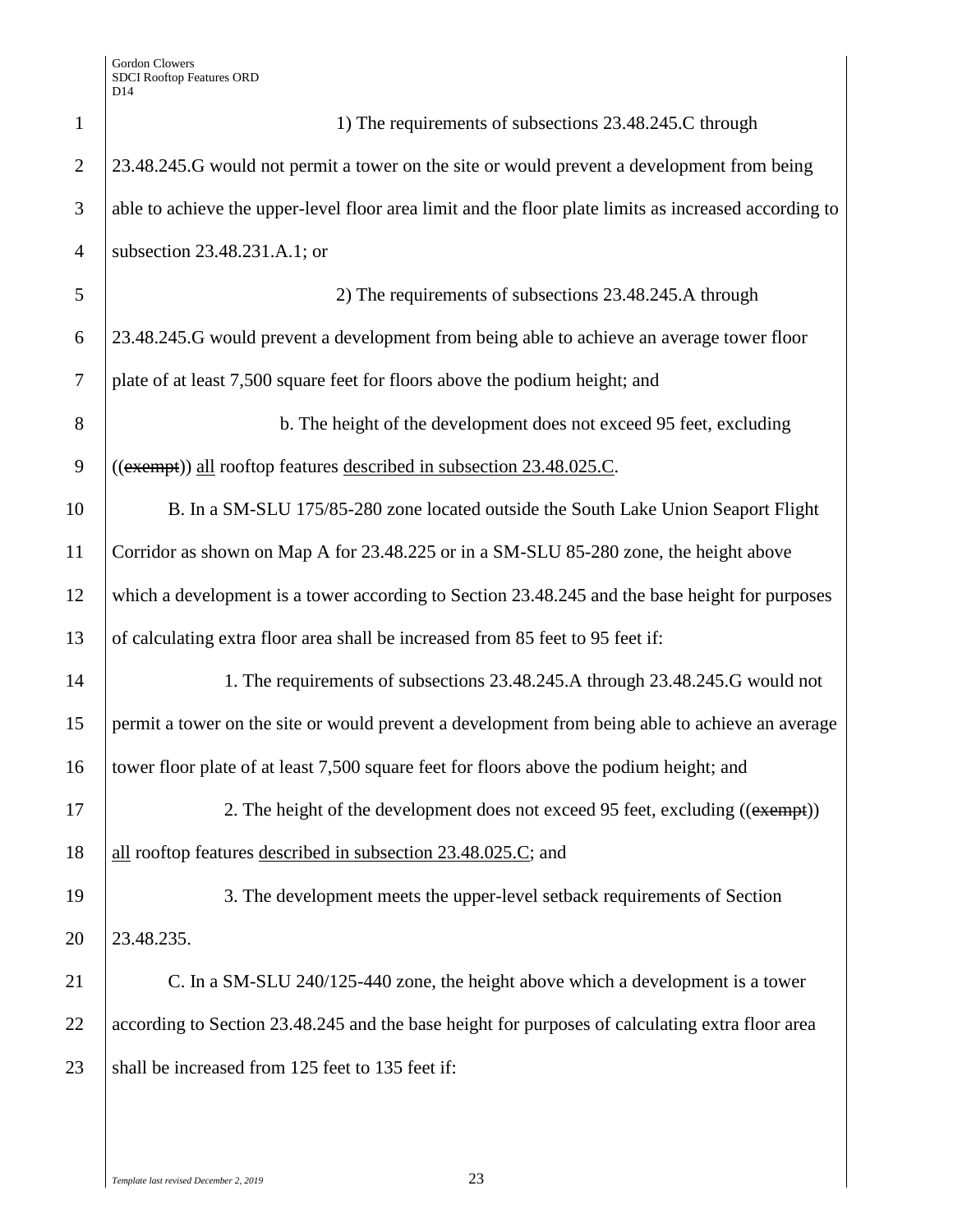| $\mathbf{1}$   | 1. The requirements of subsections 23.48.245.A through 23.48.245.G would not                    |
|----------------|-------------------------------------------------------------------------------------------------|
| $\overline{2}$ | permit a tower on the site or would prevent a development from being able to achieve an average |
| 3              | tower floor plate of at least 7,500 square feet for floors above the podium height;             |
| $\overline{4}$ | 2. The height of the development does not exceed 135 feet, excluding ((exempt))                 |
| 5              | all rooftop features described in subsection 23.48.025.C; and                                   |
| 6              | 3. The development meets the upper-level setback requirements of Section                        |
| $\tau$         | 23.48.235.                                                                                      |
| 8              | D. In a SM-SLU 100/65-145 zone, the height above which a development is a tower                 |
| 9              | according to Section 23.48.245 and the base height for purposes of calculating extra floor area |
| 10             | shall be increased from 65 feet to 75 feet if:                                                  |
| 11             | 1. The requirements of subsections 23.48.245.A through 23.48.245.G would not                    |
| 12             | permit a tower on the site or would prevent a development from being able to achieve an average |
| 13             | tower floor plate of at least 7,500 square feet for floors above the podium height; and         |
| 14             | 2. The height of the development does not exceed 75 feet, excluding ((exempt))                  |
| 15             | all rooftop features described in subsection 23.48.025.C.                                       |
| 16             | Section 9. Section 23.49.008 of the Seattle Municipal Code, last amended by Ordinance           |
| 17             | 126157, is amended as follows:                                                                  |
| 18             | 23.49.008 Structure height                                                                      |
| 19             | * * *                                                                                           |
| 20             | D. Rooftop features                                                                             |
| 21             | 1. The following rooftop features are permitted with unlimited rooftop coverage                 |
| 22             | ((and may not exceed the height limits as)) up to the maximum heights indicated below:          |
|                |                                                                                                 |
|                |                                                                                                 |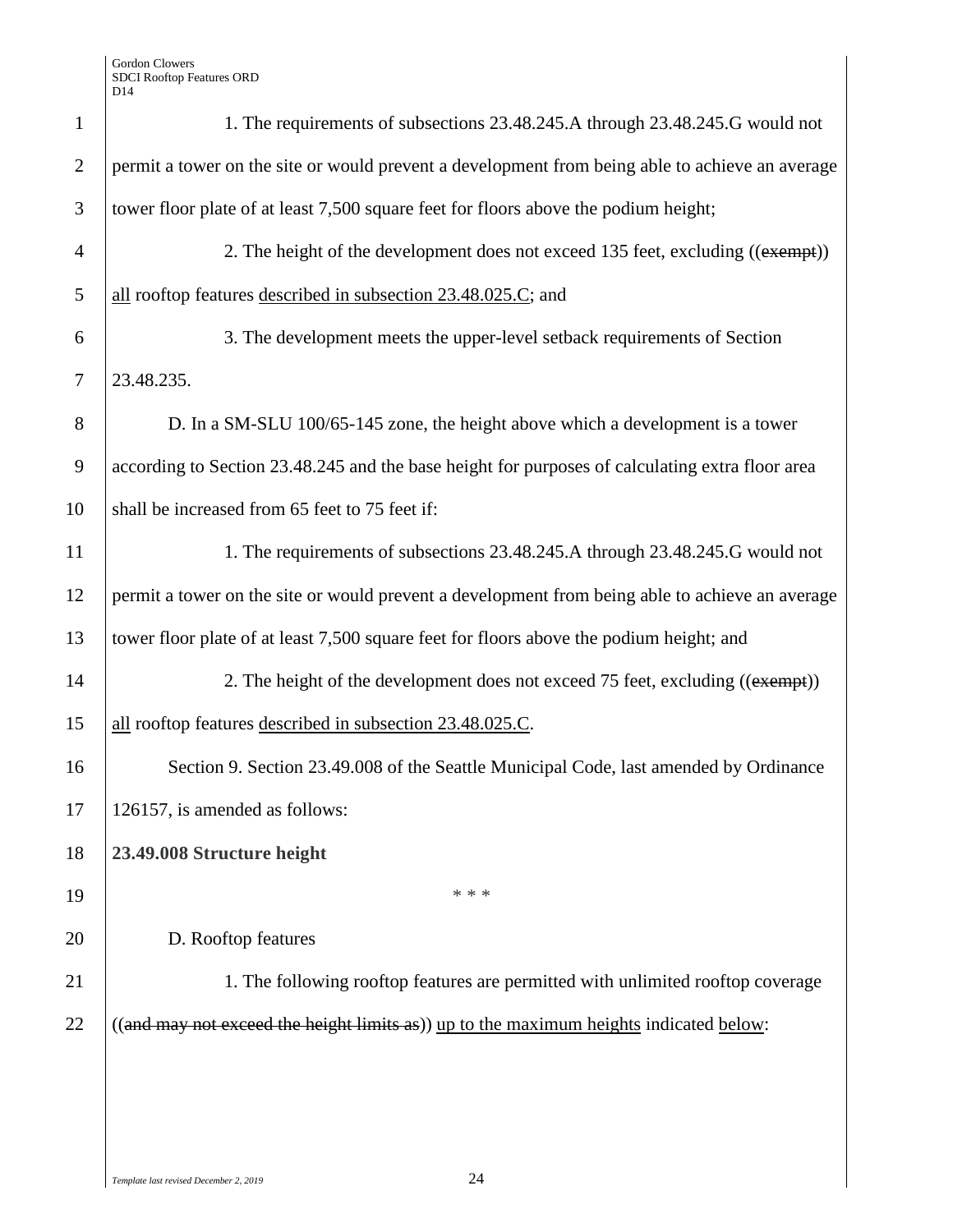| $\mathbf{1}$   | a. Open railings, planters, clerestories, skylights, play equipment, parapets,                              |
|----------------|-------------------------------------------------------------------------------------------------------------|
| $\overline{2}$ | and firewalls up to 4 feet above the applicable height limit;                                               |
| 3              | b. Insulation material, rooftop decks and other similar features, or soil for                               |
| $\overline{4}$ | landscaping located above the structural roof surface, may exceed the maximum height limit by               |
| 5              | up to $((\text{two}))$ 2 feet if enclosed by parapets or walls that comply with subsection 23.49.008.D.1.a; |
| 6              | c. Solar collectors up to 7 feet above the applicable height limit; and                                     |
| $\overline{7}$ | d. The rooftop features listed below shall be located a minimum of 10 feet                                  |
| 8              | from all lot lines and may extend up to 50 feet above the roof of the structure on which they are           |
| 9              | located or 50 feet above the applicable height limit, whichever is less, except as regulated by             |
| 10             | Chapter 23.64(( <del>, Airport Height Overlay District</del> )):                                            |
| 11             | 1) Religious symbols for religious institutions;                                                            |
| 12             | 2) Smokestacks; and                                                                                         |
| 13             | 3) Flagpoles.                                                                                               |
| 14             | 2. The following rooftop features are permitted up to the heights indicated below,                          |
| 15             | as long as the combined coverage of all rooftop features(( <del>, whether or not</del> )) listed in this    |
| 16             | subsection 23.49.008.D.2, does not exceed $((55))$ 75 percent of the roof area for structures that          |
| 17             | are subject to maximum floor area limits per story pursuant to Section $23.49.058((,))$ ; or $((35))$       |
| 18             | 50 percent of the roof area for other structures, unless a different limit is specified by other            |
| 19             | provisions.                                                                                                 |
| 20             | a. The following rooftop features are permitted to extend up to 15 feet                                     |
| 21             | above the applicable height limit:                                                                          |
| 22             | 1) Solar collectors that exceed the height listed in subsection                                             |
| 23             | 23.49.008.D.1.c;                                                                                            |
|                |                                                                                                             |
|                |                                                                                                             |

 $\overline{\phantom{a}}$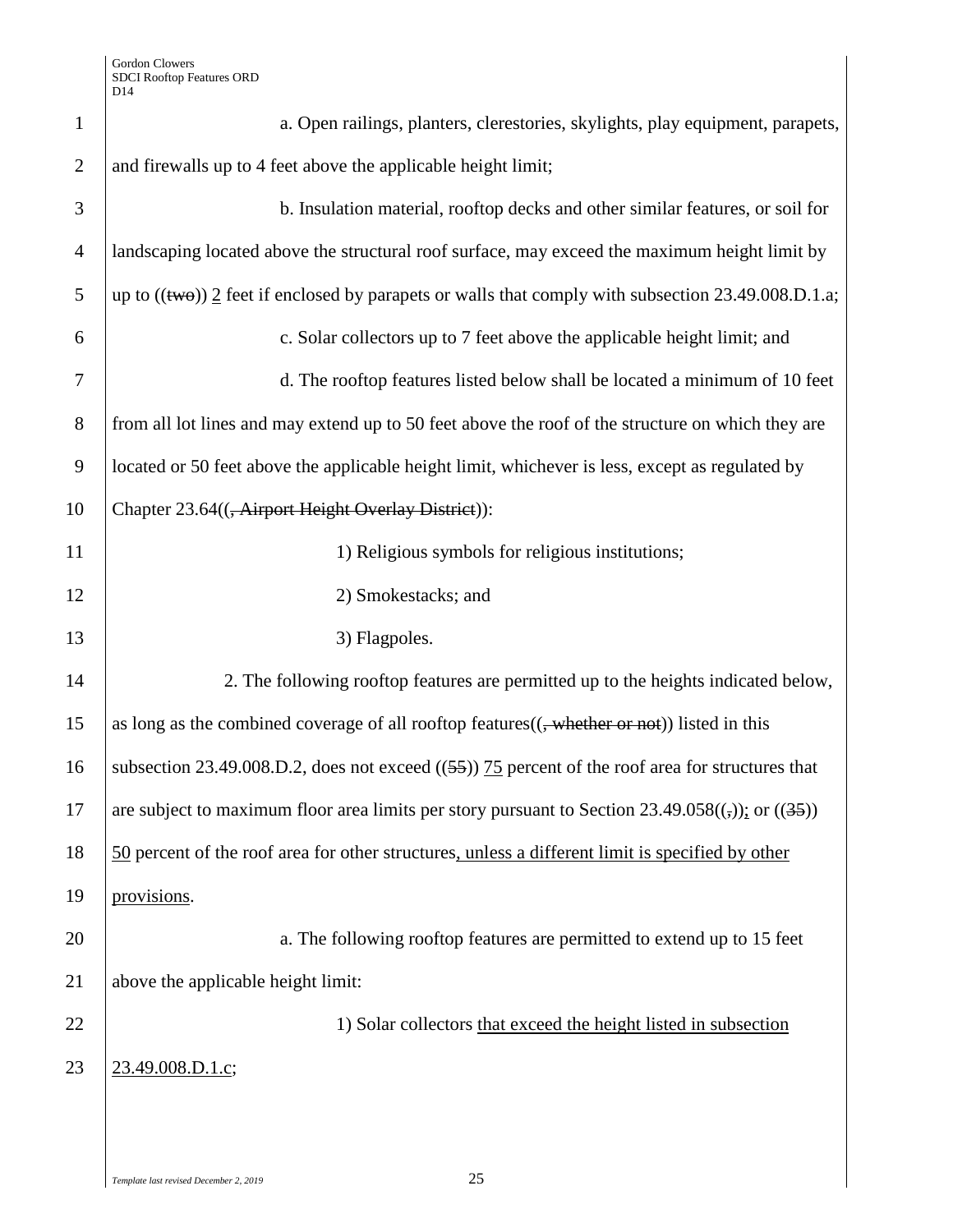|                | D14                                                                                             |
|----------------|-------------------------------------------------------------------------------------------------|
| 1              | 2) Stair penthouses;                                                                            |
| $\overline{2}$ | 3) Play equipment and open-mesh fencing, as long as the fencing is                              |
| 3              | at least 15 feet from the roof edge;                                                            |
| $\overline{4}$ | 4) Covered or enclosed common recreation areas or eating and                                    |
| 5              | drinking establishments;                                                                        |
| 6              | 5) Mechanical equipment;                                                                        |
| 7              | 6) Greenhouses and solariums; and                                                               |
| 8              | $((6))$ 7) Wind-driven power generators ((turbines)).                                           |
| 9              | b. Elevator penthouses as follows:                                                              |
| 10             | 1) In the PMM zone, up to 15 feet above the applicable height                                   |
| 11             | limit;                                                                                          |
| 12             | 2) Except in the PMM zone, up to 23 feet above the applicable                                   |
| 13             | height limit for a penthouse designed for an elevator cab up to 8 feet high;                    |
| 14             | 3) Except in the PMM zone, up to 25 feet above the applicable                                   |
| 15             | height limit for a penthouse designed for an elevator cab more than 8 feet high;                |
| 16             | 4) Except in the PMM zone, if the elevator provides access to a                                 |
| 17             | rooftop designed to provide usable open space, an additional 10 feet above the amount permitted |
| 18             | in subsections 23.49.008.D.2.b.2 and 23.49.008.D.2.b.3 shall be permitted.                      |
| 19             | c. Minor communication utilities and accessory communication devices,                           |
| 20             | regulated according to Section 23.57.013, shall be included within the maximum permitted        |
| 21             | rooftop coverage.                                                                               |
|                |                                                                                                 |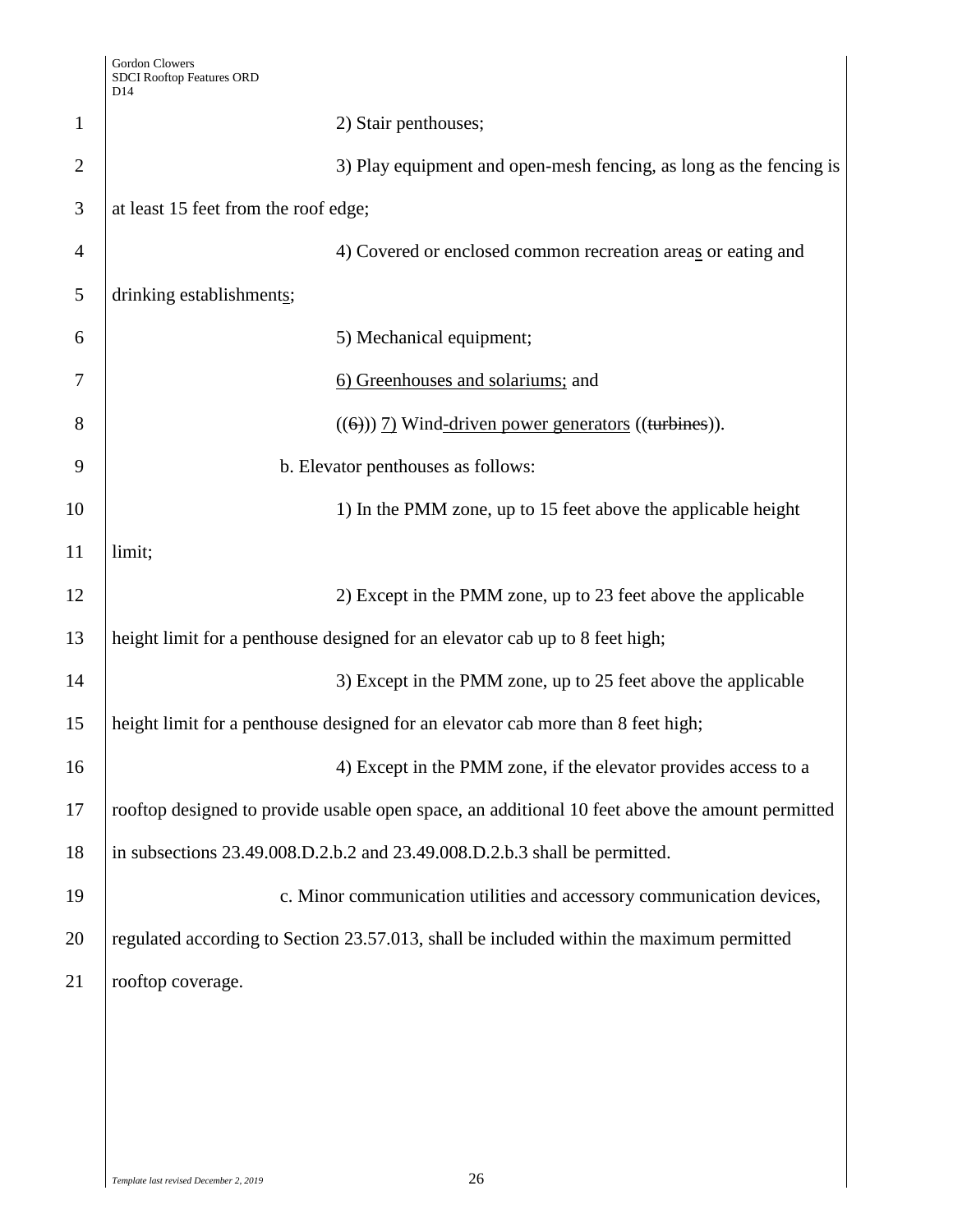| $\mathbf{1}$   | d. Greenhouses ((that are dedicated to food production)) are permitted to                              |
|----------------|--------------------------------------------------------------------------------------------------------|
| $\overline{2}$ | extend up to 15 feet above the applicable height limit, as long as the combined total coverage of      |
| 3              | all features gaining additional height listed does not exceed $((50))$ 60 percent of the roof area.    |
| $\overline{4}$ | e. Mechanical equipment, whether new or replacement, may be allowed                                    |
| 5              | up to 15 feet above the roof elevation of a structure existing prior to June 1, 1989.                  |
| 6              | 3. Screening of rooftop features                                                                       |
| $\overline{7}$ | a. Measures may be taken to screen rooftop features from public view                                   |
| 8              | through the design review process or, if located within the Pike Place Market Historical District,     |
| 9              | by the Pike Place Market Historical Commission.                                                        |
| 10             | b. Except in the PMM zone, the amount of roof area enclosed by rooftop                                 |
| 11             | screening may exceed the maximum percentage of the combined coverage of all rooftop features           |
| 12             | as provided in subsection 23.49.008.D.2.                                                               |
| 13             | c. Except in the PMM zone, in no circumstances shall the height of                                     |
| 14             | rooftop screening exceed ten percent of the applicable height limit, or 15 feet, whichever is          |
| 15             | greater. In the PMM zone, the height of the screening shall not exceed the height of the rooftop       |
| 16             | feature being screened, or such greater height necessary for effective screening as determined by      |
| 17             | the Pike Place Market Historical Commission.                                                           |
| 18             | 4. Administrative conditional use for rooftop features. Except in the PMM zone,                        |
| 19             | the rooftop features listed in subsection $((23.49.008.D.1.e))$ $(23.49.008.D.1.d$ may exceed a height |
| 20             | of 50 feet above the roof of the structure on which they are located if authorized by the Director     |
| 21             | through an administrative conditional use( $($ , $)$ ) under Chapter 23.76. The request for additional |
| 22             | height shall be evaluated on the basis of public benefits provided, the possible impacts of the        |
| 23             | additional height, consistency with the City's Comprehensive Plan, and the following criteria:         |
|                |                                                                                                        |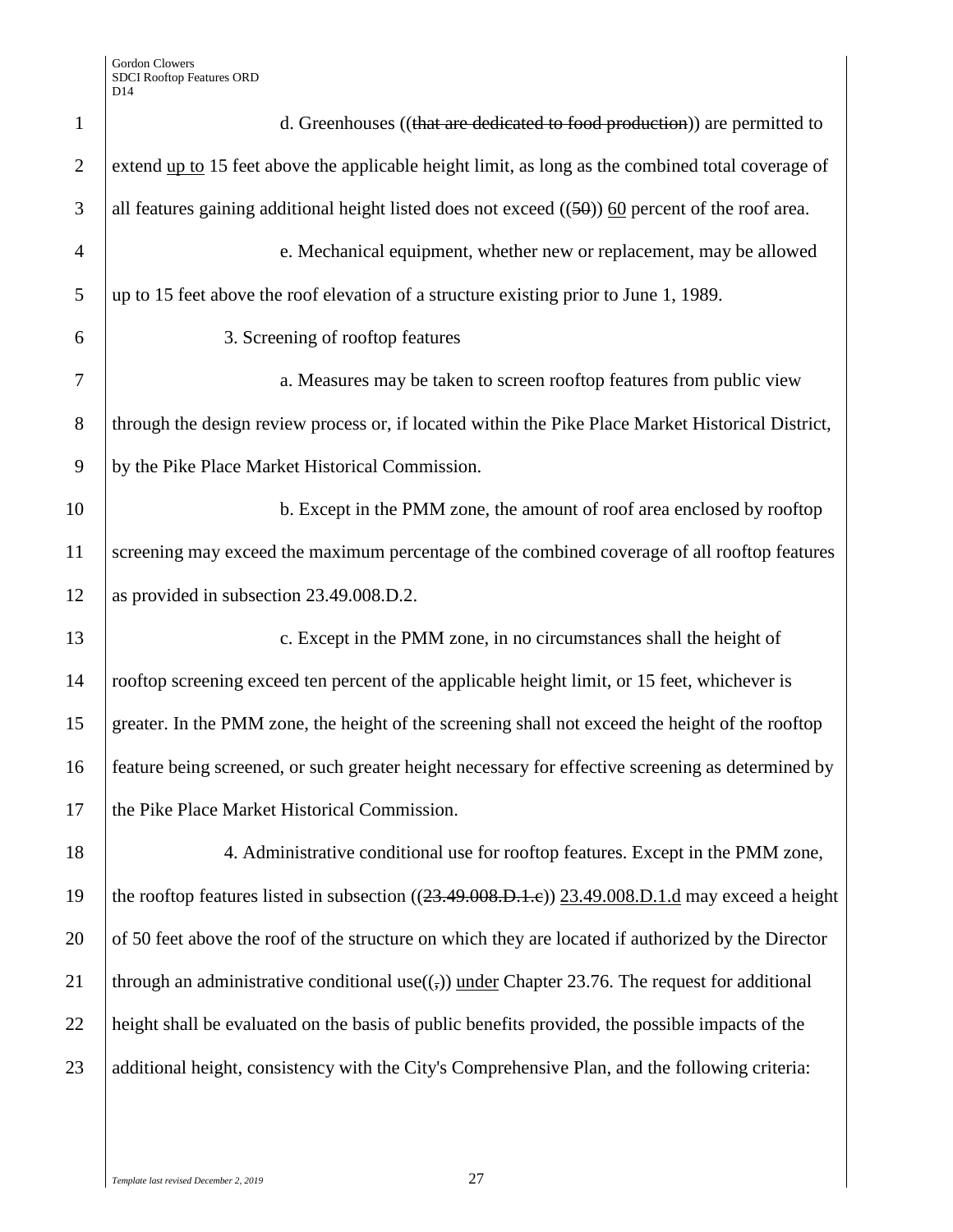| $\mathbf{1}$   | a. The feature shall be compatible with and not adversely affect the                             |
|----------------|--------------------------------------------------------------------------------------------------|
| $\mathfrak{2}$ | downtown skyline.                                                                                |
| 3              | b. The feature shall not have a substantial adverse effect upon the light,                       |
| $\overline{4}$ | air, solar, and visual access of properties within a 300 foot radius.                            |
| 5              | c. The feature, supporting structure, and structure below shall be                               |
| 6              | compatible in design elements such as bulk, profile, color, and materials.                       |
| $\overline{7}$ | d. The increased size is necessary for the successful physical function of                       |
| 8              | the feature, except for religious symbols.                                                       |
| 9              | 5. Residential penthouses above height limit in a DRC zone                                       |
| 10             | a. A residential penthouse exceeding the applicable height limit shall be                        |
| 11             | permitted in a DRC zone only on a mixed-use, City-designated Landmark structure for which a      |
| 12             | certificate of approval by the Landmarks Preservation Board is required. A residential penthouse |
| 13             | allowed under this Section 23.49.008 may cover a maximum of 50 percent of the total roof         |
| 14             | surface. Except as the Director may allow under subsection 23.49.008.D.5.b:                      |
| 15             | 1) A residential penthouse allowed under this subsection                                         |
| 16             | 23.49.008.D.5 shall be set back a minimum of 15 feet from the street lot line.                   |
| 17             | 2) A residential penthouse may extend up to 8 feet above the roof,                               |
| 18             | or 12 feet above the roof if set back a minimum of 30 feet from the street lot line.             |
| 19             | b. If the Director determines, after a sight line review based upon adequate                     |
| 20             | information submitted by the applicant, that a penthouse will be invisible or minimally visible  |
| 21             | from public streets and parks within 300 feet from the structure, the Director may allow one or  |
| 22             | both of the following in a Type I decision:                                                      |
|                |                                                                                                  |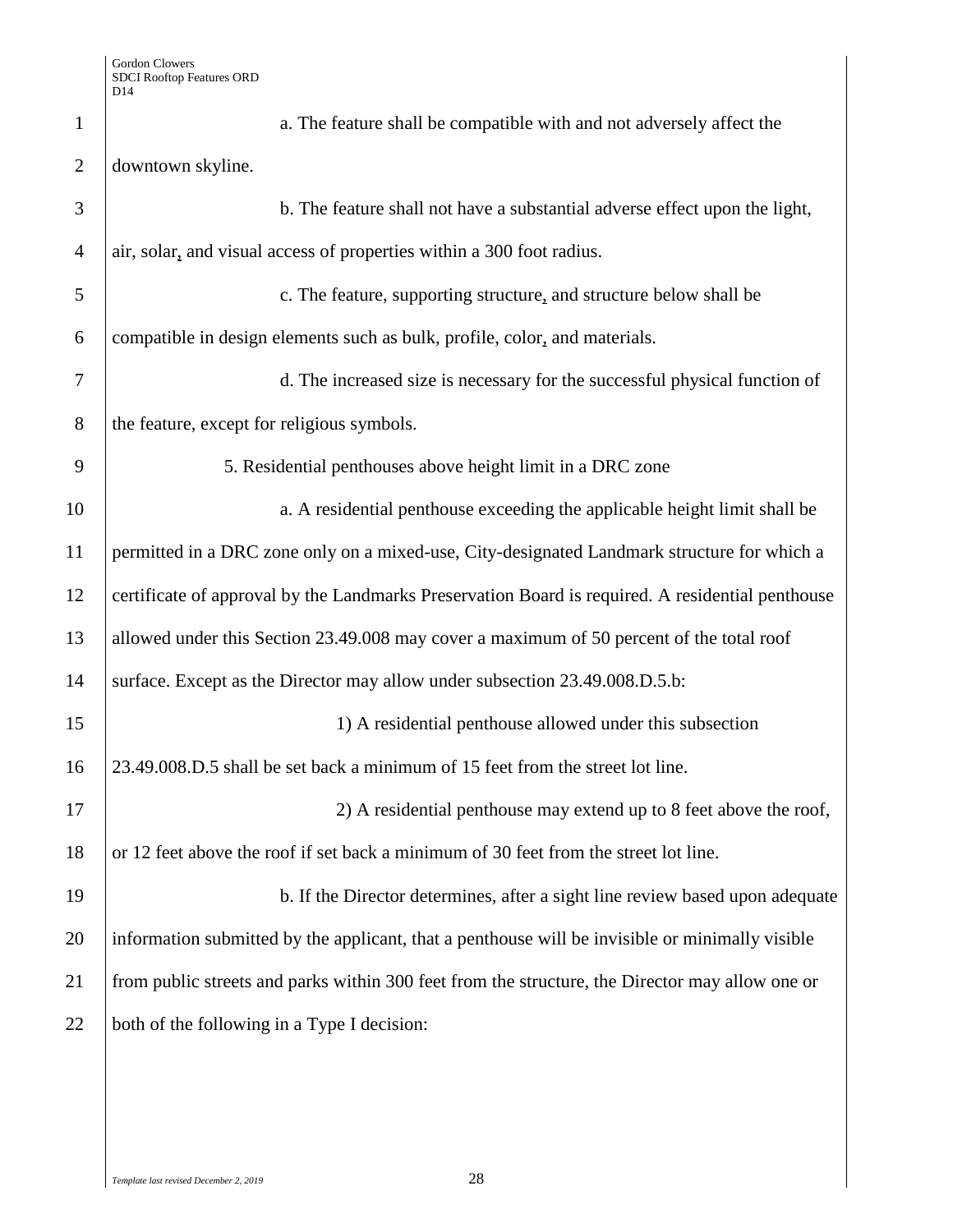| $\mathbf{1}$   | 1) An increase of the penthouse height limit under subsection                                           |
|----------------|---------------------------------------------------------------------------------------------------------|
| $\overline{2}$ | 23.49.008.D.5.a by an amount up to the average height of the structure's street-facing parapet; or      |
| 3              | 2) A reduction in the required setback for a residential penthouse.                                     |
| $\overline{4}$ | c. The Director's decision to modify development standards pursuant to                                  |
| 5              | subsection 23.49.008.D.5.b shall be consistent with the certificate of approval from the                |
| 6              | Landmarks Preservation Board.                                                                           |
| 7              | d. A residential penthouse allowed under this subsection 23.49.008.D.5                                  |
| 8              | shall not exceed the maximum structure height in the DRC zone under Section 23.49.008.                  |
| 9              | e. No rooftop features shall be permitted on a residential penthouse                                    |
| 10             | allowed under this subsection 23.49.008.D.5.                                                            |
| 11             | 6. For height limits and exceptions for communication utilities and accessory                           |
| 12             | communication devices, see Section 23.57.013.                                                           |
| 13             | * * *                                                                                                   |
| 14             | Section 10. Subsection 23.49.046.E of the Seattle Municipal Code, which section was last                |
| 15             | amended by Ordinance 125558, is amended as follows:                                                     |
| 16             | 23.49.046 Downtown Office Core 1 (DOC1), Downtown Office Core 2 (DOC2), and                             |
| 17             | Downtown Mixed Commercial (DMC) conditional uses and Council decisions                                  |
| 18             | * * *                                                                                                   |
| 19             | E. Rooftop features listed in subsection ((23.49.008.D.1.e)) 23.49.008.D.1.d more than 50               |
| 20             | feet above the roof of the structure on which they are located may be authorized by the Director        |
| 21             | as an administrative conditional use pursuant to Chapter 23.76(( <del>, Procedures for Master Use</del> |
| 22             | Permits and Council Land Use Decisions,) according to the criteria of Section 23.49.008.                |
| 23             | * * *                                                                                                   |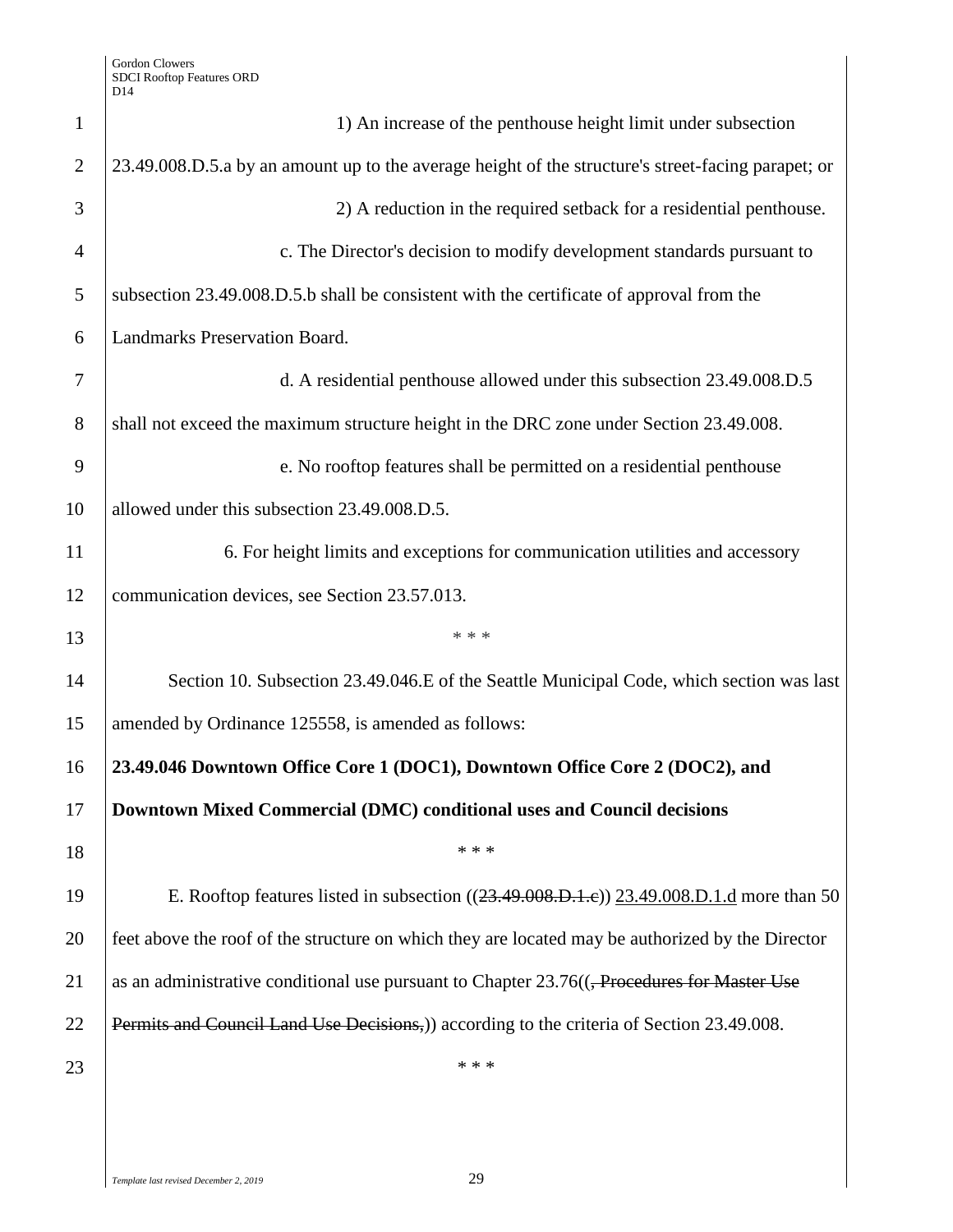| $\mathbf{1}$   | Section 11. Subsection 23.49.096.F of the Seattle Municipal Code, which section was last                  |
|----------------|-----------------------------------------------------------------------------------------------------------|
| $\overline{2}$ | amended by Ordinance 125558, is amended as follows:                                                       |
| 3              | 23.49.096 Downtown Retail Core, conditional uses and Council decisions                                    |
| $\overline{4}$ | * * *                                                                                                     |
| 5              | F. Rooftop features listed in subsection ((23.49.008.D.1.e)) 23.49.008.D.1.d more than 50                 |
| 6              | feet above the roof of the structure on which they are located may be authorized by the Director          |
| 7              | as an administrative conditional use pursuant to Chapter 23.76(( <del>, Procedures for Master Use</del> ) |
| 8              | Permits and Council Land Use Decisions,) according to the criteria of Section 23.49.008.                  |
| 9              | * * *                                                                                                     |
| 10             | Section 12. Subsection 23.49.148.E of the Seattle Municipal Code, which section was last                  |
| 11             | amended by Ordinance 125558, is amended as follows:                                                       |
| 12             | 23.49.148 Downtown Mixed Residential, conditional uses and Council decisions                              |
| 13             | * * *                                                                                                     |
| 14             | E. Rooftop features listed in subsection $((23.49.008.D.1.e))$ $(23.49.008.D.1.d$ more than 50            |
|                |                                                                                                           |
| 15             | feet above the roof of the structure on which they are located may be authorized by the Director          |
| 16             | as an administrative conditional use pursuant to Chapter 23.76(( <del>, Procedures for Master Use</del> ) |
| 17             | Permits and Council Land Use Decisions,)) according to the criteria of Section 23.49.008.                 |
| 18             | * * *                                                                                                     |
| 19             | Section 13. Subsection 23.49.324.E of the Seattle Municipal Code, which section was last                  |
| 20             | amended by Ordinance 125558, is amended as follows:                                                       |
| 21             | 23.49.324 Downtown Harborfront 2, conditional uses                                                        |
| 22             | * * *                                                                                                     |
|                |                                                                                                           |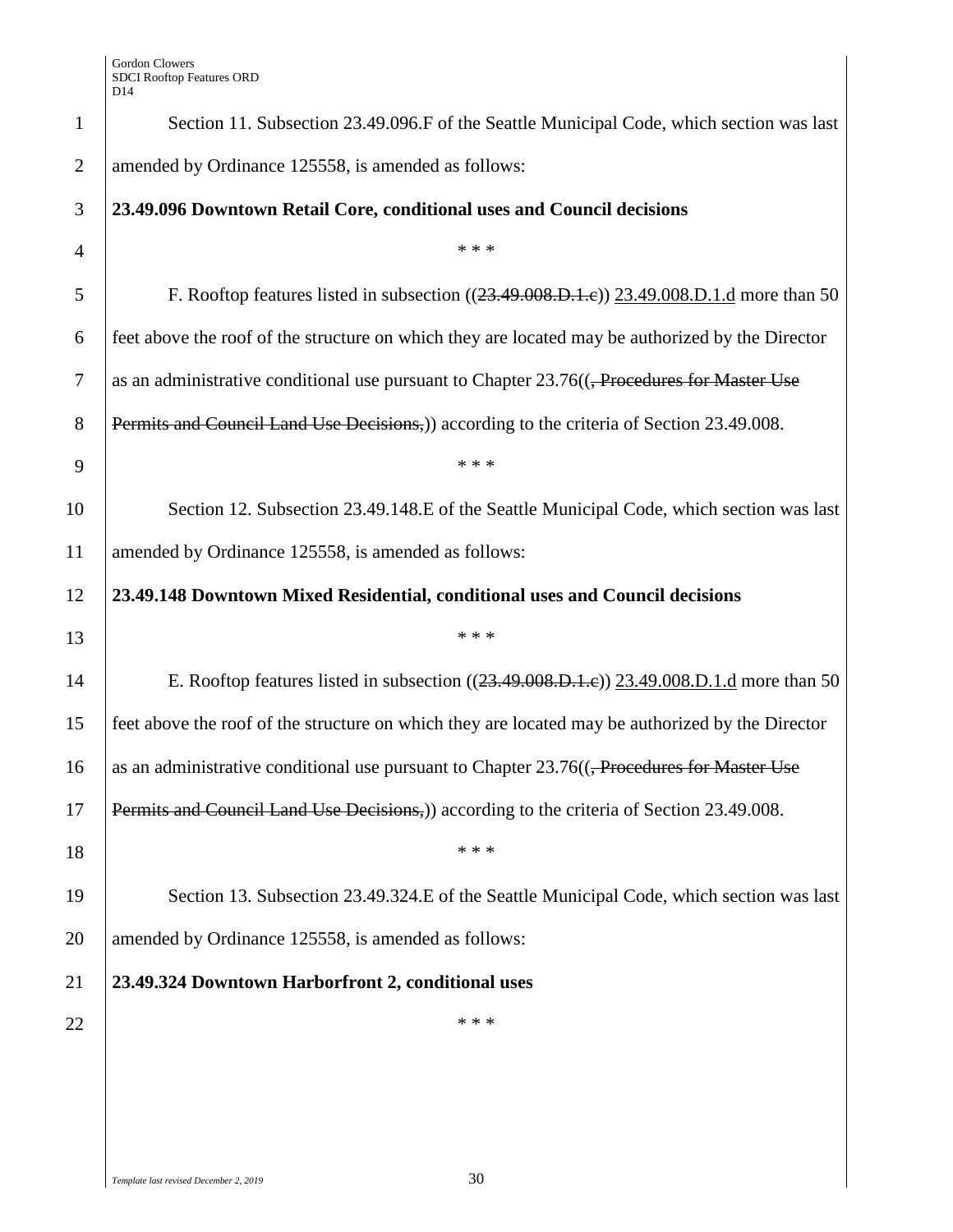| $\mathbf{1}$   | E. Rooftop features listed in subsection $((23.49.008.D.1.e))$ $(23.49.008.D.1.d$ more than 50          |
|----------------|---------------------------------------------------------------------------------------------------------|
| $\overline{2}$ | feet above the roof of the structure on which they are located may be authorized by the Director        |
| 3              | as an administrative conditional use pursuant to Chapter 23.76(( <del>, Procedures for Master Use</del> |
| $\overline{4}$ | Permits and Council Land Use Decisions,) according to the criteria of Section 23.49.008.                |
| 5              | * * *                                                                                                   |
| 6              | Section 14. Section 23.50.020 of the Seattle Municipal Code, last amended by Ordinance                  |
| $\tau$         | 125791, is amended as follows:                                                                          |
| 8              | 23.50.020 Structure height exceptions and additional restrictions                                       |
| 9              | A. Rooftop features. Where a height limit applies to a structure, except as provided in                 |
| 10             | subsections 23.50.024.C.4, 23.50.024.D.4, 23.50.024.E.4, and 23.50.024.F.3, the provisions in           |
| 11             | this subsection 23.50.020.A apply to rooftop features:                                                  |
| 12             | 1. In all industrial zones, smokestacks, chimneys and flagpoles, and religious                          |
| 13             | symbols for religious institutions are exempt from height limits, except as regulated in Chapter        |
| 14             | 23.64, ((Airport Height Overlay District,)) provided they are a minimum of 10 feet from any side        |
| 15             | or rear lot line.                                                                                       |
| 16             | 2. In all industrial zones, open railings, planters, skylights, clerestories,                           |
| 17             | greenhouses, solariums, parapets, and firewalls may extend 4 feet above the applicable height           |
| 18             | limit with unlimited rooftop coverage. Insulation material, rooftop decks and other similar             |
| 19             | features, or soil for landscaping located above the structural roof surface, may exceed the             |
| 20             | maximum height limit by up to 2 feet if enclosed by parapets or walls that comply with this             |
| 21             | subsection 23.50.020.A.2.                                                                               |
| 22             | 3. In all industrial zones, solar collectors may extend up to 7 feet above the                          |
| 23             | applicable height limit, with unlimited rooftop coverage.                                               |
|                |                                                                                                         |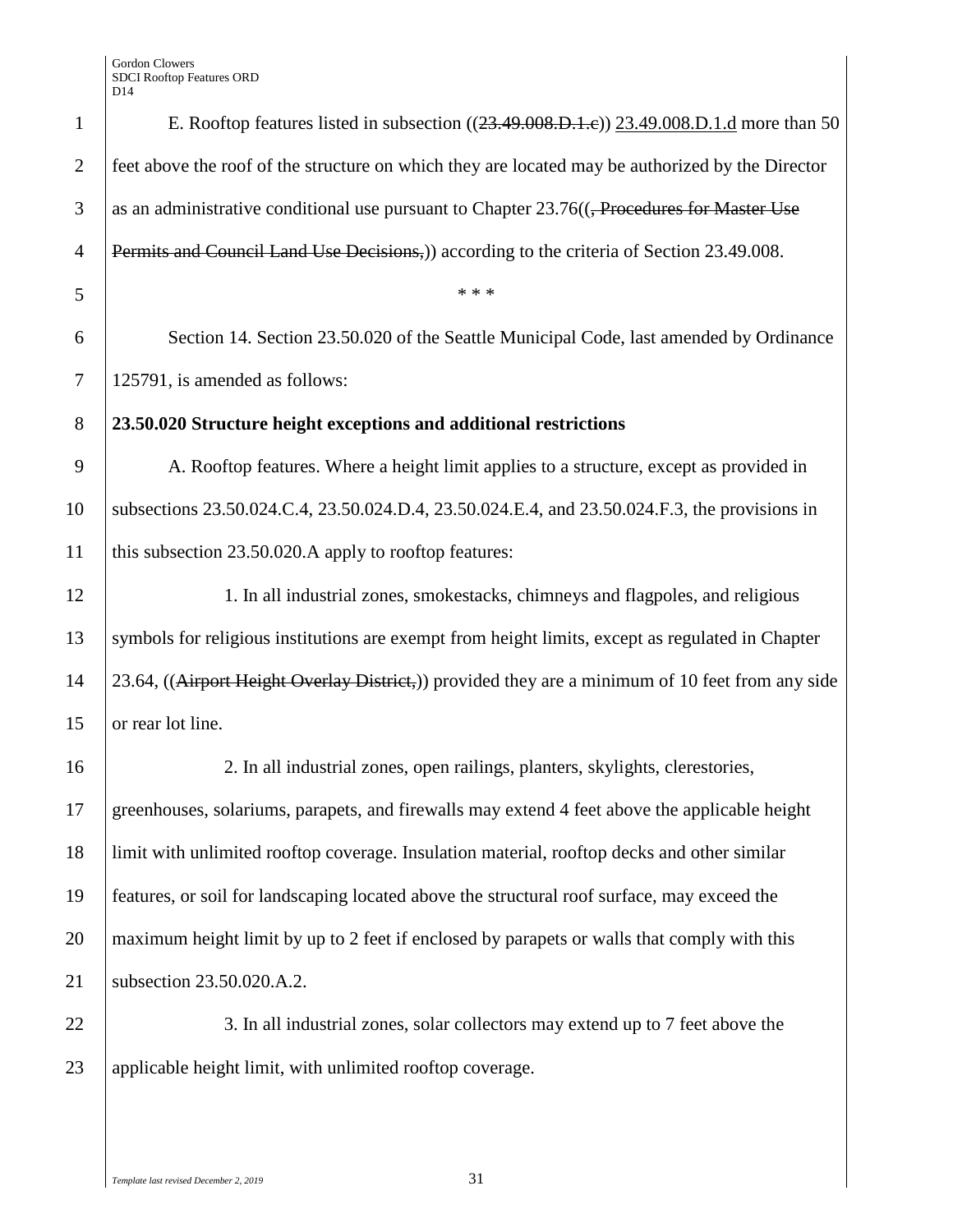| $\mathbf{1}$   | 4. Additional height is permitted for specified rooftop features according to this                           |
|----------------|--------------------------------------------------------------------------------------------------------------|
| $\overline{2}$ | subsection 23.50.020.A.4.                                                                                    |
| 3              | a. The following rooftop features may extend up to 15 feet above the                                         |
| $\overline{4}$ | applicable height limit in all industrial zones, subject to subsection 23.50.020.A.4.c:                      |
| 5              | 1) Solar collectors that exceed heights indicated by subsection                                              |
| 6              | 23.50.020.A.3;                                                                                               |
| 7              | 2) Stair and elevator penthouses, except as provided in subsection                                           |
| 8              | 23.50.020.A.4.b;                                                                                             |
| 9              | 3) Greenhouses and solariums;                                                                                |
| 10             | 4) Mechanical equipment; and                                                                                 |
| 11             | $((4))$ 5) Minor communication utilities and accessory                                                       |
| 12             | communication devices, except that height is regulated according to Section 23.57.015.                       |
| 13             | b. In an IC 85-175 zone, elevator penthouses may extend up to 25 feet                                        |
| 14             | above the applicable height limit, subject to subsection 23.50.020.A.4.c.                                    |
| 15             | c. The combined total coverage of all features listed in subsection( $(\mathbf{s})$ )                        |
| 16             | 23.50.020.A.4( $(a$ -a and 23.50.020.A.4.b)) is limited to $((20))$ 35 percent of the roof area, or $((25))$ |
| 17             | 60 percent of the roof area if the total includes ((sereened mechanical equipment)) greenhouses.             |
| 18             | 5. ((Greenhouses that are dedicated to food production are permitted to extend 15                            |
| 19             | feet above the applicable height limit if the combined total coverage of all features gaining                |
| 20             | additional height does not exceed 50 percent of the roof area.) Greenhouses ((allowed under this             |
| 21             | subsection 23.50.020.A.5) shall be located at least 10 feet from the north lot line unless a                 |
| 22             | shadow diagram is provided that demonstrates that locating such features within 10 feet of the               |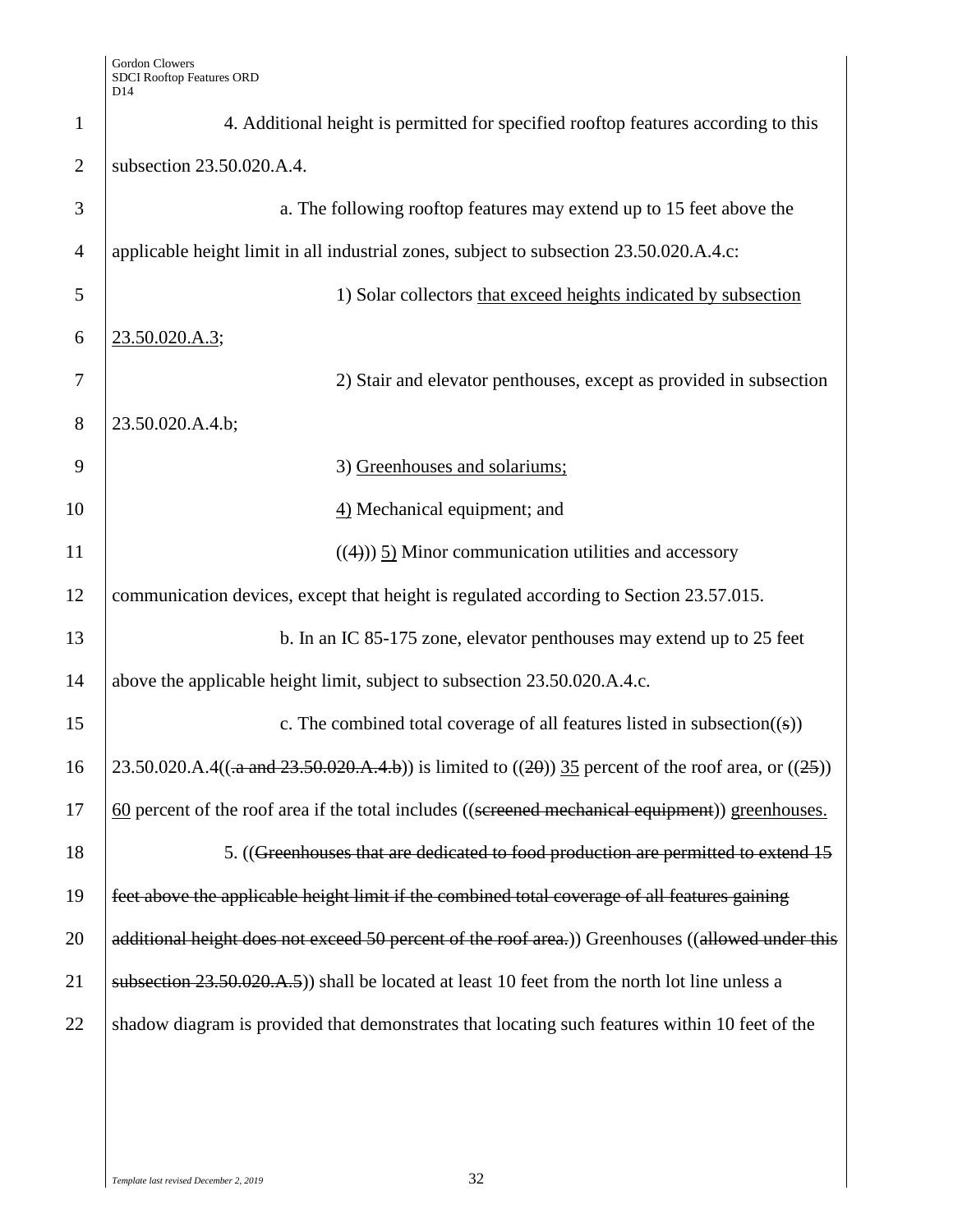1 | north lot line would not shade property to the north on January 21 at noon more than would a 2 structure built to maximum permitted height and FAR.

| 3              | 6. Within an IC 85-175 zone, solar collectors and wind-driven power generators                          |
|----------------|---------------------------------------------------------------------------------------------------------|
| $\overline{4}$ | may extend up to 15 feet above the applicable height limit, with unlimited rooftop coverage, and        |
| 5              | are not subject to a coverage limit under subsection 23.50.020.A.4.c.                                   |
| 6              | B. Structures existing prior to October 8, $1987(\frac{1}{2})$ that exceed the height limit of the zone |
| $\tau$         | may add the rooftop features listed as conditioned in subsection 23.50.020.A. The existing roof         |
| $8\phantom{1}$ | elevation of the structure is considered the applicable height limit for the purpose of adding          |
| 9              | rooftop features.                                                                                       |
| 10             | Section 15. Section 23.66.140 of the Seattle Municipal Code, last amended by Ordinance                  |
| 11             | 125272, is amended as follows:                                                                          |
| 12             | 23.66.140 Height                                                                                        |
| 13             | A. Maximum ((Height)) height. Maximum structure height is regulated by Section                          |
| 14             | 23.49.178 ((Pioneer Square Mixed, structure height)).                                                   |
| 15             | B. Minimum ((Height)) height. No structure shall be erected or permanent addition added                 |
| 16             | to an existing structure that would result in the height of the new structure of less than 50 feet,     |
| 17             | except as allowed in the PSM 85-120 zone under the provisions of Section 23.49.180 for the area         |
| 18             | shown on Map A for 23.49.180. Height of the structure is to be measured from mean street level          |
| 19             | fronting on the property to the mean roofline of the structure.                                         |
| 20             | C. Rooftop features and additions to structures                                                         |
| 21             | 1. The height limits established for the rooftop features described in this Section                     |
| 22             | 23.66.140 may be increased by the average height of the existing street parapet or a historically       |
| 23             | substantiated reconstructed parapet on the building on which the rooftop feature is proposed.           |
|                |                                                                                                         |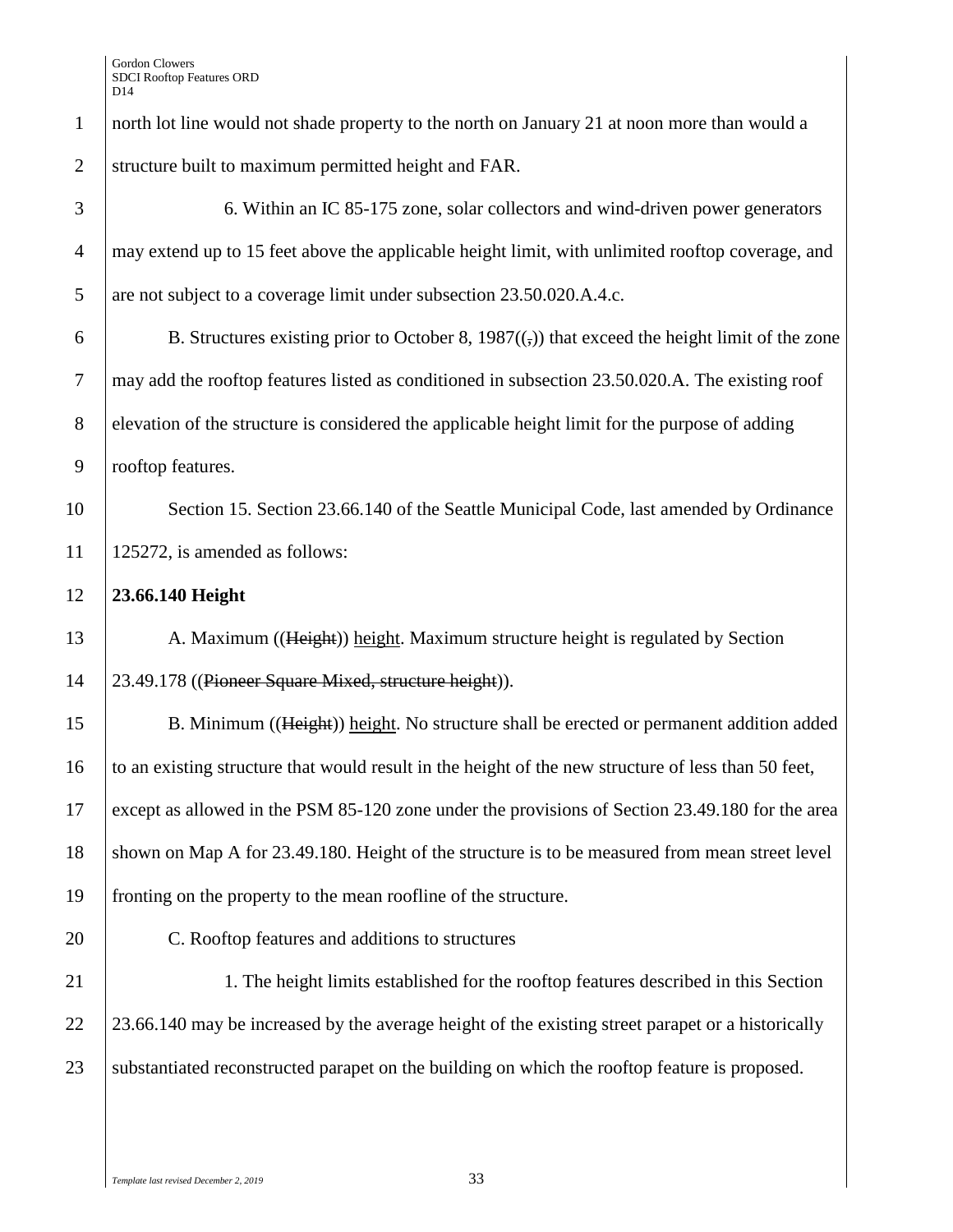| $\mathbf{1}$   | 2. For development in the PSM 85-120 zone in the area shown on Map A for                           |
|----------------|----------------------------------------------------------------------------------------------------|
| $\overline{2}$ | 23.49.180 and subject to the provisions of Section 23.49.180, the height limits for rooftop        |
| 3              | features are provided in subsection 23.49.008.D. The standards contained in subsections            |
| $\overline{4}$ | 23.66.140.C.1 and 23.66.140.C.4 do not apply to rooftop features on development subject to the     |
| 5              | provisions of Section 23.49.180.                                                                   |
| 6              | 3. The setbacks required for rooftop features may be modified by the Department                    |
| $\overline{7}$ | of Neighborhoods Director, after a sight line review by the Preservation Board to ensure that the  |
| 8              | features are minimally visible from public streets and parks within 300 feet of the structure.     |
| 9              | 4. Height limits for rooftop features                                                              |
| 10             | a. Religious symbols for religious institutions, smokestacks, and flagpoles                        |
| 11             | may extend up to 50 feet above the roof of the structure or the maximum height limit, whichever    |
| 12             | is less, except as regulated in Chapter 23.64, provided that they are a minimum of 10 feet from    |
| 13             | all lot lines.                                                                                     |
| 14             | b. For existing structures, open railings, planters, clerestories, skylights,                      |
| 15             | play equipment, parapets, and firewalls may extend up to 4 feet above the roof of the structure or |
| 16             | the maximum height limit, whichever is less. For new structures, such features may extend up to    |
| 17             | 4 feet above the maximum height limit. No rooftop coverage limits apply to such features           |
| 18             | regardless of whether the structure is existing or new.                                            |
| 19             | c. Solar collectors, excluding greenhouses, may extend up to 7 feet above                          |
| 20             | the roof of the structure or the maximum height limit, whichever is less, with unlimited rooftop   |
| 21             | coverage, provided they are a minimum of 10 feet from all lot lines. For new structures, solar     |
| 22             | collectors may extend up to 7 feet above the maximum height limit, except as provided in           |
| 23             | subsection 23.66.140.C.4.j.1, and provided that they are a minimum of 10 feet from all lot lines.  |
|                |                                                                                                    |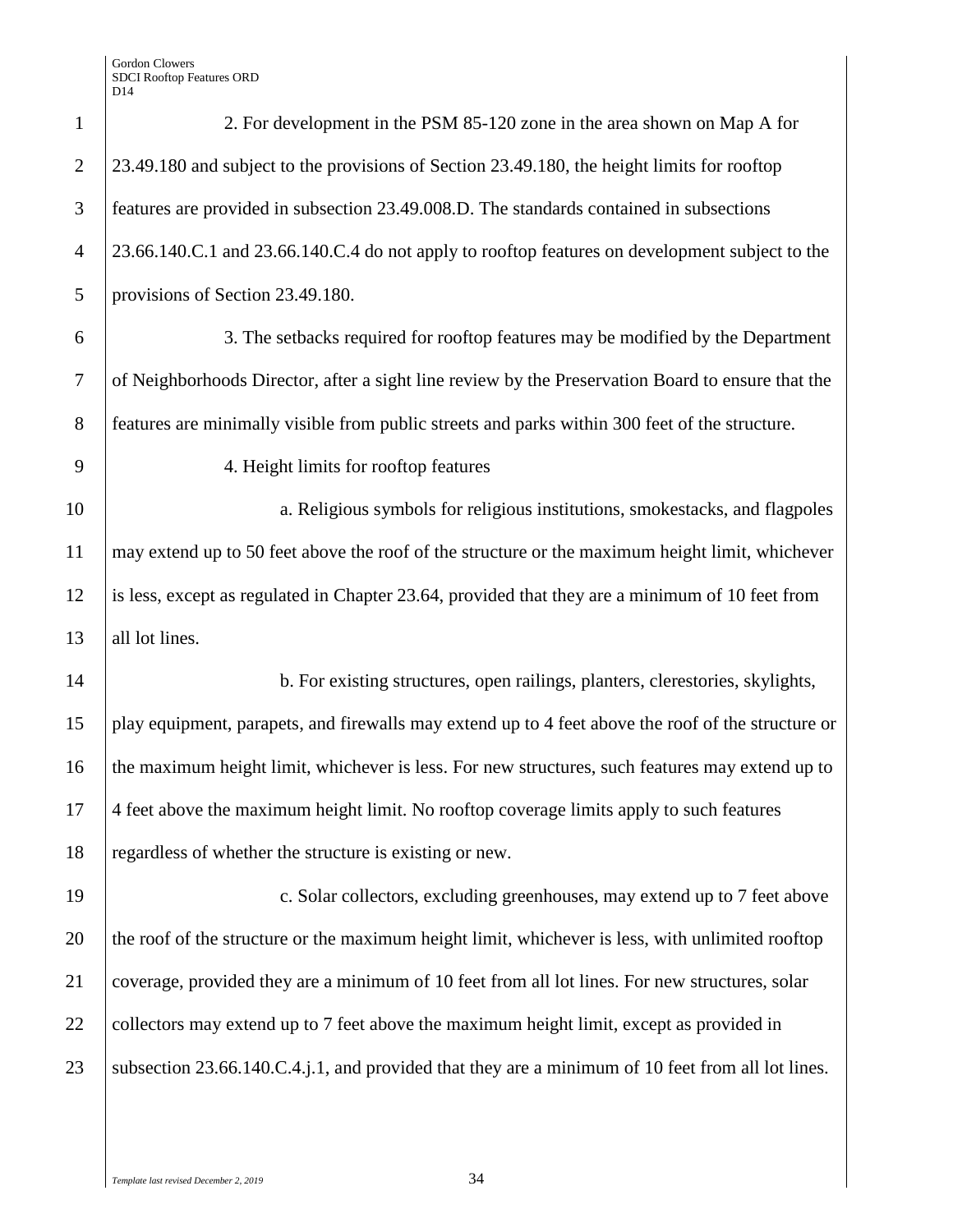| $\mathbf{1}$   | d. The following rooftop features may extend up to 8 feet above the roof                          |
|----------------|---------------------------------------------------------------------------------------------------|
| $\overline{2}$ | or maximum height limit, whichever is less, if they are set back a minimum of 15 feet from the    |
| 3              | street and 3 feet from an alley. They may extend up to 15 feet above the roof if set back a       |
| $\overline{4}$ | minimum of 30 feet from the street. A setback may not be required at common wall lines subject    |
| 5              | to review by the Preservation Board and approval by the Department of Neighborhoods Director.     |
| 6              | The combined coverage of the following listed rooftop features shall not exceed $((15))$ 25       |
| $\overline{7}$ | percent of the roof area:                                                                         |
| 8              | 1) ((solar) Solar collectors, excluding greenhouses;                                              |
| 9              | $2)$ ((stair)) Stair and elevator penthouses;                                                     |
| 10             | 3) ((mechanical)) Mechanical equipment;                                                           |
| 11             | 4) ((minor)) Minor communication utilities and accessory                                          |
| 12             | communication devices, except that height is regulated according to the provisions of Section     |
| 13             | 23.57.014.                                                                                        |
| 14             | Additional combined coverage of ((these)) the rooftop features listed in                          |
| 15             | subsection 23.66.140.C.4.d.1 through 23.66.140.C.4.d.4, not to exceed $((25))$ 35 percent of the  |
| 16             | roof area, may be permitted subject to review by the Preservation Board and approval by the       |
| 17             | Department of Neighborhoods Director.                                                             |
| 18             | e. On structures existing prior to June 1, 1989, and on additions to such                         |
| 19             | structures permitted according to subsection 23.66.140.C.4.i or otherwise, new or replacement     |
| 20             | mechanical equipment and stair and elevator penthouses may extend up to 8 feet above the          |
| 21             | elevation of the existing roof or addition, as applicable, when they are set back a minimum of 15 |
| 22             | feet from the street and 3 feet from an alley; or may extend up to 12 feet above the elevation of |
| 23             | the existing roof or addition, as applicable, if they are set back a minimum of 30 feet from the  |
|                |                                                                                                   |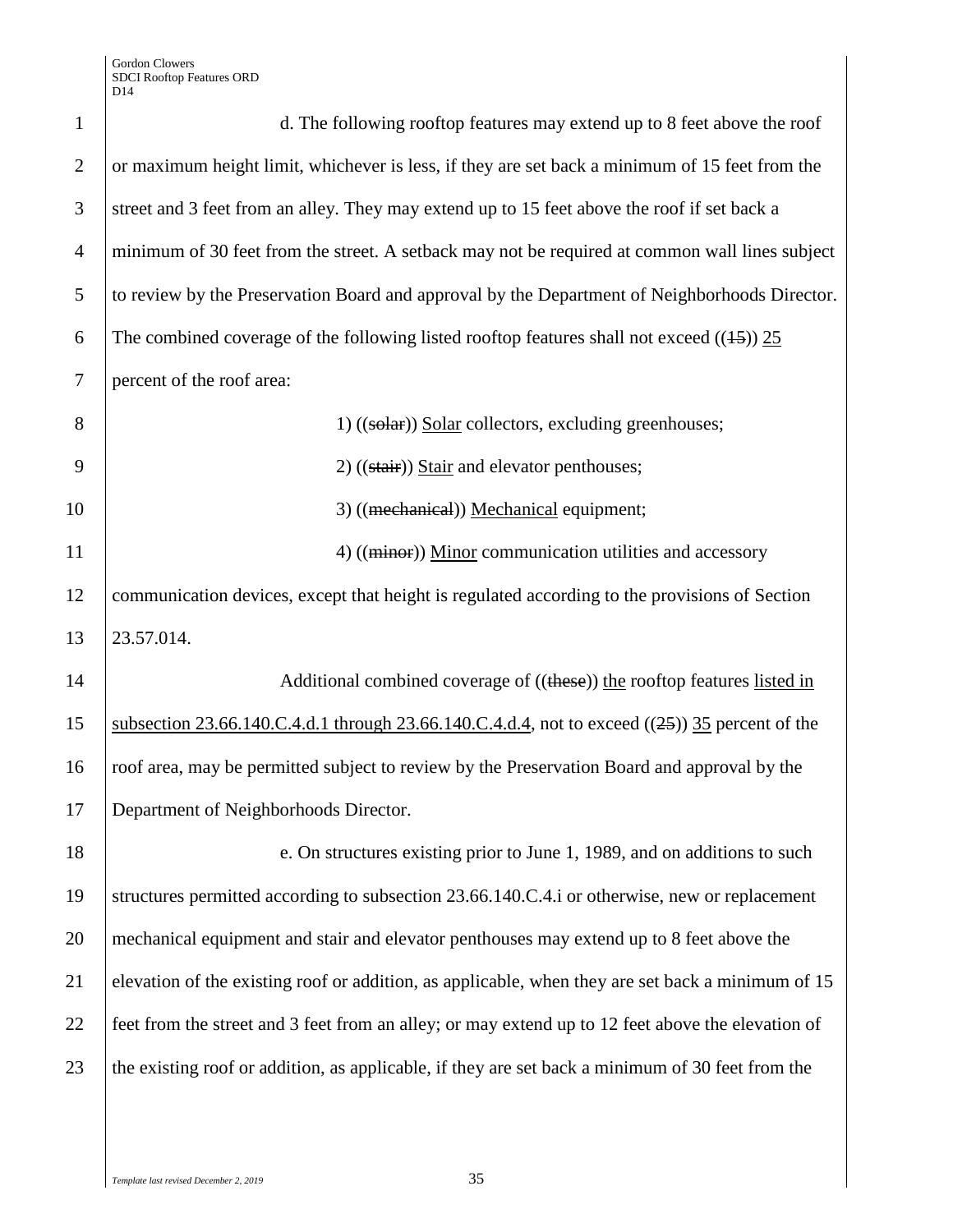| $\mathbf{1}$   | street, subject to review by the Preservation Board and approval by the Department of              |
|----------------|----------------------------------------------------------------------------------------------------|
| $\overline{2}$ | Neighborhoods Director. On structures where rooftop features are allowed under this subsection     |
| 3              | 23.66.140.C.4.e, the combined coverage of these rooftop features and any other features listed in  |
| $\overline{4}$ | subsection 23.66.140.C.4.d shall not exceed the ((limit)) limits provided in subsection            |
| 5              | 23.66.140.C.4.d, ((as it may be increased pursuant to subsection 23.66.140.C.4.d)) or the limits   |
| 6              | in subsection 23.66.140.C.4.k if they apply.                                                       |
| $\tau$         | f. ((Residential and office penthouses)) Rooftop penthouses. The                                   |
| $8\,$          | following types of occupied rooftop penthouse uses are permitted as a rooftop feature of a new     |
| 9              | building, or as a rooftop addition on an existing structure if it is at least 40 feet in height.   |
| 10             | Measurement of height for purposes of this subsection 23.66.140.C.4.f may include the height of    |
| 11             | already-permitted and already-built rooftop penthouses regulated by this subsection                |
| 12             | 23.66.140.C.4.f.                                                                                   |
| 13             | 1) Residential penthouses may cover a maximum of 50 percent of                                     |
| 14             | the total roof surface and may extend up to 8 feet above the roof if set back a minimum of 15 feet |
| 15             | from the street property line, or 12 feet above the roof if set back a minimum of 30 feet from the |
| 16             | street property line.                                                                              |
| 17             | 2) ((Office penthouses are permitted only if the footprint of the                                  |
| 18             |                                                                                                    |
|                | existing structure is greater than 10,000 square feet and the structure is at least 60 feet in     |
| 19             | height.)) When permitted, office penthouses ((shall be set back a minimum of 15 feet from all      |
|                | property lines and)) may cover a maximum of 50 percent of the total roof surface, ((. Office       |
| 20<br>21       | $p$ enthouses)) may extend up to 12 feet above the roof of the structure, $((and))$ shall be       |
| 22             | functionally integrated into the existing structure, and shall be set back a minimum of 15 feet    |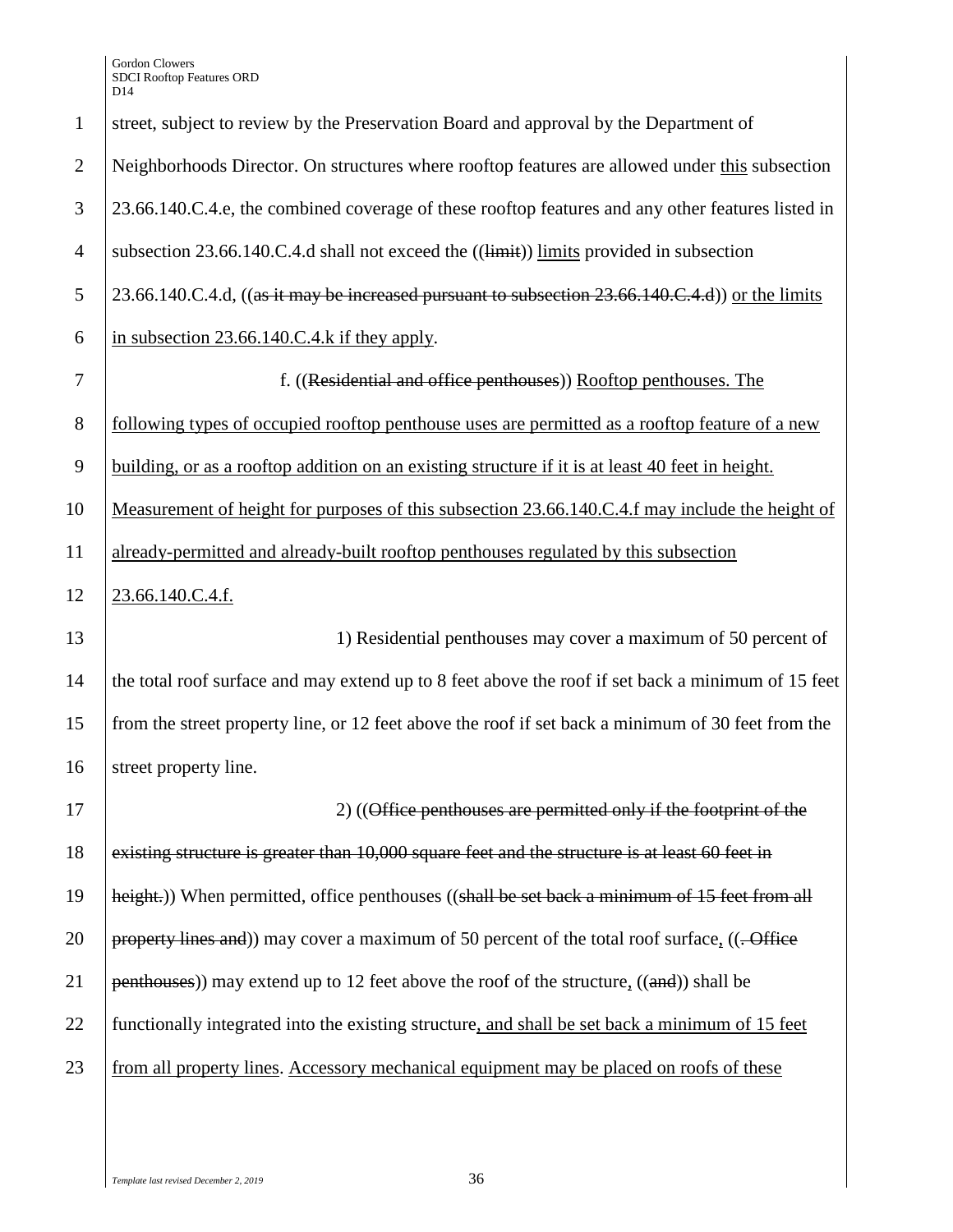| $\mathbf{1}$   | penthouses if needed to support lodging uses. The height of this equipment is limited to the        |
|----------------|-----------------------------------------------------------------------------------------------------|
| $\overline{2}$ | minimum needed to serve its function, and its coverage is subject to the coverage limits in         |
| 3              | subsection 23.66.140.C.4.d.                                                                         |
| $\overline{4}$ | 3) Penthouses for lodging uses. When permitted, penthouses for                                      |
| 5              | lodging uses may cover a maximum of 50 percent of the total roof surface, may extend up to 12       |
| 6              | feet above the roof of the structure, shall be functionally integrated into the existing structure, |
| $\tau$         | and shall be set back a minimum of 15 feet from all property lines. Accessory mechanical            |
| 8              | equipment may be placed on roofs of these penthouses if needed to support lodging uses. The         |
| 9              | height of this equipment is limited to the minimum needed to serve its function, and its coverage   |
| 10             | is subject to the coverage limits in subsection 23.66.140.C.4.d.                                    |
| 11             | 4) Penthouses for eating and drinking establishments. When                                          |
| 12             | permitted, penthouses for these uses may cover a maximum of 50 percent of the total roof            |
| 13             | surface, may extend up to 12 feet above the roof of the structure, shall be functionally integrated |
| 14             | into the existing structure, and shall be set back a minimum of 15 feet from all property lines.    |
| 15             | Accessory mechanical equipment may be placed on roofs of these penthouses if needed to              |
| 16             | support these uses. The height of this equipment is limited to the minimum needed to serve its      |
| 17             | function, and its coverage is subject to the coverage limits in subsection 23.66.140.C.4.d.         |
| 18             | $((3))$ $\overline{5}$ ). The combined height of the structure and a ((residential                  |
| 19             | penthouse or office)) penthouse, if permitted, shall not exceed the maximum height limit for that   |
| 20             | area of the District in which the structure is located.                                             |
| 21             | 6) View studies depicting views toward a proposed improvement,                                      |
| 22             | including from distances up to 300 feet, are required for all rooftop penthouses. Increasing        |
|                |                                                                                                     |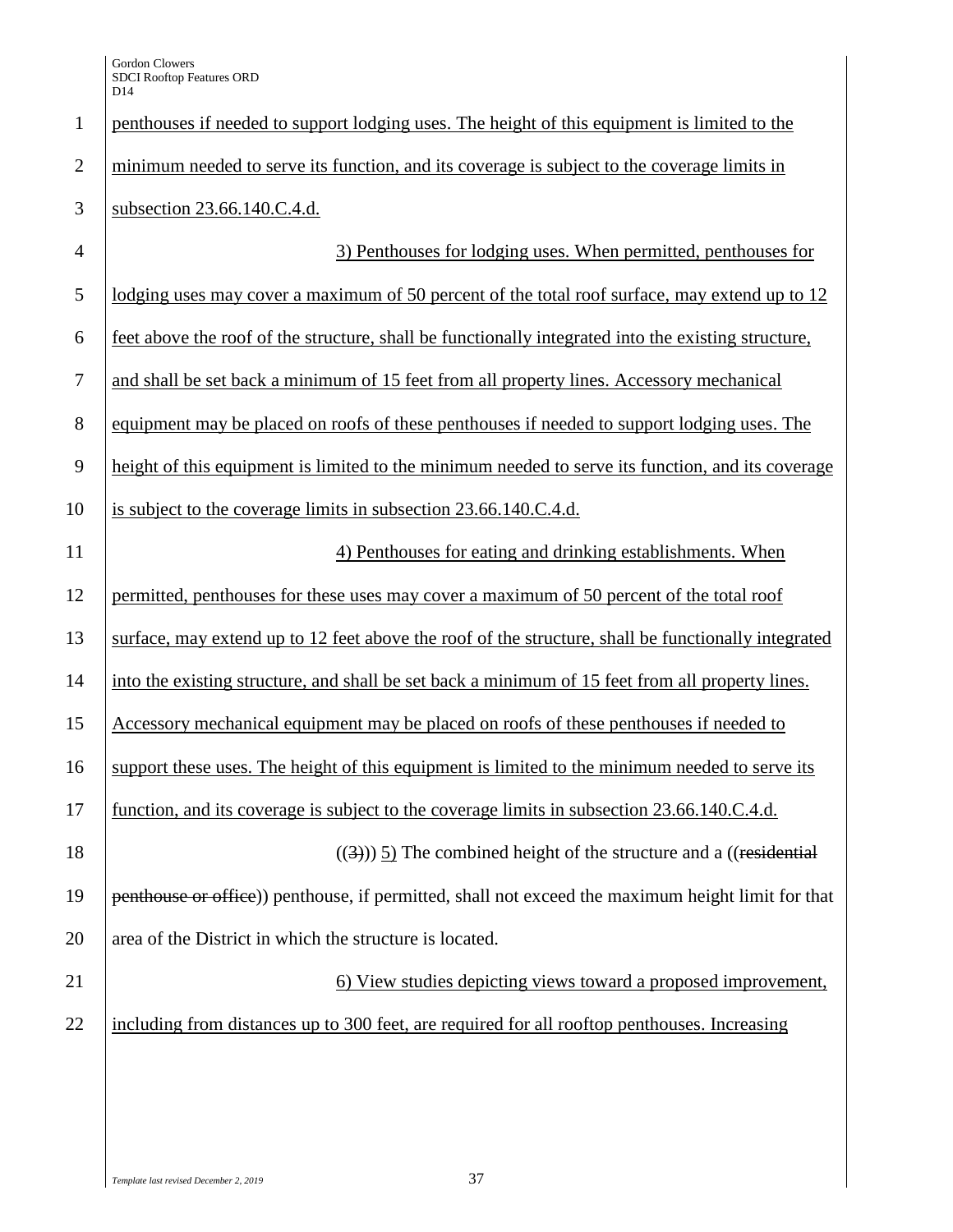| $\mathbf{1}$   | setbacks, lowering roof heights, or other design adjustments may be required to ensure the         |
|----------------|----------------------------------------------------------------------------------------------------|
| $\overline{2}$ | penthouse is minimally visible.                                                                    |
| 3              | g. Screening of rooftop features. Measures may be taken to screen rooftop                          |
| $\overline{4}$ | features from public view subject to review by the Preservation Board and approval by the          |
| 5              | Department of Neighborhoods Director. The amount of rooftop area enclosed by rooftop               |
| 6              | screening may exceed the maximum percentage of the combined coverage of rooftop features           |
| $\tau$         | listed in subsection 23.66.140.C.4.d. In no circumstances shall the height of rooftop screening    |
| $8\phantom{.}$ | exceed 15 feet above the maximum height limit or height of an addition permitted according to      |
| 9              | subsection 23.66.140.C.4.i or otherwise, whichever is higher.                                      |
| 10             | h. See Section 23.57.014 for regulation of communication utilities and                             |
| 11             | accessory devices.                                                                                 |
| 12             | i. For a structure that has existed since before June 10, 1985, and is                             |
| 13             | nonconforming as to structure height, an addition to the structure may extend to the height of the |
| 14             | roof of the existing structure if:                                                                 |
| 15             | 1) $((the))$ The use of the addition above the limit on structure                                  |
| 16             | height applicable under Section 23.49.178 is limited to residential use; and                       |
| 17             | 2) $((the))$ The addition occupies only all or a portion of the part of                            |
| 18             | a lot that is bounded by an alley on one side and is bounded on at least two sides by walls of the |
| 19             | existing structure that are not street-facing facades.                                             |
| 20             | j. Enclosed rooftop recreational spaces for new structures                                         |
| 21             | 1) If included on new structures or structures built later than                                    |
| 22             | January 19, 2008, enclosed rooftop recreational spaces and solar collectors may exceed the         |
| 23             | maximum height limit by up to 15 feet. The applicant shall make a commitment that the              |
|                |                                                                                                    |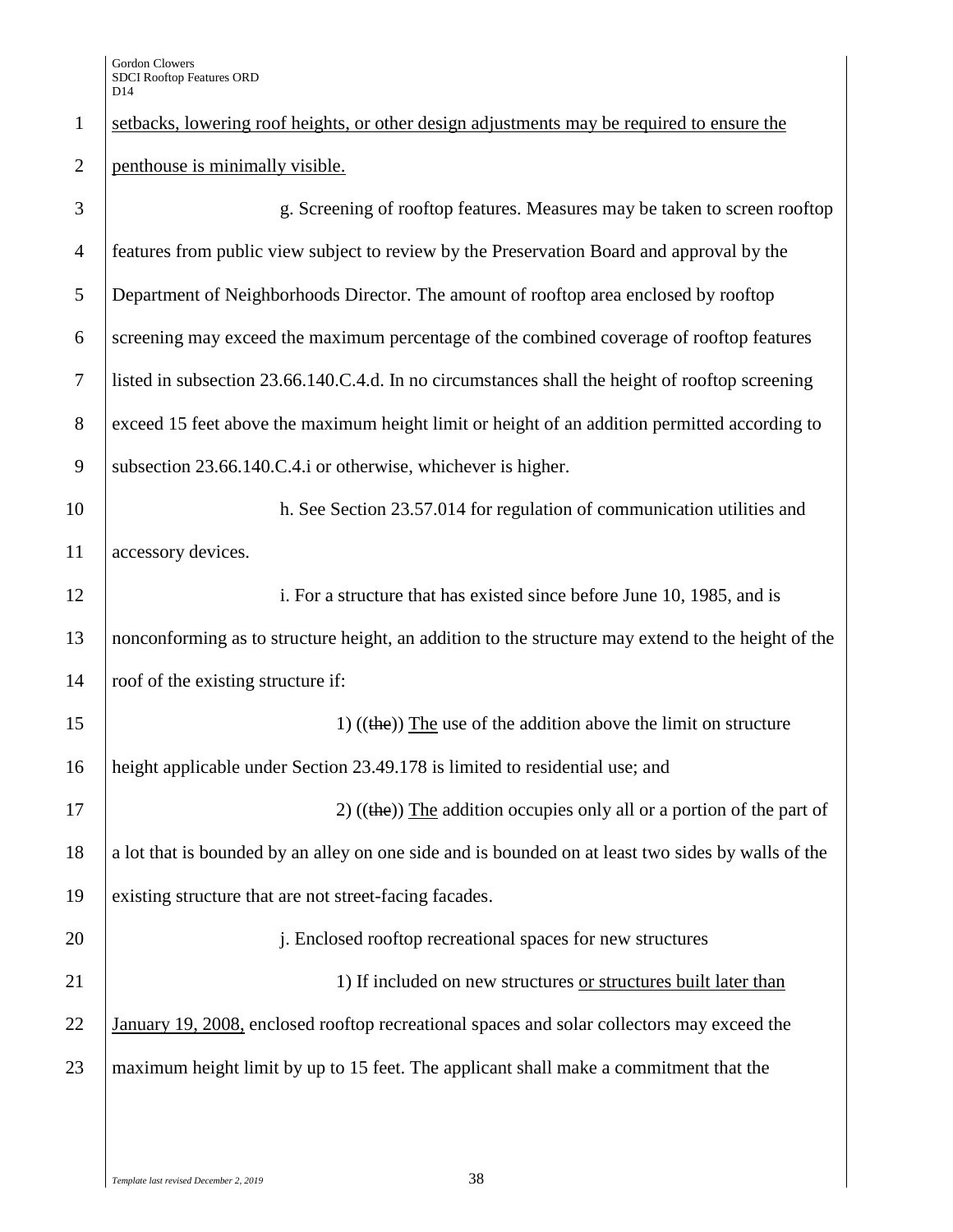| $\mathbf{1}$   | proposed development will meet the green building standard and shall demonstrate compliance           |
|----------------|-------------------------------------------------------------------------------------------------------|
| $\overline{2}$ | with that commitment, all in accordance with Chapter 23.58D, and meet a Green Factor                  |
| 3              | requirement of .30 or greater according to the provisions of Section 23.86.019. Each enclosed         |
| $\overline{4}$ | rooftop recreational space shall include interpretive signage explaining the sustainable features     |
| 5              | employed on or in the structure. Commercial, residential, or industrial uses shall not be             |
| 6              | established within enclosed rooftop recreational spaces that are allowed to exceed the maximum        |
| $\tau$         | height limit under this subsection 23.66.140.C.4.j.                                                   |
| 8              | 2) Elevator penthouses serving an enclosed rooftop recreational                                       |
| 9              | space may exceed the maximum height limit by up to 20 feet.                                           |
| 10             | 3) Enclosed rooftop recreational spaces, mechanical equipment,                                        |
| 11             | and elevator and stair penthouses shall not exceed $((35))$ 45 percent coverage of the roof area.     |
| 12             | 4) Enclosed rooftop recreational spaces, mechanical equipment,                                        |
| 13             | and elevator and stair penthouses on new structures shall be set back a minimum of 30 feet from       |
| 14             | all streets and 3 feet from all alleys. Solar collectors shall be set back as provided in subsections |
| 15             | 23.66.140.C.4.c and 23.66.140.C.4.d.                                                                  |
| 16             | 5) Owners of structures with enclosed rooftop recreational spaces                                     |
| 17             | permitted pursuant to this subsection 23.66.140.C.4.j shall submit to the Director, the Pioneer       |
| 18             | Square Preservation Board, and the Director of Neighborhoods a report documenting compliance          |
| 19             | with the commitment and Green Factor requirements set forth in subsection 23.66.140.C.4.j.1.          |
| 20             | k. Greenhouses are permitted if they meet height and setback provisions in                            |
| 21             | subsection 23.66.140.C.4.d and if the combined total coverage of greenhouses, solar collectors,       |
| 22             | stair and elevator penthouses, and mechanical equipment does not exceed 35 percent of the roof        |
| 23             | area. If the coverage includes greenhouses, a combined coverage of these rooftop features not to      |
|                |                                                                                                       |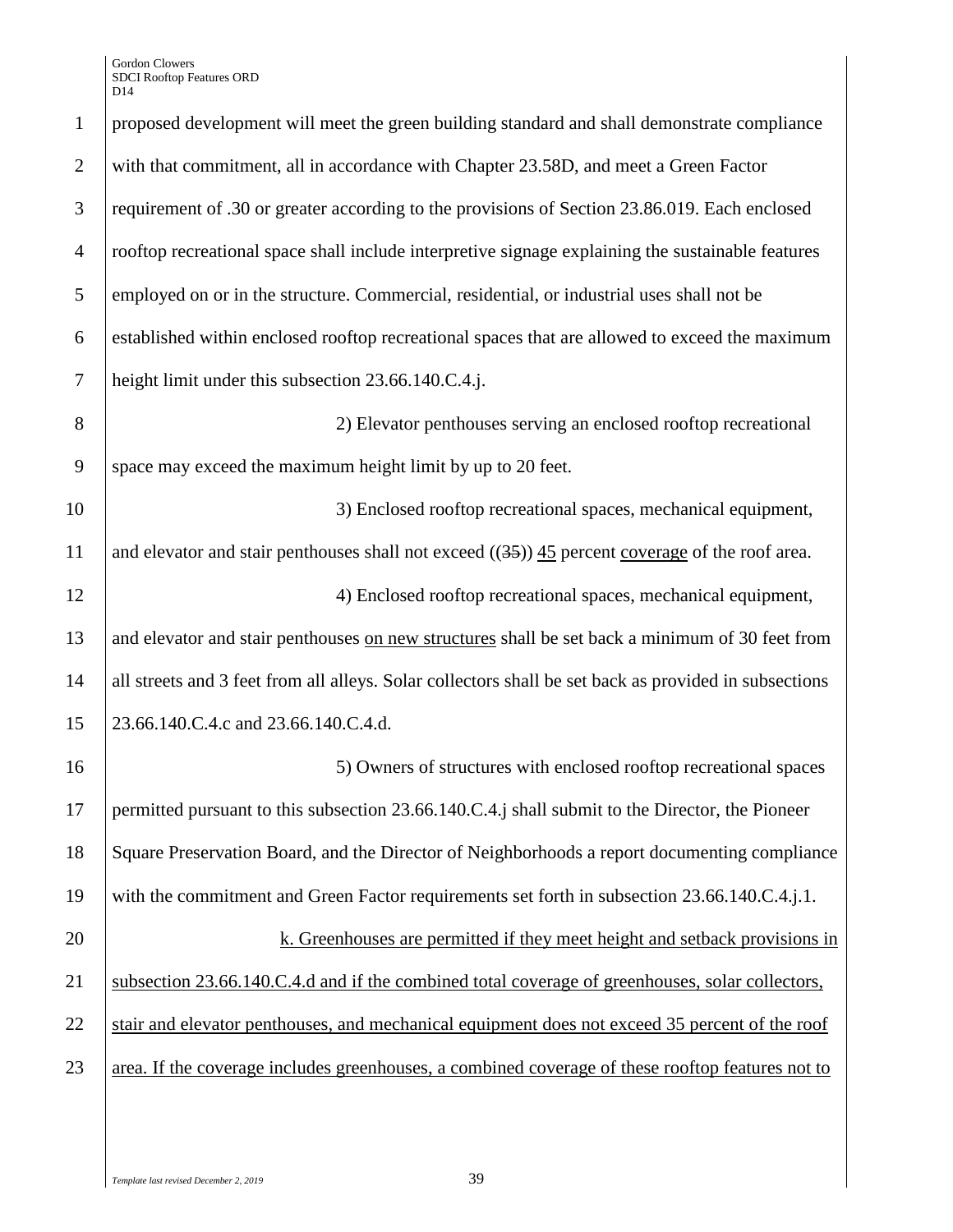| $\mathbf{1}$   | exceed 45 percent of the roof area may be permitted subject to review by the Preservation Board |
|----------------|-------------------------------------------------------------------------------------------------|
| $\overline{2}$ | and approval by the Department of Neighborhoods Director.                                       |
| 3              | D. New ((Structures)) structures. When new structures are proposed in the District, the         |
| $\overline{4}$ | Preservation Board shall review the proposed height of the structure and make recommendations   |
| 5              | to the Department of Neighborhoods Director who may require design changes to assure            |
| 6              | reasonable protection of views from Kobe Terrace Park.                                          |
| $\overline{7}$ | Section 16. Section 23.66.332 of the Seattle Municipal Code, last amended by Ordinance          |
| $8\,$          | 125603, is amended as follows:                                                                  |
| 9              | 23.66.332 Height and rooftop features                                                           |
| 10             | A. Maximum structure height is as designated on the Official Land Use Map, Chapter              |
| 11             | 23.32, except as provided in this Section 23.66.332.                                            |
| 12             | <b>B.</b> Rooftop features                                                                      |
| 13             | 1. The Special Review Board and the Director of Neighborhoods shall review                      |
| 14             | rooftop features to preserve views from Kobe Terrace Park.                                      |
| 15             | 2. Religious symbols for religious institutions, as well as smokestacks and                     |
| 16             | flagpoles, are exempt from height controls, except as regulated in Chapter 23.64, provided they |
| 17             | are at least 10 feet from all lot lines.                                                        |
| 18             | 3. Open railings, planters, clerestories, skylights, play equipment, parapets and               |
| 19             | firewalls may extend up to 4 feet above the maximum height limit and may have unlimited         |
| 20             | rooftop coverage.                                                                               |
| 21             | 4. Solar collectors excluding greenhouses may extend up to 7 feet above the                     |
| 22             | maximum height limit and may have unlimited rooftop coverage.                                   |
|                |                                                                                                 |
|                |                                                                                                 |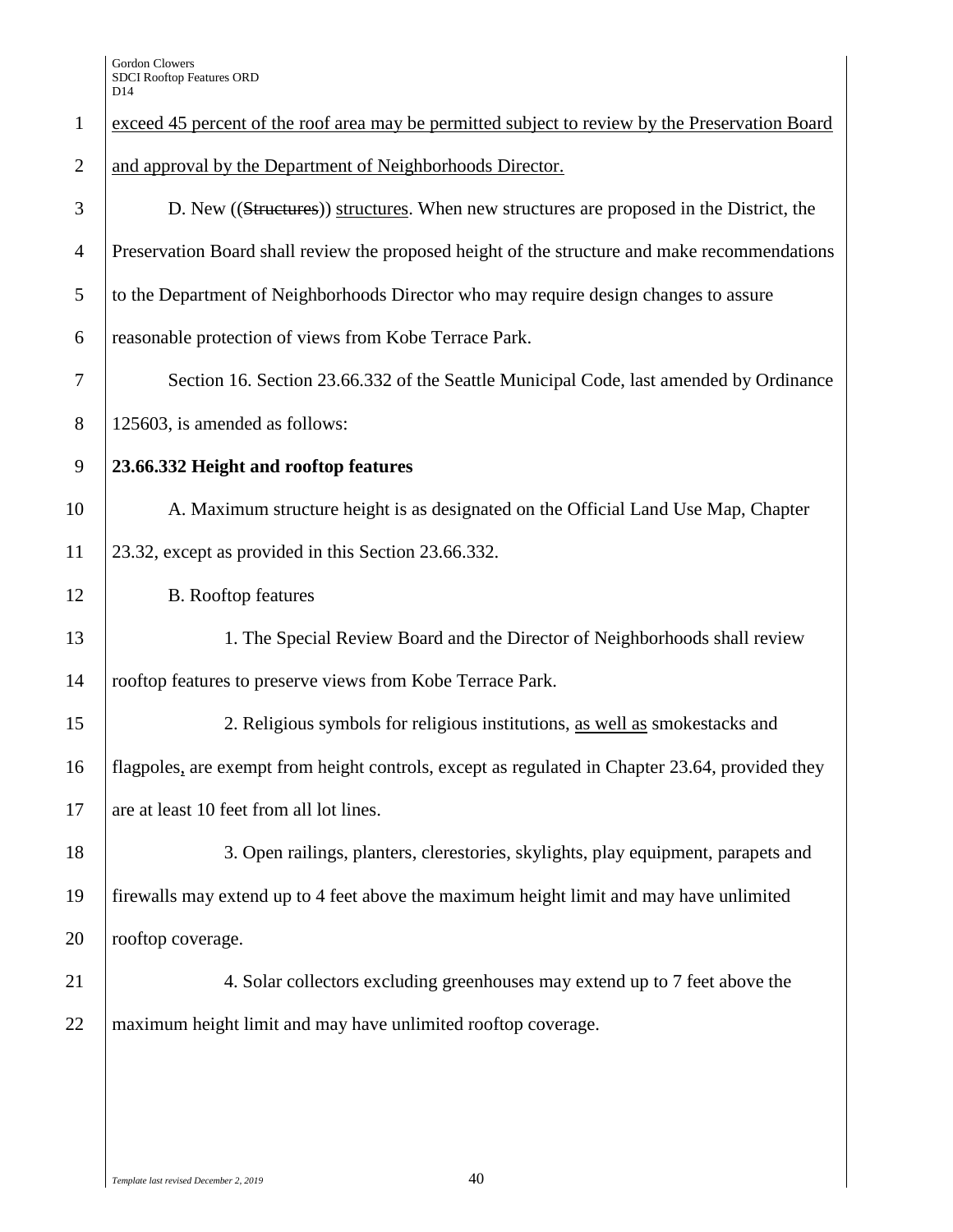| $\mathbf{1}$   | 5. The following rooftop features may extend up to 15 feet above the maximum                          |
|----------------|-------------------------------------------------------------------------------------------------------|
| $\overline{2}$ | height limit provided that the combined coverage of all features listed below does not exceed         |
| 3              | $((15))$ 25 percent of the roof area:                                                                 |
| $\overline{4}$ | a. Solar collectors, excluding greenhouses;                                                           |
| 5              | b. Mechanical equipment that is set back at least 15 feet from the roof                               |
| 6              | edge;                                                                                                 |
| $\overline{7}$ | c. Minor communication utilities and accessory communication devices,                                 |
| 8              | except that height is regulated according to Section 23.57.014.                                       |
| 9              | 6. Stair and elevator penthouses and greenhouses may extend above the applicable                      |
| 10             | height limit up to 15 feet provided that the combined rooftop coverage of ((stair and elevator        |
| 11             | penthouses)) these features and all features listed in subsection 23.66.332.B.5 does not exceed       |
| 12             | $((15))$ 30 percent of the roof area. Greenhouses shall be set back at least 15 feet from a roof edge |
| 13             | abutting a street.                                                                                    |
| 14             | a. When additional height is needed to accommodate energy-efficient                                   |
| 15             | elevators in zones with height limits of 125 feet or greater, elevator penthouses may extend the      |
| 16             | minimum amount necessary to accommodate energy-efficient elevators, up to 25 feet above the           |
| 17             | applicable height limit. Energy-efficient elevators shall be defined by Director's Rule. When         |
| 18             | additional height is allowed for an energy-efficient elevator, stair penthouses may be granted the    |
| 19             | same additional height if they are co-located with the elevator penthouse.                            |
| 20             | <b>b.</b> Additional combined coverage of $((these))$ the rooftop features listed in                  |
| 21             | subsections 23.66.332.B.5 and 23.66.332.B.6, not to exceed $((25))$ 35 percent of the roof area,      |
| 22             | may be permitted subject to review by the Special Review Board and approval by the Director of        |
| 23             | Neighborhoods. If the rooftop coverage includes a greenhouse, additional combined coverage of         |
|                |                                                                                                       |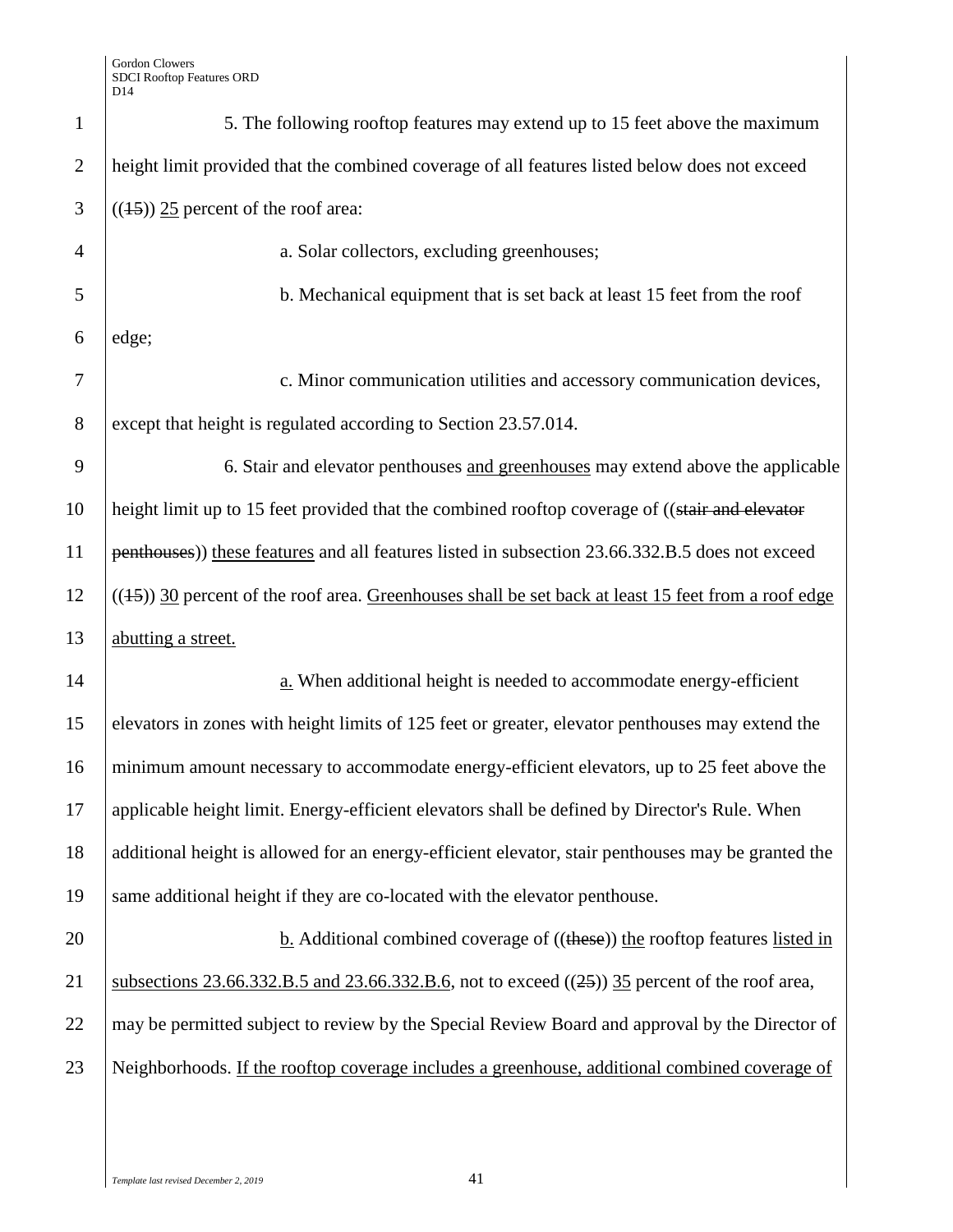Gordon Clowers SDCI Rooftop Features ORD D<sub>14</sub>

 the rooftop features listed in subsections 23.66.332.B.5 and 23.66.332.B.6, not to exceed 45 percent of the roof area, may be permitted subject to review by the Special Review Board and approval by the Director of Neighborhoods. 7. Structures existing prior to June 1, 1989 may add new or replace existing

 mechanical equipment up to 15 feet above the existing roof elevation of the structure as long as it is set back at least 15 feet from the roof edge subject to review by the Special Review Board and approval by the Director of Neighborhoods.

 8. Screening of rooftop features. Measures may be taken to screen rooftop features from public view subject to review by the Special Review Board and approval by the Director of Neighborhoods. The amount of roof area enclosed by rooftop screening may exceed the maximum percentage of the combined coverage of rooftop features listed in subsection 23.66.332.B.5. In no circumstances shall the height of rooftop screening exceed 15 feet above 13 the maximum height limit.

 9. For height exceptions for communication utilities and devices, see Section 23.57.014.

16 Section 17. Section 23.75.110 of the Seattle Municipal Code, enacted by Ordinance 123963, is amended as follows:

**23.75.110 Rooftop features**

 A. Flagpoles and religious symbols for religious institutions are exempt from height 20 controls, except as regulated in Chapter 23.64((<del>, Airport Height Overlay District</del>)), provided they 21 are no closer to any lot line than 50 percent of their height above the roof portion where attached. 22 B. Open railings, planters, skylights, clerestories, parapets, and firewalls may extend 4 feet above the applicable height limit set in Section 23.75.100.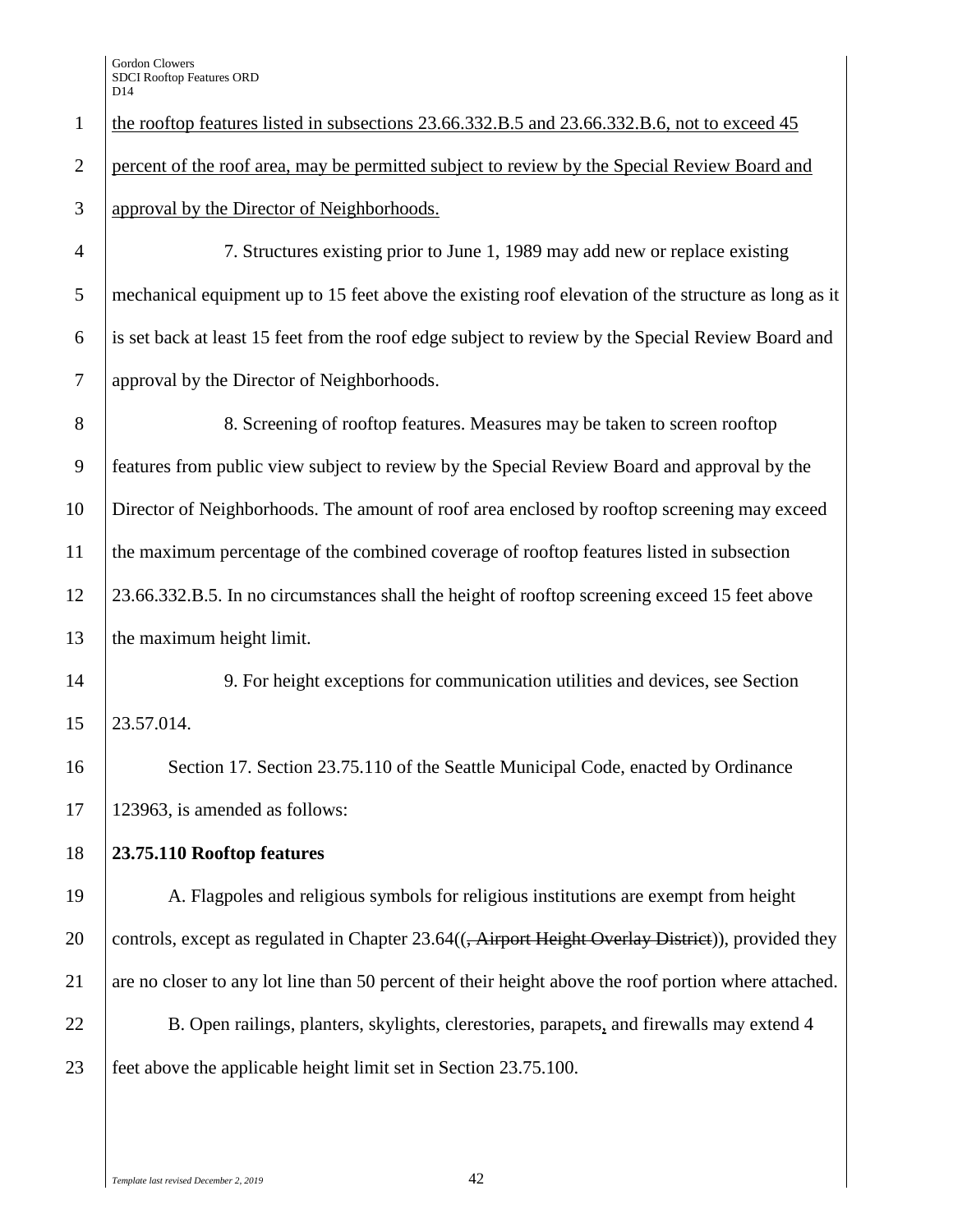| $\mathbf{1}$   | C. Rooftop solar collectors may extend up to 10 feet above the applicable height limit set           |
|----------------|------------------------------------------------------------------------------------------------------|
| $\overline{2}$ | in Section 23.75.100.                                                                                |
| 3              | D. The following rooftop features may extend above the applicable height limit set in                |
| $\overline{4}$ | Section 23.75.100 if none of those features extends more than 15 feet above the applicable height    |
| 5              | limit set in Section 23.75.100 and the combined total coverage of all those features that extend     |
| 6              | above the applicable height limit and any elevator penthouse does not exceed $((20))$ 30 percent     |
| $\tau$         | of the roof area, or $((25))$ 35 percent of the roof area if the total includes screened or enclosed |
| $8\phantom{1}$ | mechanical equipment:                                                                                |
| 9              | 1. Stair penthouses that are not also elevator penthouses;                                           |
| 10             | 2. Mechanical equipment;                                                                             |
| 11             | 3. Play equipment and open-mesh fencing that encloses it, if the fencing is at least                 |
| 12             | 5 feet from the roof edge;                                                                           |
| 13             | 4. Chimneys;                                                                                         |
| 14             | 5. Sun and wind screens, and similar weather protection features such as eaves or                    |
| 15             | canopies extending from rooftop features;                                                            |
| 16             | 6. Penthouse pavilions for the common use of residents;                                              |
| 17             | 7. Greenhouses and solariums;                                                                        |
| 18             | 8. Wind-driven power generators;                                                                     |
| 19             | $((7))$ 9. Covered or enclosed common amenity areas; $((and))$ or                                    |
| 20             | $((8))$ 10. Minor communication utilities and accessory communication devices,                       |
| 21             | except that height is regulated according to the provisions of Section 23.57.011.                    |
| 22             | E. Subject to the roof coverage limits in subsection 23.75.110.D, height exceptions for              |
| 23             | elevator penthouses are as follows:                                                                  |
|                |                                                                                                      |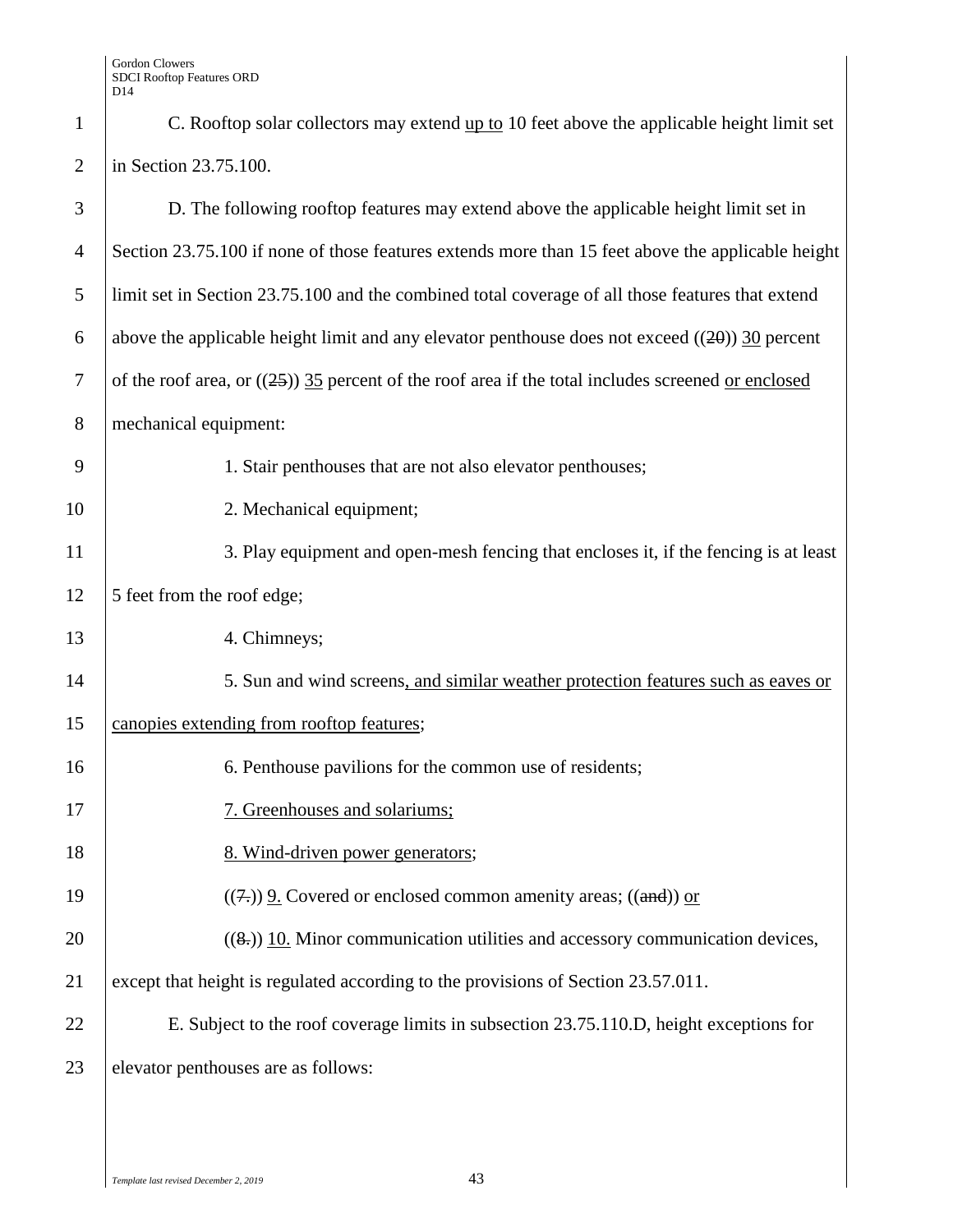| $\mathbf{1}$   | 1. Within the view corridor height restriction area depicted in Exhibit A for                       |
|----------------|-----------------------------------------------------------------------------------------------------|
| $\overline{2}$ | 23.75.100, an elevator penthouse may extend above the applicable height limit by up to 15 feet.     |
| 3              | 2. Outside the view corridor height restriction area depicted in Exhibit A for                      |
| $\overline{4}$ | 23.75.100, an elevator penthouse may extend above the applicable height limit by up to 25 feet.     |
| 5              | If the elevator provides access to a highrise rooftop that includes residential amenity area or a   |
| 6              | green roof, the penthouse may extend above the applicable height limit by up to 35 feet.            |
| $\tau$         | 3. A stair penthouse may be the same height as an elevator penthouse if the                         |
| $8\,$          | elevator and the stairs are located within a common penthouse.                                      |
| 9              | F. Greenhouses and solariums are permitted to extend 15 feet above the applicable height            |
| 10             | limit, if, together with all features gaining additional height through subsections 23.75.110.D and |
| 11             | 23.75.110.E, they do not exceed $((50))$ 60 percent of the roof area.                               |
| 12             | G. To protect solar access for property to the north, the applicant shall locate the rooftop        |
| 13             | features listed in this Section 23.75.110 that extend above the applicable height limit at least 10 |
| 14             | feet from the northerly edge of the roof, except that stair and elevator penthouses may extend to   |
| 15             | the edge of the roof for a total length along the edge of not more than 30 feet.                    |
| 16             | H. Portions of a sloped roof that are completely surrounded by a parapet may exceed the             |
| 17             | applicable height limit to allow drainage, provided that the highest point of the roof does not     |
| 18             | exceed the applicable height limit in Section 23.75.100 by more than 75 percent of the amount       |
| 19             | by which the parapet extends above the height limit. See Exhibit A for 23.75.110.                   |
|                |                                                                                                     |
|                |                                                                                                     |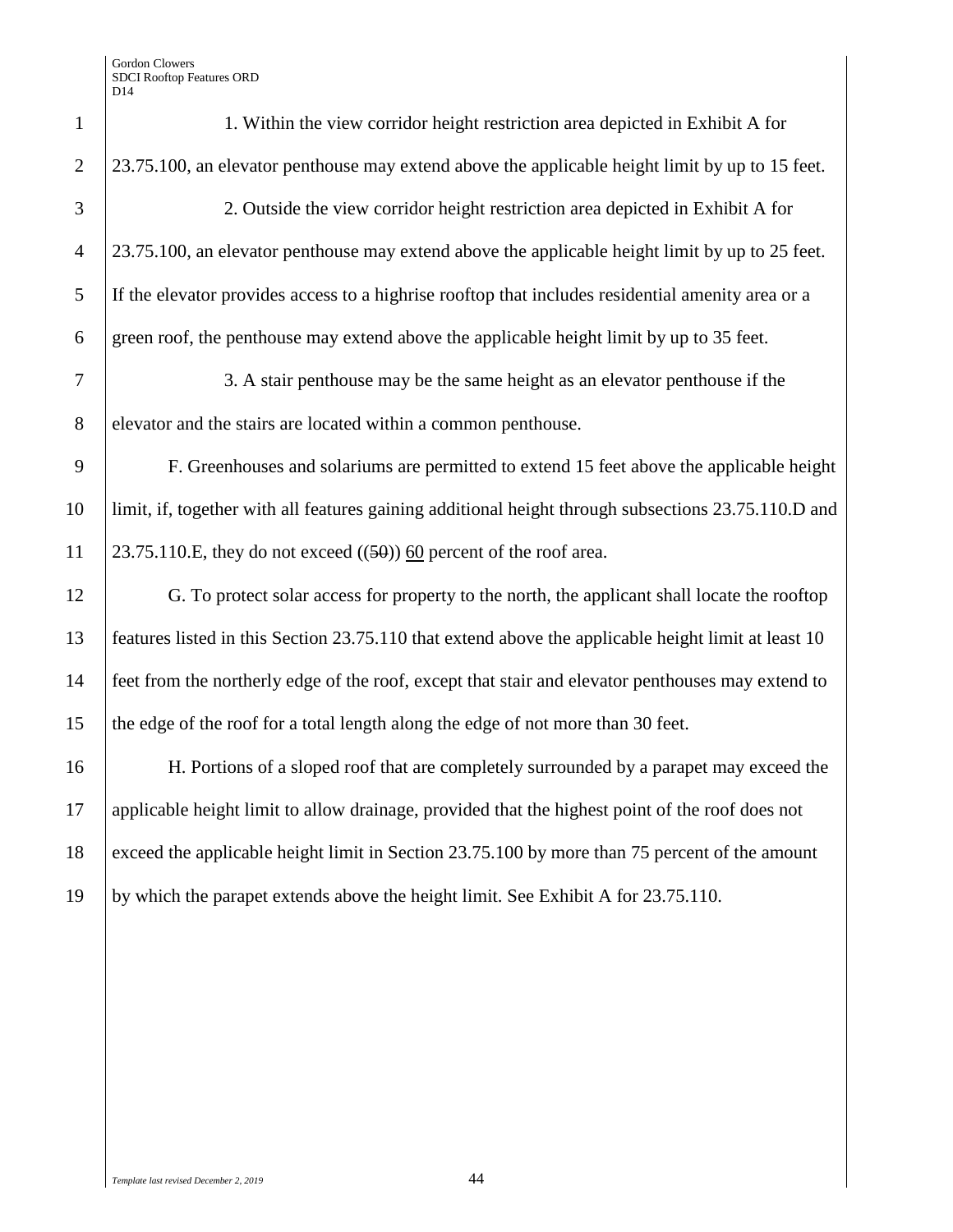